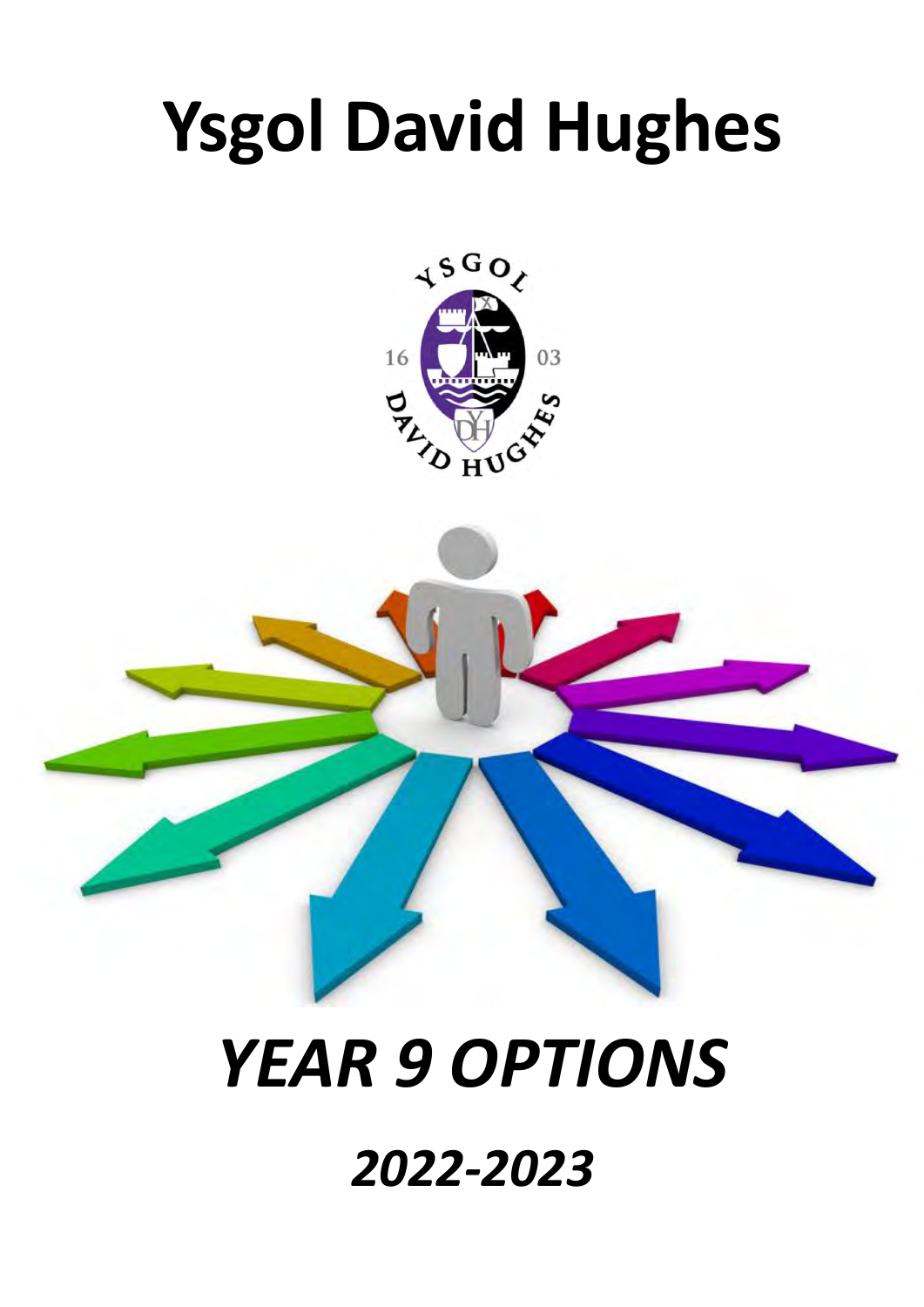# **CONTENT**

WHAT IS THE CHOICE IN YEAR 9?

GENERAL CERTIFICATE OF SECONDARY EDUCATION - GCSE

ENTRY LEVEL CERTIFICATE

COLLEGE AND ANGLESEY SECONDARY SCHOOLS' COURSES LOCATIONS

WHO CAN HELP ME?

CORE

HOW TO CHOOSE

WELSH BACCALAUREATE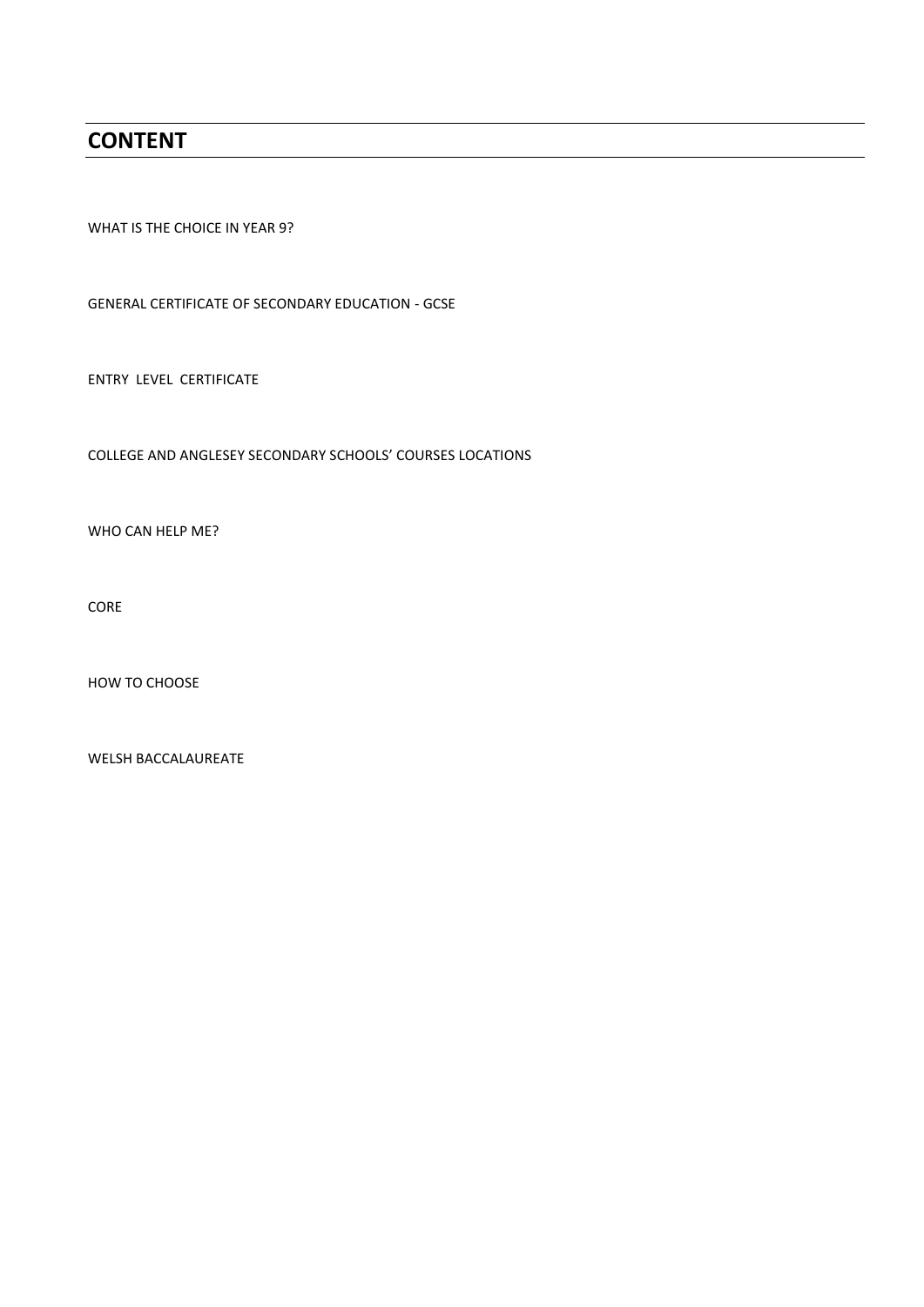#### Dear Parent/Guardian

The National Curriculum gives an opportunity for every pupil to follow a broad, balanced and relevant curriculum. All pupils must study the following core subjects; Welsh, English, Mathematics, Science and BAC, as well as a Work Related Education curriculum which provides a range of important and relevant experiences.

The Welsh Assembly Government is keen to ensure that over the coming years all 14 – 19 year olds will be able to plan their own "Learning Pathway" as they progress through school, college and training. They will have the opportunity to study a wider choice of subjects and a range of vocational courses, that may include study at their local college for a short period, or a training centre, or even another school. We wish to ensure that all pupils are given appropriate advice from our Careers specialists and pastoral team.

The Career Wales website [\(www.careerswales.gov.wales\)](http://www.careerswales.gov.wales/) also offers information and advice on careers and the various options available.

This year, our aim is for all pupils to make their choices through a Google Form. This will facilitate the process of making choices and processing the information.

All pupils must select one subject from each option column. The school is eager to do more than offer the minimum. You will see from this handbook that we have attempted to create a system which will enable pupils to choose:

- \* Modern language
- \* One, two or three humanities subjects
- Subjects outside the National Curriculum subjects
- Vocational options
- One, two or three creative arts subjects
- Biology, Chemistry and Physics as three separate subjects

This year, a link to a short presentation on options via video and a link to the Google Form will be available and a further meeting will be arranged for detailed discussion with subject teachers on **8 March 2022**. Mrs Cerys Amlyn, Head of Year 9, is always available to advise pupils.

We hope the information in this booklet will be of use to you in order to support and advise your child when he/she is planning the next stage of his/her career.

We hope we can continue to work together to ensure your child's success in the future.

Yours sincerely

H. Jy Williams

**HEADTEACHER**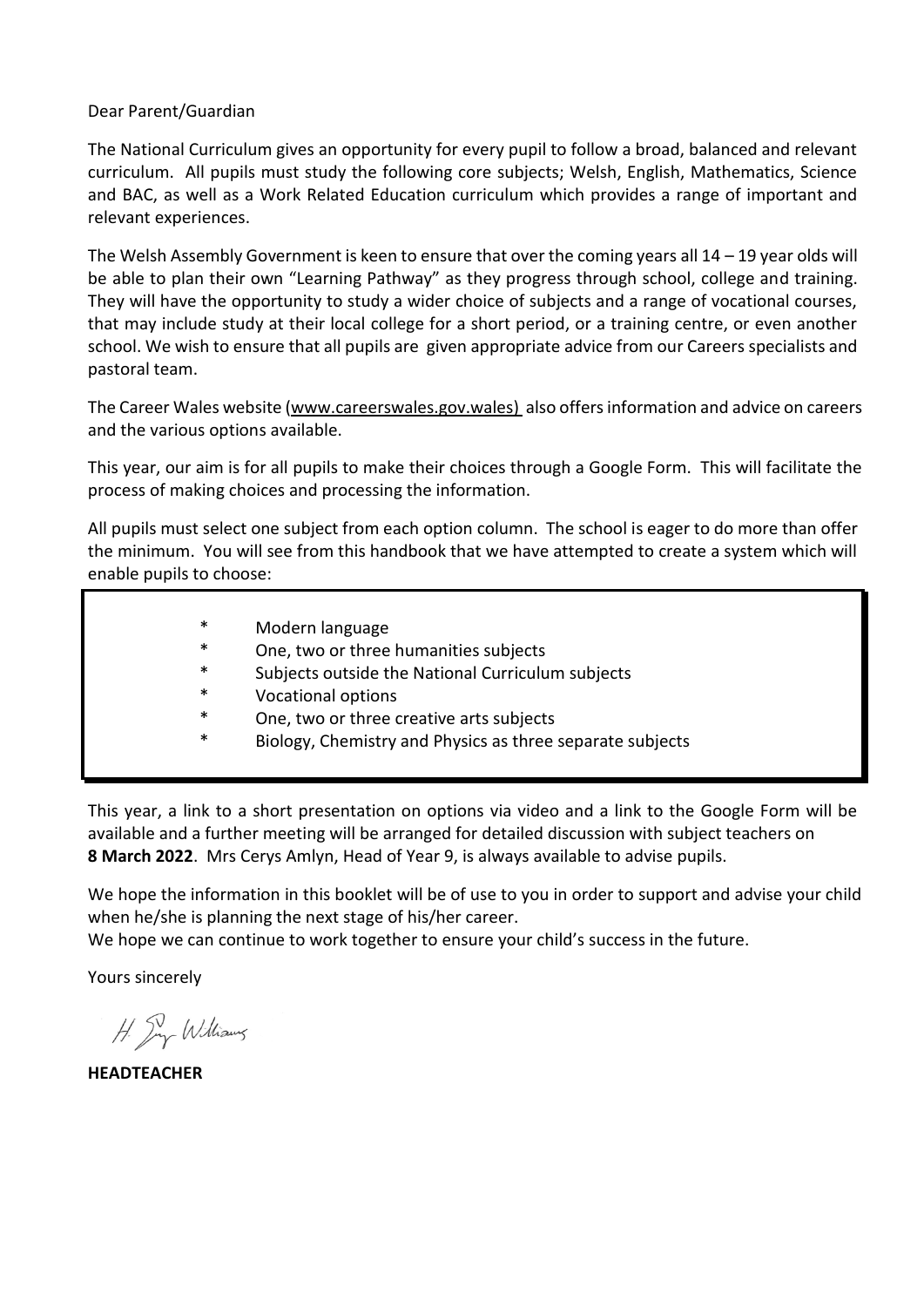# **WHAT IS THE CHOICE AT YEAR 9?**

At the end of Year 9 you will have to make important decisions about your future school career. It is no longer possible to go on studying all the subjects you started in Year 7.

It is important to understand why you must make a choice at all. The reason is time. The more deeply you study any subject the more time you need for it.

Your life is made up of a series of decisions and this year provides you with your first big one. How will my choice affect my career or job? Who can help me? What should I consider when making my choices?

This booklet and the Careers Wales website [\(www.careerswales.g](http://www.careerswales.com/)ov.wales) should be of help to you in these decisions.

# **WHY IS THE CHOICE OF SUBJECT SO IMPORTANT?**

For you, this year is a milestone. Your decision will have direct effects on your future life. There is a connection between:

- The subjects you take in Year 10 and 11
- The sort of career you wish to follow

These two are closely related. You must be realistic about your abilities and your choice. At this stage you may not know what you want to be, what career you might like to follow. On the other hand, you may have very firm ideas about your future career. Either way you should bear in mind the following factors:

- Which subjects do I like?
- Which subjects am I good at?
- Which subjects are offered at the school?
- Which subjects do I need for my career?
- How can I keep my options open so that I can delay a final career choice?
- Who can help me?

# **SUBJECTS THROUGH THE MEDIUM OF WELSH**

If you have studied subjects through the medium of Welsh in KS3, then you should consider carefully continuing to study several of your options in Welsh. This will help you to continue to improve your ability to write and discuss in Welsh.

In addition, this will be advantageous to you in the future as many jobs that are advertised locally require an ability to speak and write in Welsh.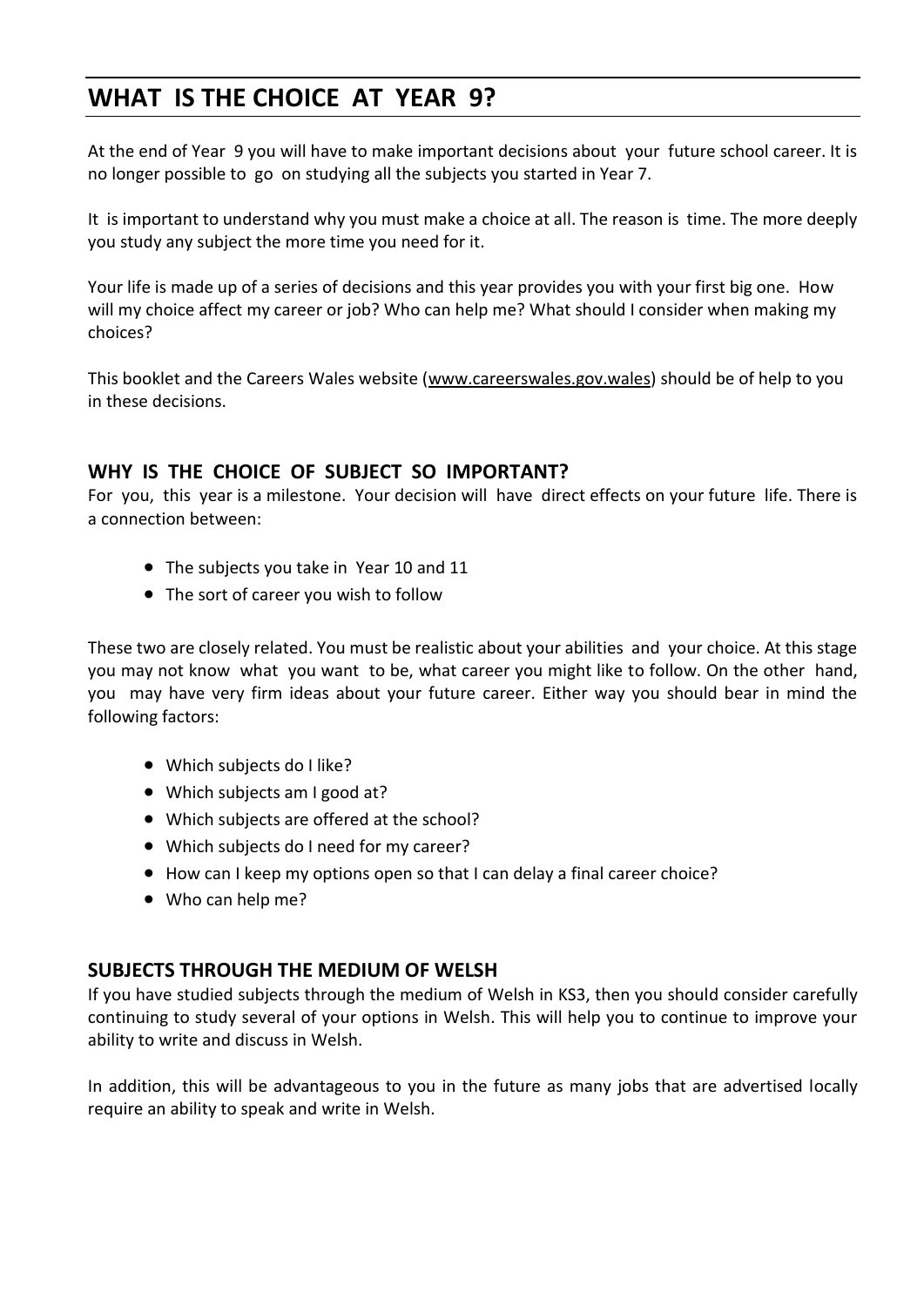# **GENERAL CERTIFICATE OF SECONDARY EDUCATION - GCSE**

GCSE courses have been designed to provide an opportunity for pupils to demonstrate what they have understood and learnt during their studies.

#### 1. **RESULTS**

Pupils following GCSE courses will receive their GCSE results on a scale of grades A-G (and U). An A\* grade will be awarded in recognition of outstanding performance.

#### 2. **NATIONAL CURRICULUM**

Following a recent revision of the National Curriculum, the examining boards have introduced new specifications in every subject.

#### 3. **DIFFERENTIATED EXAMINATION PAPERS**

Many GCSE subjects are examined through tiers, foundation, intermediate or higher.

Tiering provides pupils with an opportunity to show what they know, understand and can do by presenting them with question papers that are targeted at a band of attainment.

For some subjects it has been shown that it is possible to set questions in a single tier examination paper that are accessible and challenging to pupils across the whole ability range.

### 4. **COURSEWORK/CONTROLLED ASSESSMENT**

Many GCSE courses involve an element of coursework/controlled assessment and its contribution to the final grade will vary from subject to subject.

# **ENTRY LEVEL CERTIFICATE**

The Entry Level Certificate is intended for pupils for whom the GCSE will not necessarily be the most suitable examination or level of work. The course is designed to promote a more meaningful educational experience for these pupils and its aim was to develop courses which are relevant to their needs and experiences.

There is emphasis on course planning and the need to provide a broad, balanced and relevant curriculum for every pupil where continuous assessment techniques and coursework play an important part.

The assessing of the Entry Level Certificate does not rely wholly upon formal examinations. Coursework assessment forms a major part of the final grade.

The Entry Level Certificate courses are available in the core subjects, which are Welsh, English, Mathematics and Science.

The Entry Level Certificate initiative fulfils two broad aims:

- 1. To improve pupils' motivation and their interest in school work by providing richer, more varied and purposeful range of experiences.
- 2. To ensure that all school leavers at the end of Year 11 have the opportunity to acquire an appropriate certification of academic attainment at age 16+.

Pupils following Entry Level Certificate courses receive their results on a scale of grades:

- Entry Level 3
- Entry Level 2
- Entry Level 1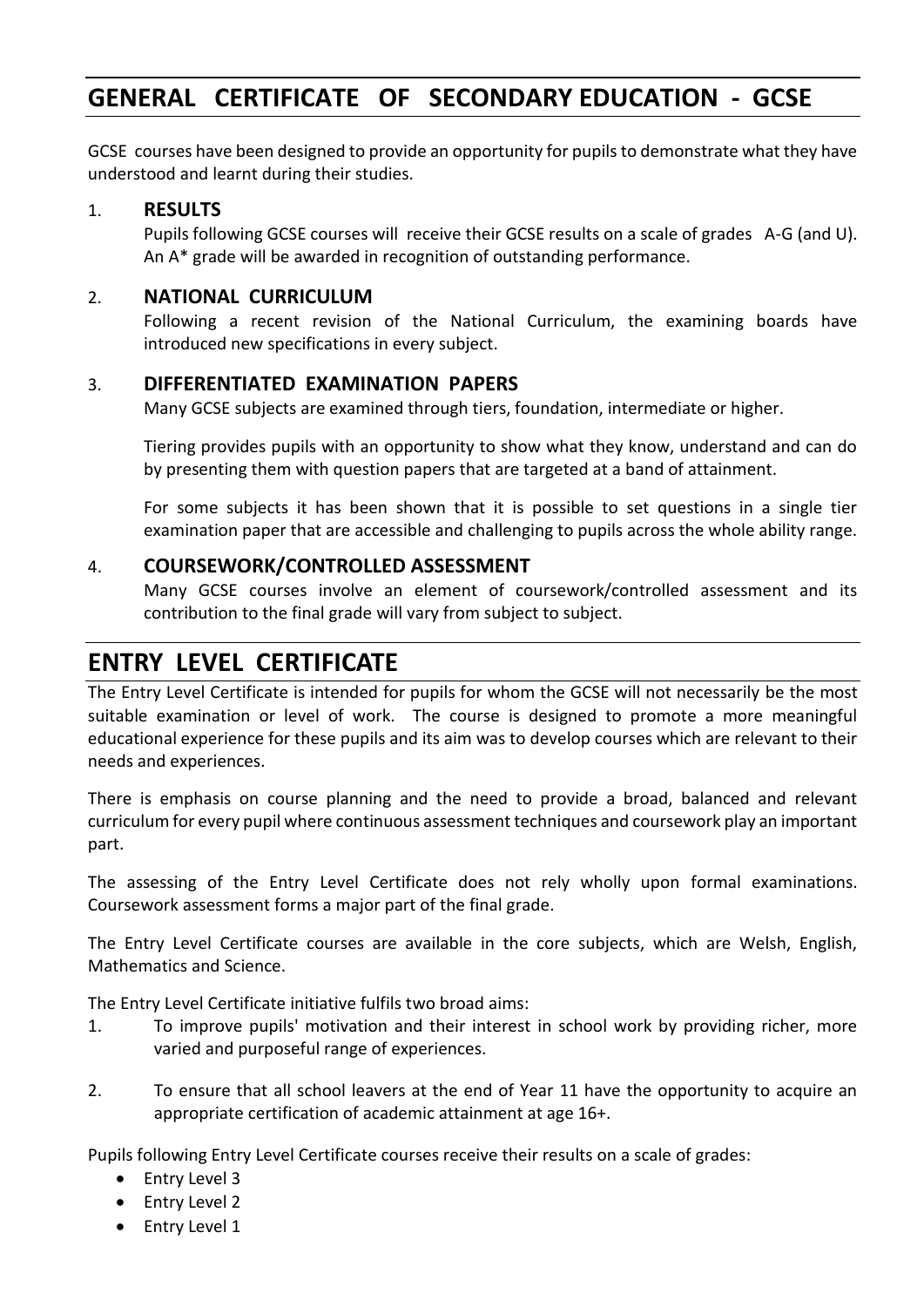# **COLLEGE AND ANGLESEY SECONDARY SCHOOLS' COURSES LOCATIONS**

| <b>SUBJECT</b>                                                                                                | <b>LOCATION</b>                |
|---------------------------------------------------------------------------------------------------------------|--------------------------------|
| BTEC Level 2 First Award in Engineering                                                                       | Coleg Menai, Llangefni         |
| <b>BTEC Level 2 First Award in Public Services</b>                                                            | Coleg Menai, Bangor            |
| BTEC Level 2 First Award in Performing Arts                                                                   | Coleg Menai, Bangor            |
| BTEC Level 2 Extended Certificate in Vehicle Technology                                                       | Coleg Menai, Llangefni         |
| WIEC GCSE Built Environment                                                                                   | Ysgol Syr Thomas Jones, Amlwch |
| City and Guilds Level 2 Certificate in Creative Hair & Beauty<br>Studies – (Creative Hair and Beauty)         | Ysgol Uwchradd Bodedern        |
| WJEC Level 1/2 Award in Tourism                                                                               | Ysgol Uwchradd Bodedern        |
| City and Guilds Level 1 Certificate in Introduction to the Hair<br>and Beauty Sector (Trin Gwallt a Harddwch) | Coleg Menai, Bangor            |
| City and Guilds Level 1 Certificate in Construction Skills                                                    | Coleg Menai, Llangefni         |
| City + Guilds Level 1 NVQ Certificate in Automotive<br>Engineering                                            | Coleg Menai, Llangefni         |
| City + Guilds Level 1 NVQ Certificate in Engineering                                                          | Coleg Menai, Llangefni         |

**Engineering Level 2 – Level 6/7 at the end of KS3 are expected in order to continue on the Level 2 course, especially in Mathematics.** 

# **Public Services Level 2 - Level 6/7 in English at the end of KS3 are expected in order to continue on the Level 2 course.**

The college courses starts at 1.35pm in Llangefni and 1.20pm in Bangor, and finish at 4.25pm in Llangefni and 4.10pm in Bangor. The school will arrange transport to and from the college. Parents will need to collect their child from the school at approx. 4.20pm (Bangor) and 4.45pm (Llangefni).

It is the same arrangement for courses at other schools, as in point 5. The school will arrange transport to and from the educational site. But parents will need to collect their child from the school once they've returned. The exact time will be advised in due course.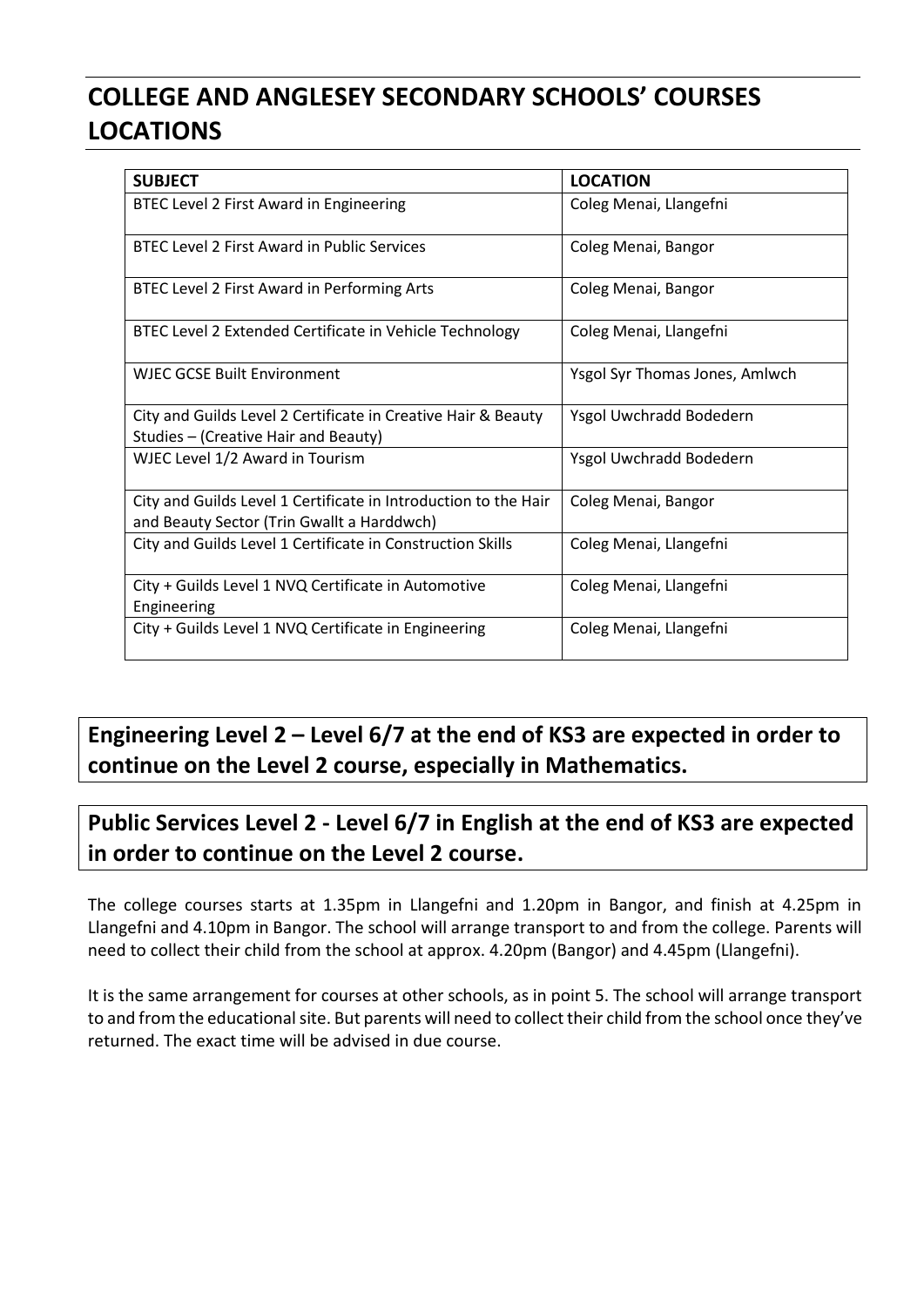# **WHO CAN HELP ME?**

The people who know you best of all are your parents who will want to discuss the matter of choice with you. With your interest at heart they will already be thinking of your future. There are many people who will help you.



**The Head of Year 9 is Mrs Cerys Amlyn (Room C11 and the Porth) The Careers Teacher is Miss Lucy Bracegirdle (Room 115)**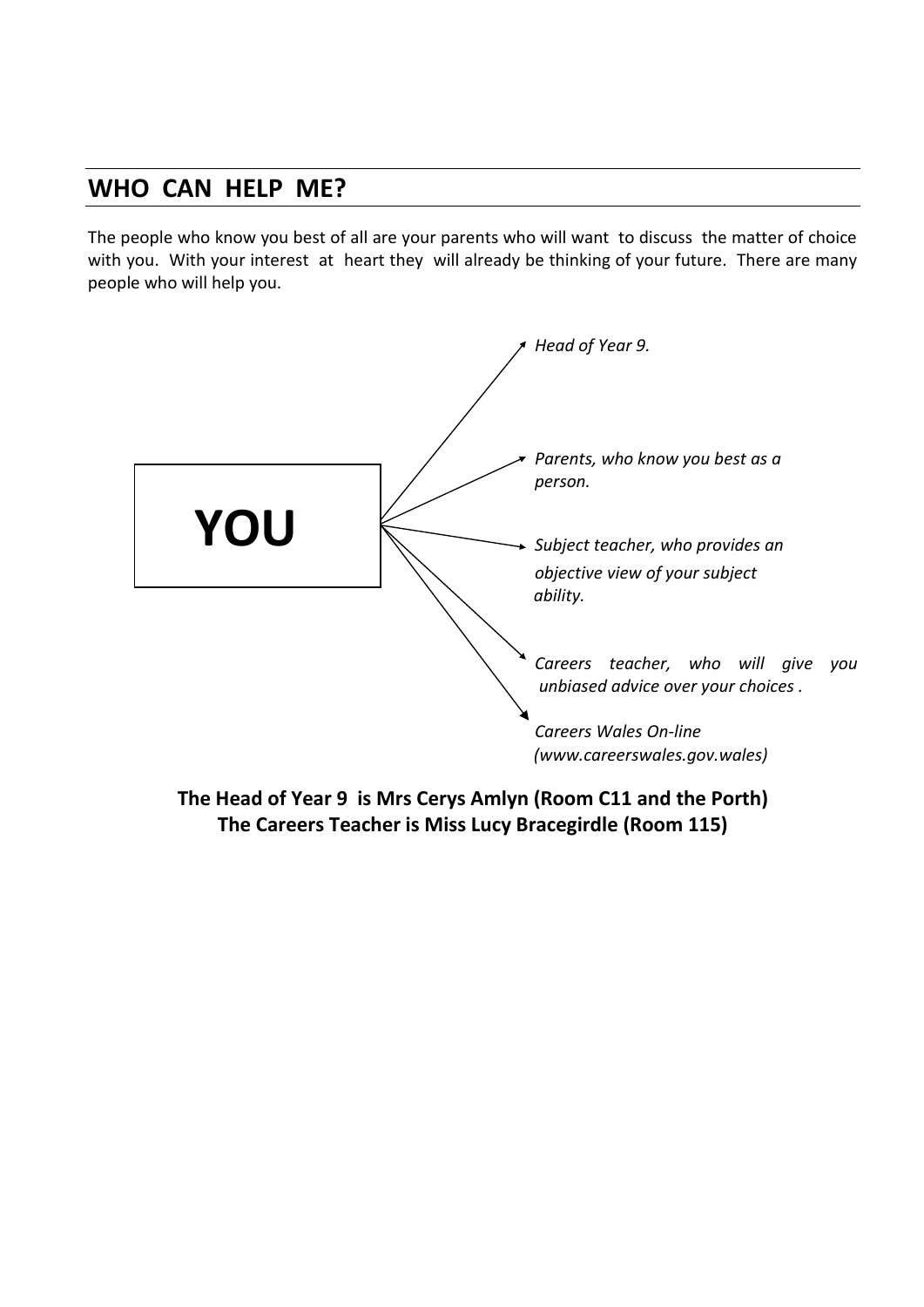# **CORE**

- Welsh
- English
- Science (Double Award)
- Mathematics/Numeracy
- Welsh Baccalaureate
- Physical Education
- Religious Studies
- Health Education
- Citizenship
- Personal Development
- Careers
- Work Related Education (WRE)

# **HOW TO CHOOSE**

- 1. All pupils will study Welsh, English, Mathematics, Science, Work Related Education (WRE) and the Welsh Baccalaureate.
- 2. All pupils should choose one subject from each option column.
- 3. Pupils are encouraged to choose a combination of subjects which offer a wide variety of experiences:- technological, humanitarian, linguistic, creative and vocational.
- 4. The college courses are very popular but with limited spaces available to each school. In cases where we have exceeded our quota - then pupils are chosen on the basis of good KS3 levels, good behaviour and good attendance.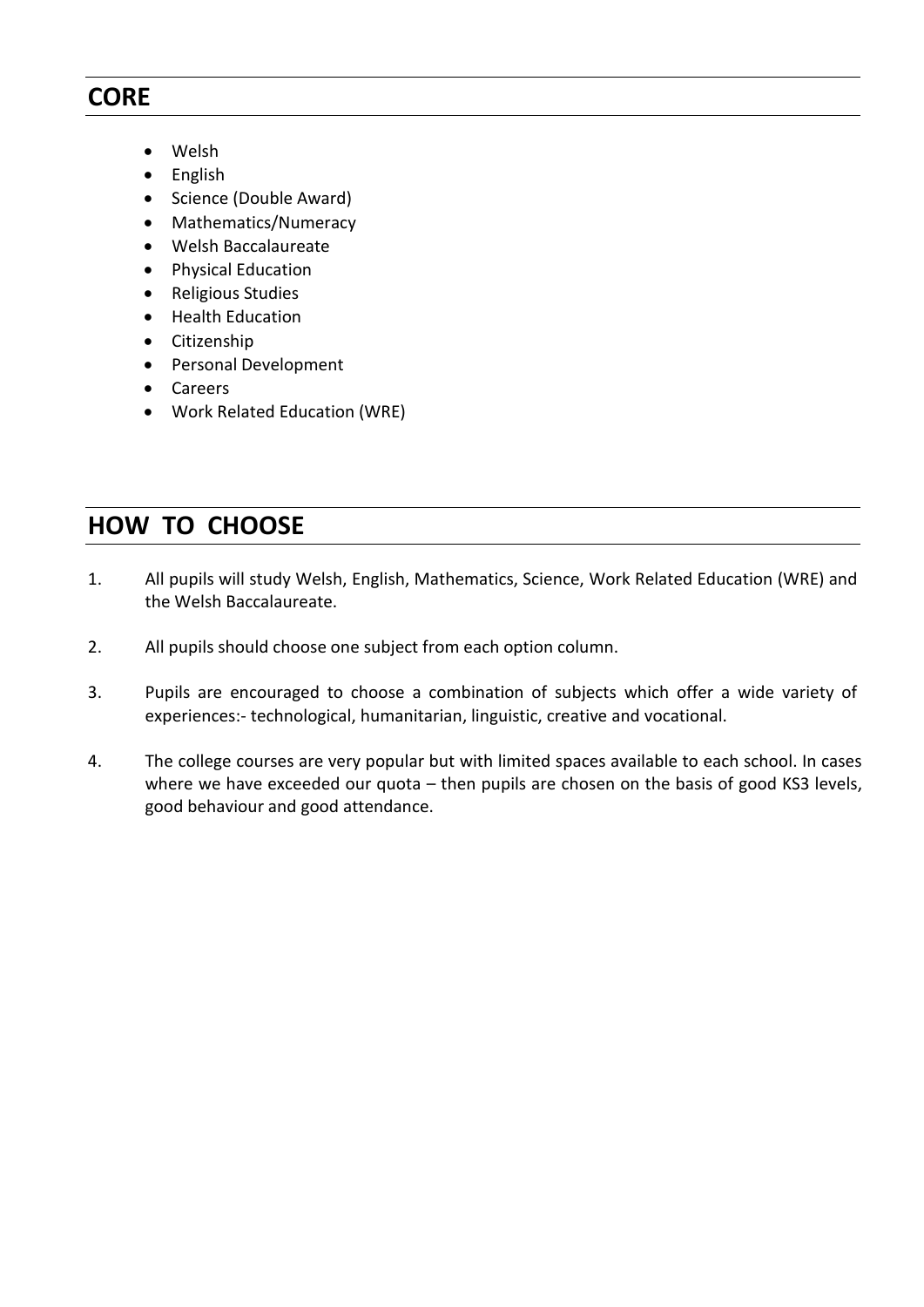

# **HELP FROM CAREERS WALES**

#### **WHICH PATHWAY WILL YOUR SON OR DAUGHTER CHOOSE?**

During Year 9 your son or daughter will have to make important choices about subjects and qualifications that could affect their future career. The choice is theirs but plenty of support is available to help them with their decisions. Careers Wales in partnership with the school will work with them to help them:

- consider the full range of options open to them
- make decisions based on their ability, strengths and interests
- understand what is happening in the world of work.
- gain work related skills and experience

Parents can talk to a Careers Adviser at parents' evenings, careers events or by making an appointment at their local Careers Centre.

One valuable resource to help you and your son / daughter is the website [www.careerswales.g](http://www.careerswales.com/)ov.wales. The section for Year 9 pupils to help them with their Key Stage 4 options includes:

- A checklist to help pupils make sure they have done everything they can to prepare for choosing subjects and courses.
- Games and quizzes to help pupils learn career planning skills.
- Information on the options available in school and an opportunity to choose their options online.
- A section where pupils can research different careers and qualifications.
- Areas where pupils can keep important information about their achievements, plans, interests and skills - and use it to build up a personal profile.
- Good advice and details about where you, and your son/daughter, can get help and support.

| Are you ready?<br>$\bullet$ | My plans<br>$\bullet$                                      |
|-----------------------------|------------------------------------------------------------|
| In my school<br>٠           | Decision making                                            |
| What happens                | Create your own plan<br>$\overline{\phantom{m}}$           |
| Courses                     | My Site<br>٠                                               |
| My options                  | Build your own e portfolio and<br>$\overline{\phantom{m}}$ |
| Let's explore<br>$\bullet$  | your own web space                                         |
| Qualifications              | Help and support<br>٠                                      |
| Careers                     | Who can help?<br>$\overline{\phantom{m}}$                  |
| The world of work           | <b>Your Careers Adviser</b>                                |
| Learning Pathways           |                                                            |

#### **SCHOOL'S CAREERS ADVISER: OLWEN JACKSON**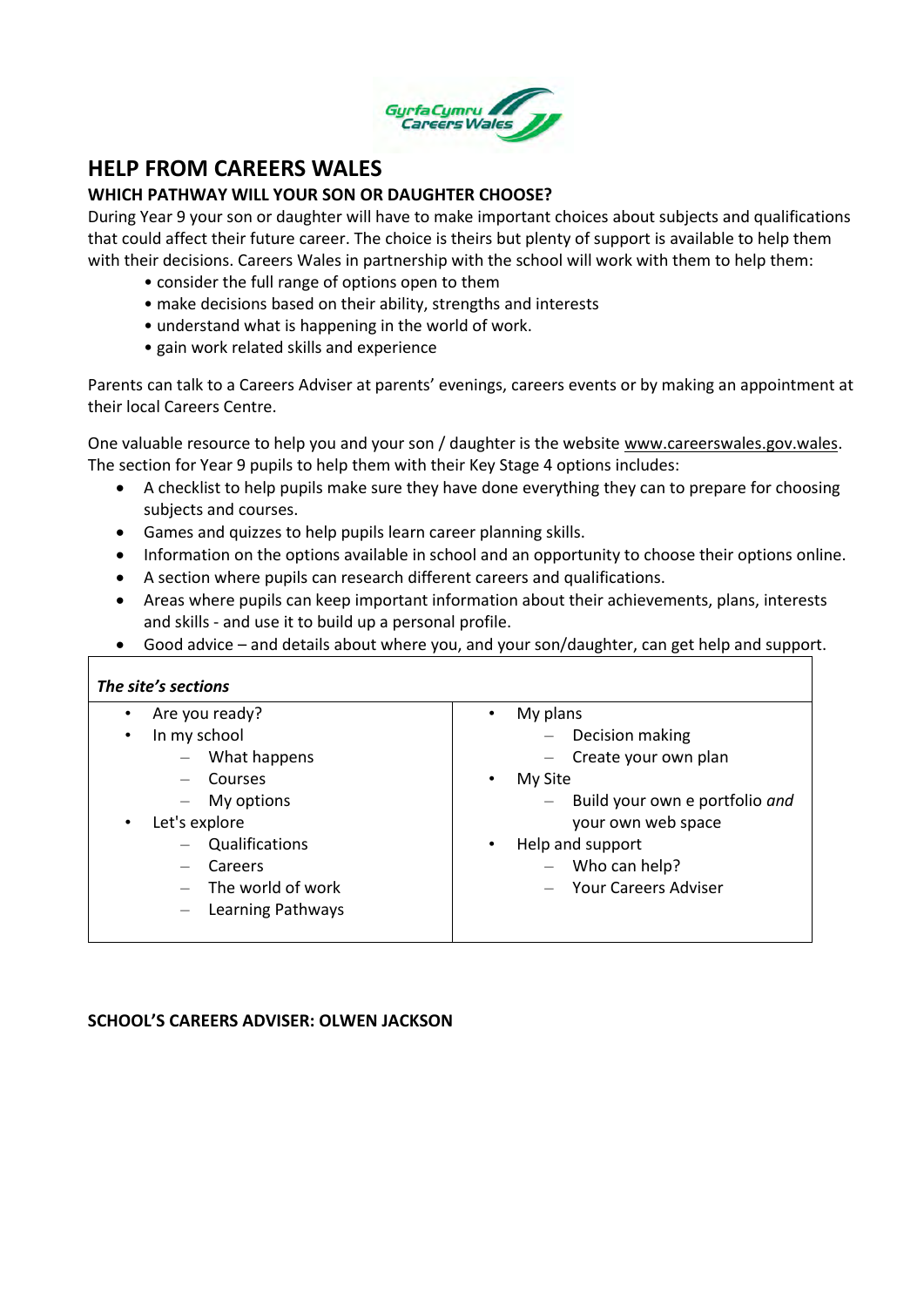# **WELSH BACCALAUREATE**

The Welsh Baccalaureate is unique to Wales.

It helps to prepare students between 14 and 19 years old for the world of work, for further study and for life. The Welsh Baccalaureate qualification will be awarded to students achieving a specified combination of qualifications.



At the heart of the Welsh Baccalaureate is the Skills Challenge Certificate, a pioneering qualification based on skills which also corresponds to a GCSE grade A\* - C. The Welsh Baccalaureate is delivered through:-

- BAC lessons
- Contributions by guest speakers
- Skills days and activities

The students are expected to develop seven essential skills that are so important for learning, work and life, namely:-

- Literacy
- Numeracy
- Digital Literacy
- Critical Thinking and Problem Solving
- Planning and Organisation
- Creativity and Innovation
- Personal Effectiveness

There is an emphasis on learning by doing**.** Each student will be supported by a personal tutor who will monitor their progress during the two years.

The Welsh Baccalaureate qualification consists of:

GCSE qualifications in English or Welsh Language and Mathematics or Mathematics-Numeracy. One may use elements of literacy and numeracy from the Welsh Essential Skills; and choose from auxiliary qualifications – GCSE, A Level or vocational.

For more information about the Welsh Baccalaureate, go to: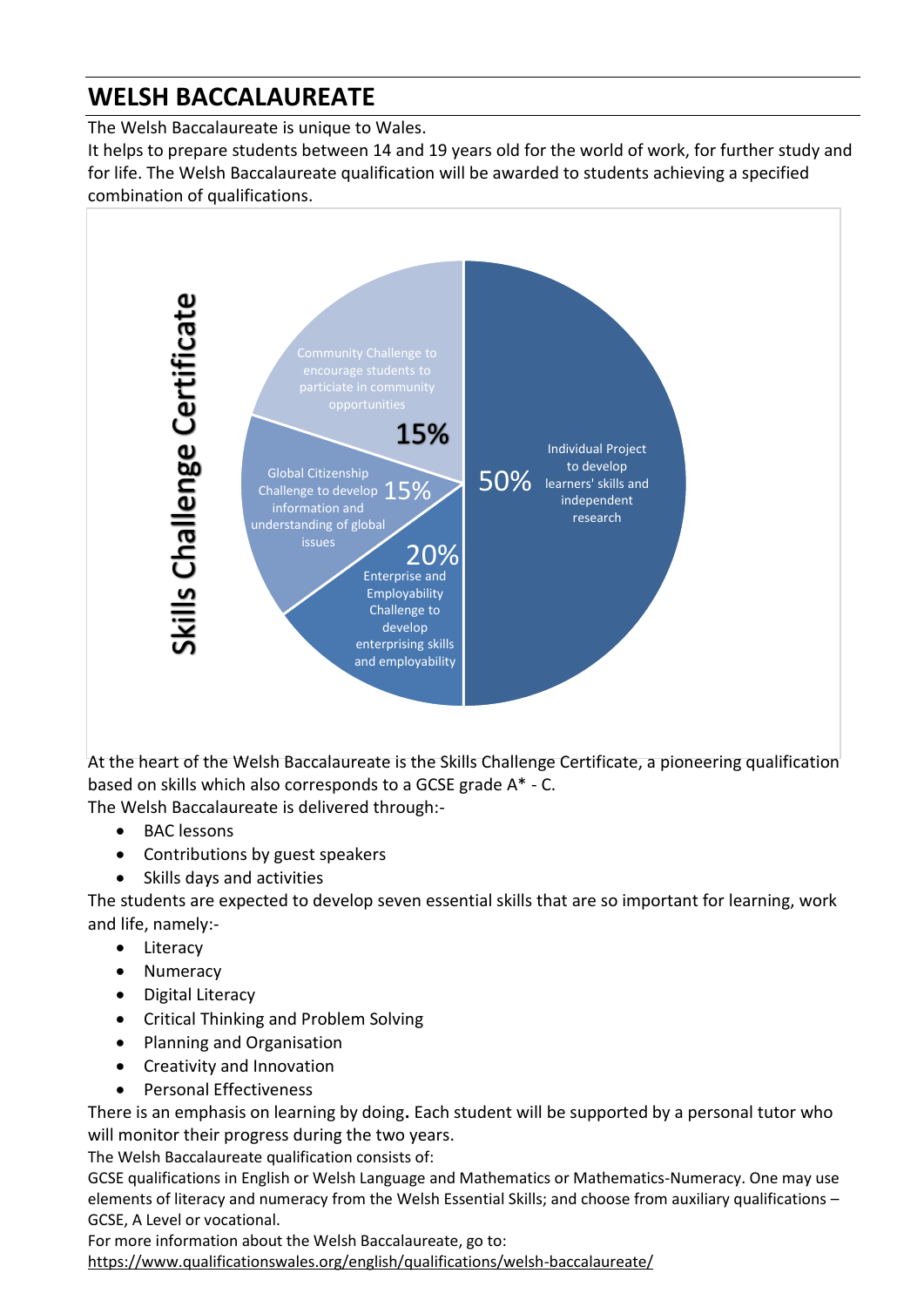# **SUBJECTS 2022-2023**

| <b>COMPULSORY SUBJECTS:</b>  | <b>SUBJECT</b><br><b>CODE</b> | <b>AWARDING</b><br><b>BODY</b> | <b>QUALIFICATION</b>                                    | <b>PROVIDER</b> |
|------------------------------|-------------------------------|--------------------------------|---------------------------------------------------------|-----------------|
| Welsh                        | C <sub>1</sub>                | <b>WJEC</b>                    | <b>GCSE</b>                                             | <b>YDH</b>      |
| English                      | Sa                            | <b>WJEC</b>                    | <b>GCSE</b>                                             | <b>YDH</b>      |
| Mathematics / Numeracy       | Ms                            | <b>WJEC</b>                    | <b>GCSE</b>                                             | <b>YDH</b>      |
| Science (Double Award)       | Gs                            | <b>WJEC</b>                    | <b>GCSE</b>                                             | <b>YDH</b>      |
| Work Related Education (WRE) | Ag                            | Agored<br>Cymru                | <b>CERTIFICATE or</b><br>EXTENDED<br><b>CERTIFICATE</b> | <b>YDH</b>      |
| The Welsh BAC                | Bc                            | <b>WJEC</b>                    | LEVEL 1/2/SKILLS<br><b>CHALLENGE CERTIFICATE</b>        | <b>YDH</b>      |

| <b>SUBJECTS TO CHOOSE:</b>         | <b>SUBJECT</b><br><b>CODE</b> | <b>AWARDING</b><br><b>BODY</b> | <b>QUALIFICATION</b>                                           | <b>PROVIDER</b> |
|------------------------------------|-------------------------------|--------------------------------|----------------------------------------------------------------|-----------------|
| Personal and Social Education      | Ab                            | Agored<br>Cymru                | <b>CERTIFICATE or</b><br><b>EXTENDED</b><br><b>CERTIFICATE</b> | <b>YDH</b>      |
| <b>Physical Education</b>          | Pt                            | <b>WJEC</b>                    | GCSE                                                           | <b>YDH</b>      |
| Religious Education                | Ys                            | <b>WJEC</b>                    | GCSE                                                           | <b>YDH</b>      |
| Art and Design                     | As                            | <b>WJEC</b>                    | GCSE                                                           | <b>YDH</b>      |
| Music                              | Zs                            | <b>WJEC</b>                    | GCSE                                                           | <b>YDH</b>      |
| <b>Computer Science</b>            | Cd                            | <b>WJEC</b>                    | GCSE                                                           | <b>YDH</b>      |
| Geography                          | Ds                            | <b>WJEC</b>                    | GCSE                                                           | <b>YDH</b>      |
| Drama                              | Ws                            | <b>WJEC</b>                    | GCSE                                                           | <b>YDH</b>      |
| Biology                            | <b>Bs</b>                     | <b>WJEC</b>                    | GCSE                                                           | <b>YDH</b>      |
| Chemistry<br><b>Triple Science</b> | Cs                            | <b>WJEC</b>                    | GCSE                                                           | <b>YDH</b>      |
| Physics                            | Ps                            | <b>WJEC</b>                    | GCSE                                                           | <b>YDH</b>      |
| History                            | Hs                            | <b>WJEC</b>                    | GCSE                                                           | <b>YDH</b>      |
| Modern Languages (French/German)   | Fs/Js                         | <b>WJEC</b>                    | GCSE                                                           | <b>YDH</b>      |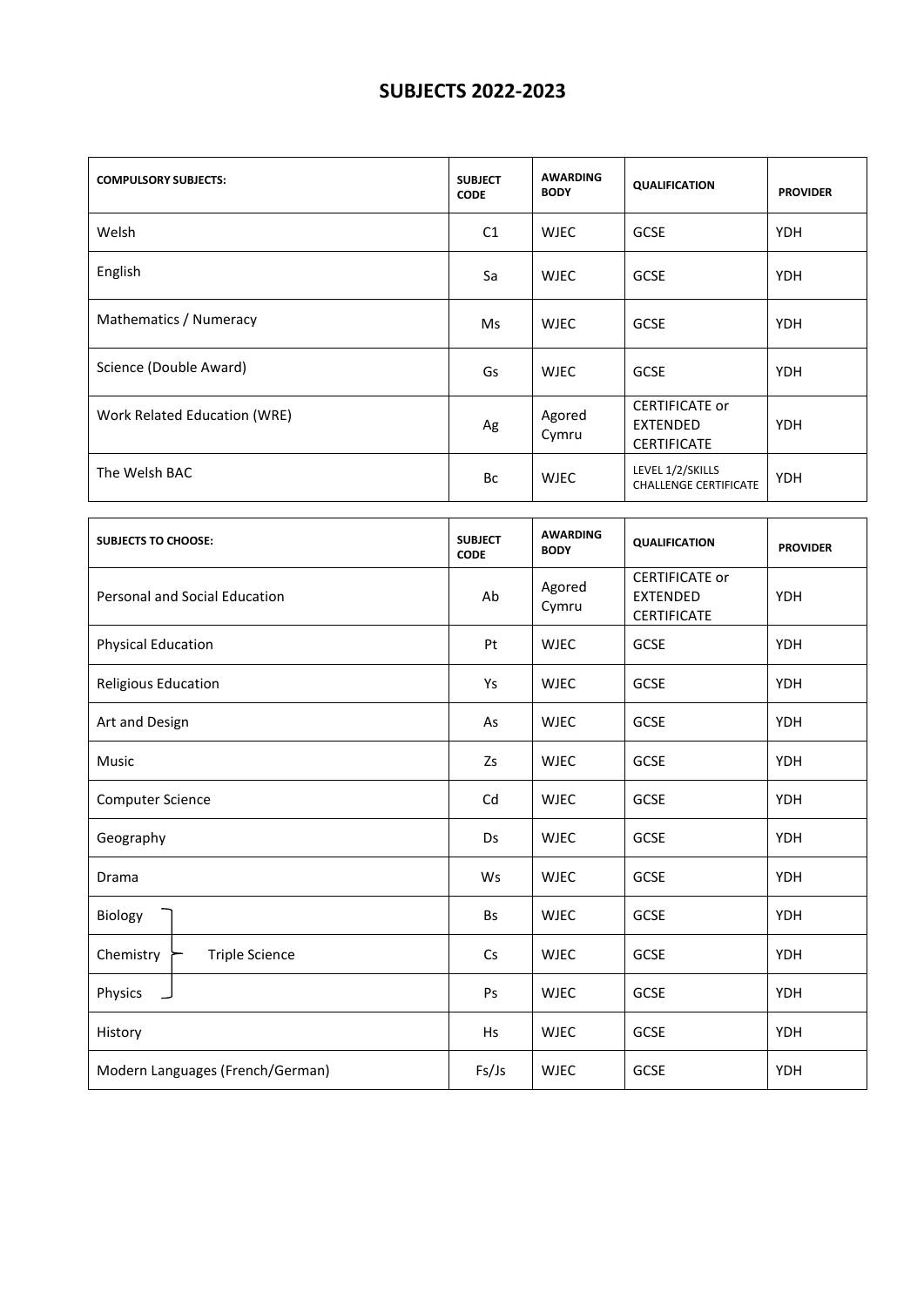# **SUBJECTS 2022-2023**

| <b>SUBJECTS TO CHOOSE:</b>                         | <b>SUBJECT</b><br><b>CODE</b> | <b>AWARDING</b><br><b>BODY</b> | <b>QUALIFICATION</b> | <b>PROVIDER</b>                         |
|----------------------------------------------------|-------------------------------|--------------------------------|----------------------|-----------------------------------------|
| Design & Technology - Product Design               | <b>Ts</b>                     | <b>WJEC</b>                    | <b>GCSE</b>          | <b>YDH</b>                              |
| Food and Nutrition                                 | Tb                            | <b>WJEC</b>                    | <b>GCSE</b>          | <b>YDH</b>                              |
| <b>Fashion and Textiles</b>                        | Te                            | <b>WJEC</b>                    | <b>GCSE</b>          | <b>YDH</b>                              |
| Digital Technology                                 | Tg                            | <b>WJEC</b>                    | <b>GCSE</b>          | <b>YDH</b>                              |
| Health and Social Care, and Childcare              | 1h                            | <b>WJEC</b>                    | <b>GCSE</b>          | <b>YDH</b>                              |
| <b>Built Environment</b>                           | Хj                            | <b>WJEC</b>                    | <b>GCSE</b>          | <b>AMLWCH</b>                           |
| <b>Creative Hair and Beauty</b>                    | Xh                            | CITY &<br><b>GUILDS</b>        | LEVEL 2              | <b>BODEDERN</b>                         |
| Tourism                                            |                               | <b>WJEC</b>                    | LEVEL 2              | <b>BODEDERN</b>                         |
| <b>Business</b>                                    | <b>Bg</b>                     | <b>EDEXCEL</b>                 | LEVEL 2 AWARD        | <b>YDH</b>                              |
| <b>BTEC Level 2 First Award in Public Services</b> | Cg                            | <b>EDEXCEL</b>                 | BTEC-LEVEL 2         | <b>COLEG</b><br>MENAI,<br><b>BANGOR</b> |
| BTEC Level 2 First Award in Performing Arts        |                               | <b>EDEXCEL</b>                 | BTEC-LEVEL 2         | <b>COLEG</b><br>MENAI,<br><b>BANGOR</b> |
| BTEC Level 2 First Award in Engineering            | Cq                            | <b>EDEXCEL</b>                 | BTEC-LEVEL 2         | COLEG<br>MENAI,<br>LLANGEFNI            |
| Vehicle Technology - Level 2                       | Xb                            | <b>EDEXCEL</b>                 | BTEC-LEVEL 2         | COLEG MENAI,<br>LLANGEFNI               |
| Hair & Beauty - Level 1                            | Cb                            | CITY &<br><b>GUILDS</b>        | LEVEL 1              | <b>COLEG</b><br>MENAI,<br><b>BANGOR</b> |
| Construction - Level 1                             | Ck                            | CITY &<br><b>GUILDS</b>        | LEVEL 1              | <b>COLEG</b><br>MENAI,<br>LLANGEFNI     |
| Automotive Engineering - Level 1                   | Ce                            | CITY &<br><b>GUILDS</b>        | NVQ - LEVEL 1        | COLEG<br>MENAI,<br>LLANGEFNI            |
| Engineering - Level 1                              | Co                            | CITY &<br><b>GUILDS</b>        | NVQ - LEVEL1         | COLEG<br>MENAI,<br>LLANGEFNI            |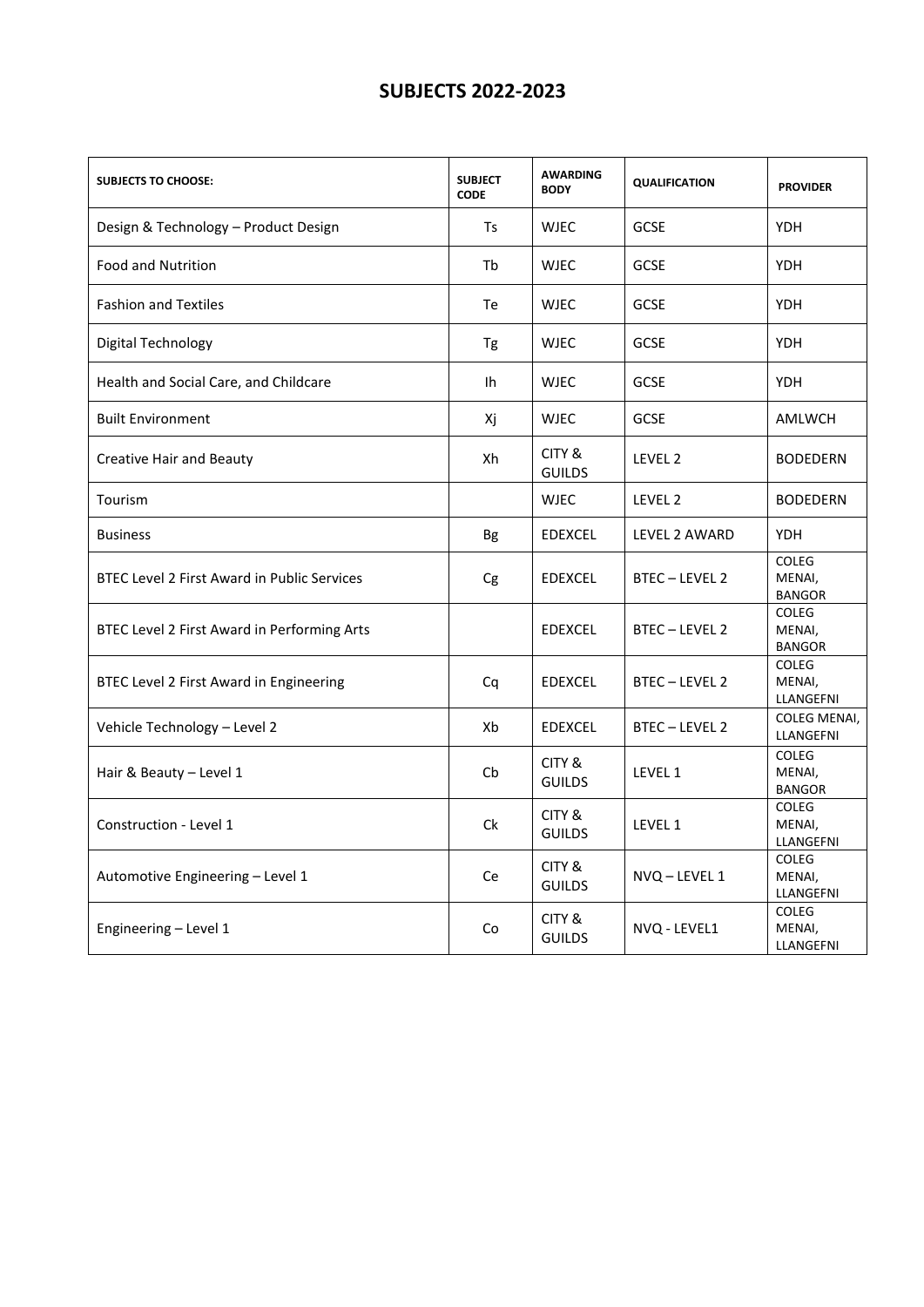

# **C**OMPULSORY **S**UBJECTS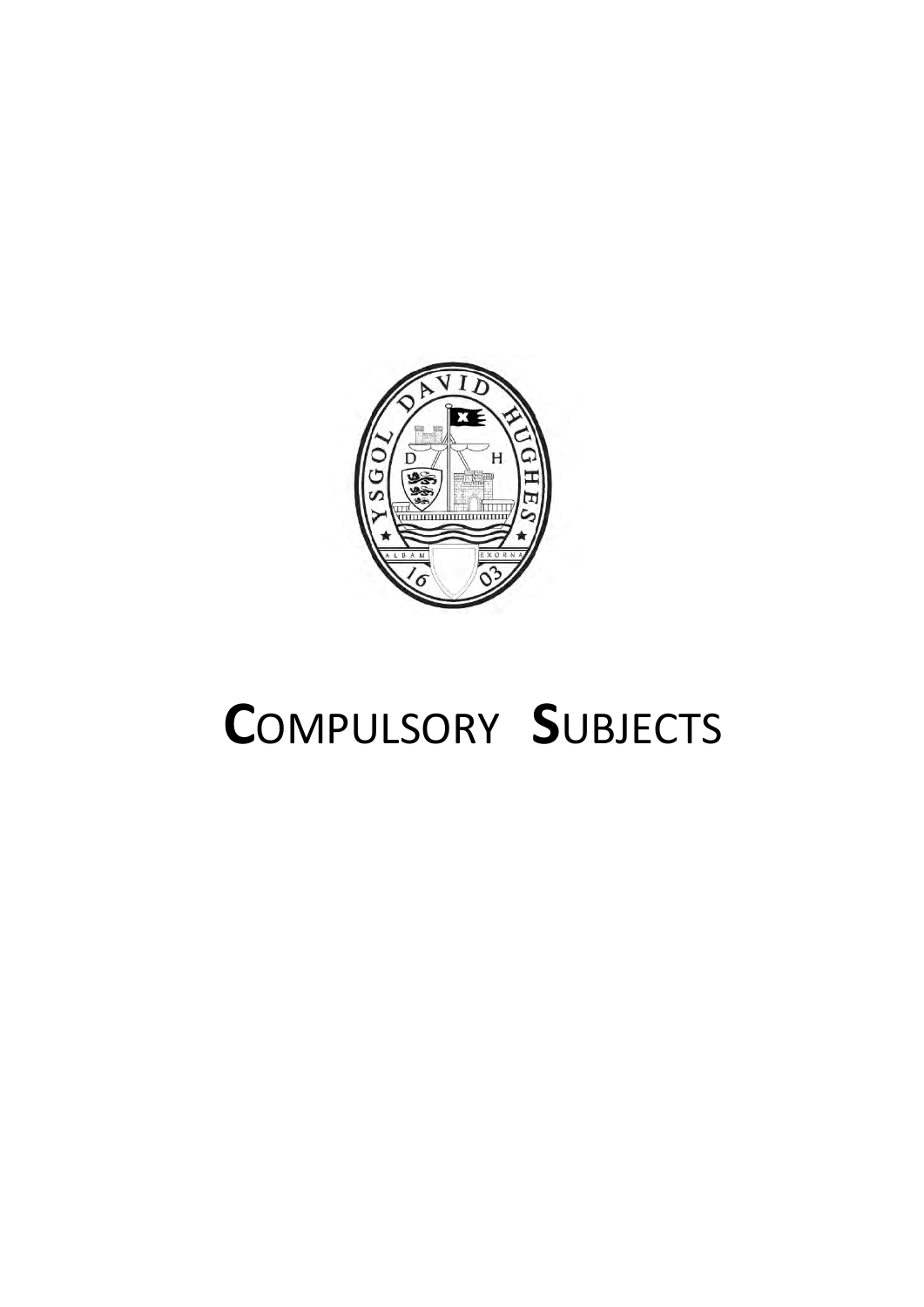# **WELSH (GCSE)**

# **What will I learn?**

The course will help you to:

- develop oral, reading and writing skills
- be able to discuss with others and present information and opinions orally and in writing
- think clearly and analytically
- develop confidence and accuracy when communicating in Welsh.

# **How will I learn?**

- By working with other pupils.
- Interpreting and analysing a variety of reading materials.
- By strengthening and improving accuracy in language.

# **Course details**

This is a non-tier, linear course; i.e. everything will be assessed at the end of year 11.

- Unit 1 An internal, oral assessment in two parts, namely:
	- (i) An individual presentation based on research [**15%**]
	- (ii) Group discussion expressing an opinion on a current topic [**15%**]
- Unit 2 External assessment: a 2 hour exam paper which will test your ability in reading and writing with emphasis on skills in describing, creativity and explaining.

The marks are weighted as follows:

reading element = **15%** writing element = **20%**

To test their reading skills the pupils will find, use and analyse information from various sources.

The writing tasks will contain a proof-reading exercise that will target accuracy of language and an extended writing task.

Unit 3 - External assessment: a 2 hour exam paper which will test reading and writing skills through tasks such as responding to instructions, presenting an opinion and persuading. The marks will be weighted as follows:

reading element = **15%**

writing element = **20%**

As in Unit 2, various sources are used to test the reading skills and there will be two compulsory tasks, one asking the candidates to present an opinion on a topic and the other being a persuasive task.

# **What happens after this course?**

The ability to communicate through the medium of Welsh is important in the majority of posts in Wales today.

This GCSE provides a valuable foundation for other courses – either in college or in Year 12. GCSE Welsh is required in order to study the A Level Welsh course.

# **Job ideas!**

Any job where you need to communicate with others, e.g.

- Leisure and tourism industry medicine care
	-
- 
- 
- social services education public services
- the media **•** retail

# **Want to know more?**

Visit the WJEC website for a full copy of the syllabus.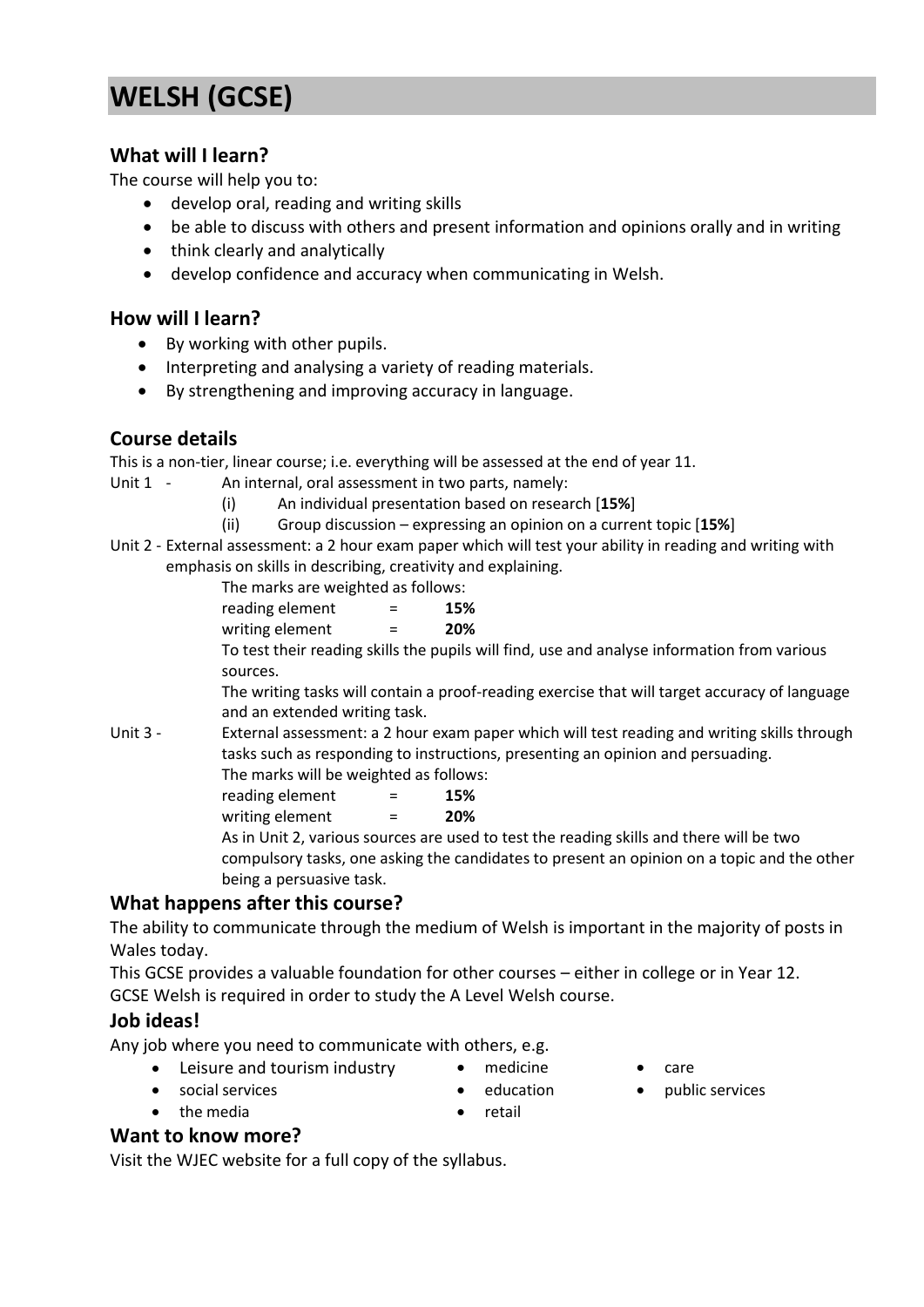# **WELSH LITERATURE (GCSE)**

# **What will I learn?**

The course will help you to:

- understand and appreciate all types of literature
- be able to interpret and appreciate various genres and express opinions
- develop the ability to identify with other people's experiences and feelings and, as a result, consider their opinions.

### **How will I learn?**

By studying a variety of genres, e.g.

- poetry
- novels
- drama
- short stories
- film

# **Course details**

The examination will be in four units with each unit worth 25% of the course.

There will be two tiers to the exam, grades  $A^*$  - D can be gained in the Higher Tier and grades  $C - G$  in the Foundation Tier.

- Unit 1 External assessment a 1 hour 15 minutes exam that will test the pupils' knowledge of the set poems along with their ability to compare one of the poems with a poem which is unfamiliar to them. It will be possible to sit this exam either in January or in May.
- Unit 2 External assessment a 1 hour 15 minutes exam paper which will test the pupils' knowledge of the set novel they have studied during the course. It will be possible to sit this exam in May only.
- Unit 3 Oral assessment group discussion based on a literary work which has been adapted to film. The pupils will be required to discuss, analyse and compare the print version with the film version of the text.
- Unit 4 Non-examination assessment two written pieces, one responding creatively to a play and the other responding critically to two short stories. Both the preparation and creative work will happen in school.

# **What happens after this course?**

Success in this examination will provide a strong foundation for a college / A Level course. The skills you will develop during the course will enable you to identify with others and appreciate different points of view.

# **Job ideas!**

This qualification provides a good foundation for a career involving communication, the ability to understand other points of view and the ability to identify with other people's situations, e.g.

- education
- care
- the media
- public and social services
- Librarian.

# **Want to know more?**

Visit the WJEC website for a full copy of the syllabus.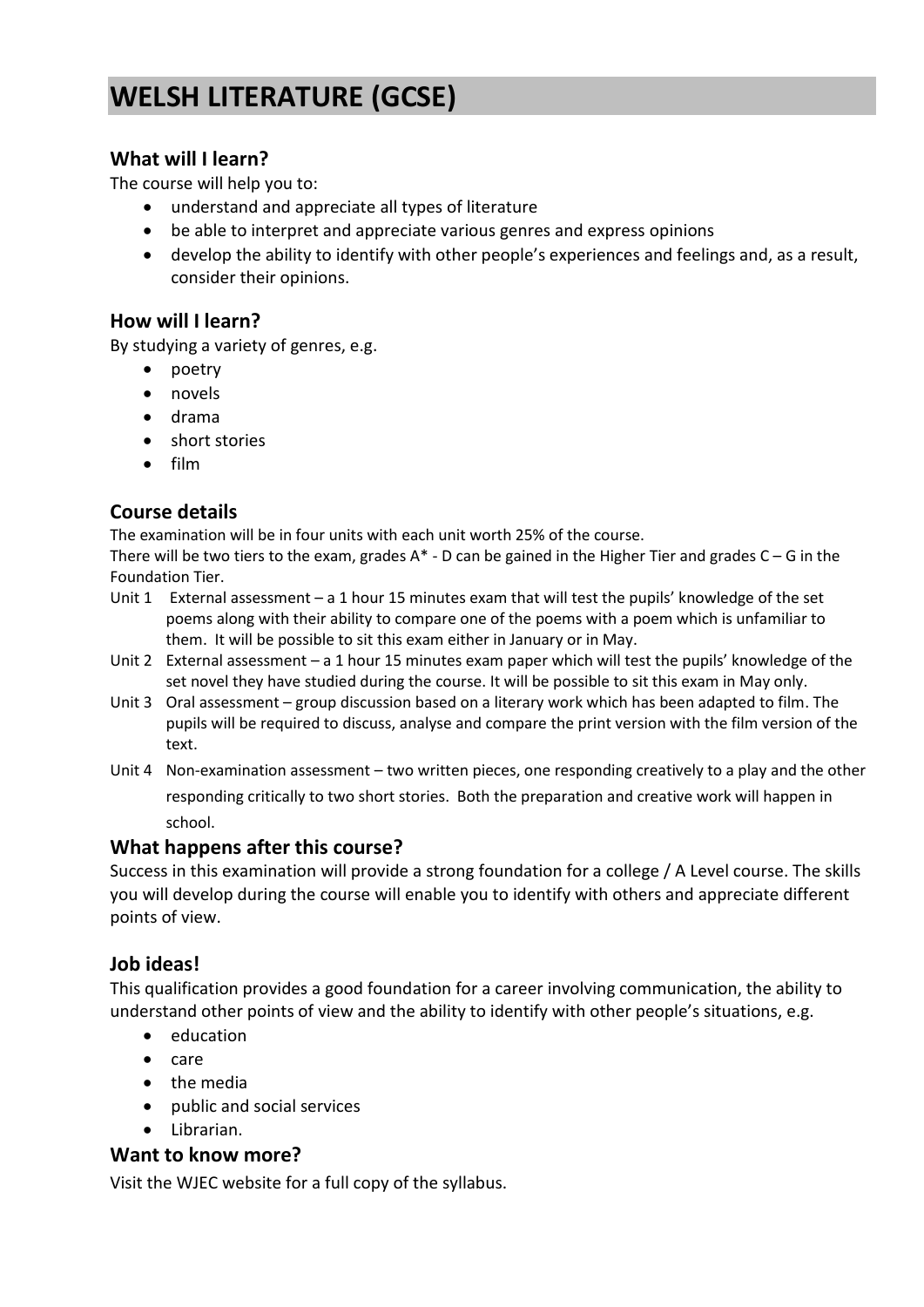# **WELSH SECOND LANGUAGE (GCSE)**

# **What will I learn?**

The course will help you to:

- \* develop oral, reading and writing skills
- \* understand and use the Welsh langauge for a variety of purposes and audiences
- \* develop confidence and accuracy when communicating in Welsh.

# **How will I learn?**

The course will help you to:

- \* cooperate with other pupils
- \* read and understand a variety of materials
- \* strengthen and improve language accuracy, orally and in writing.

# **Details of the course**

This is a non-tier, unitary course i.e. there will be an opportunity to sit one unit in January of year 10.

- Unit 1 Respond to visual material.
	- (i) listening task answer questions arising from a video clip $[15\%]$
	- (ii) pair/group discussion discuss what was seen on the video clip [10%]

Unit 2 -Communicate with others – talk in pairs/groups of three about a subject prepared by the examination board. [25%]

- Unit 3 Written examination, 1 hour and 30 minutes. Answer a variety of questions testing reading, writing, proof-reading skills and translate a short extract from English into Welsh. [25% > reading 15%, writing 10%]
- Unit 4 Written examination, 1 hour 30 minutes. Answer a variety of questions which will test reading skills and write to describe and create an atmosphere.

[25% > reading 10%, writing 15%]

# **Want to know more?**

Visit the WJEC website for a full copy of the syllabus.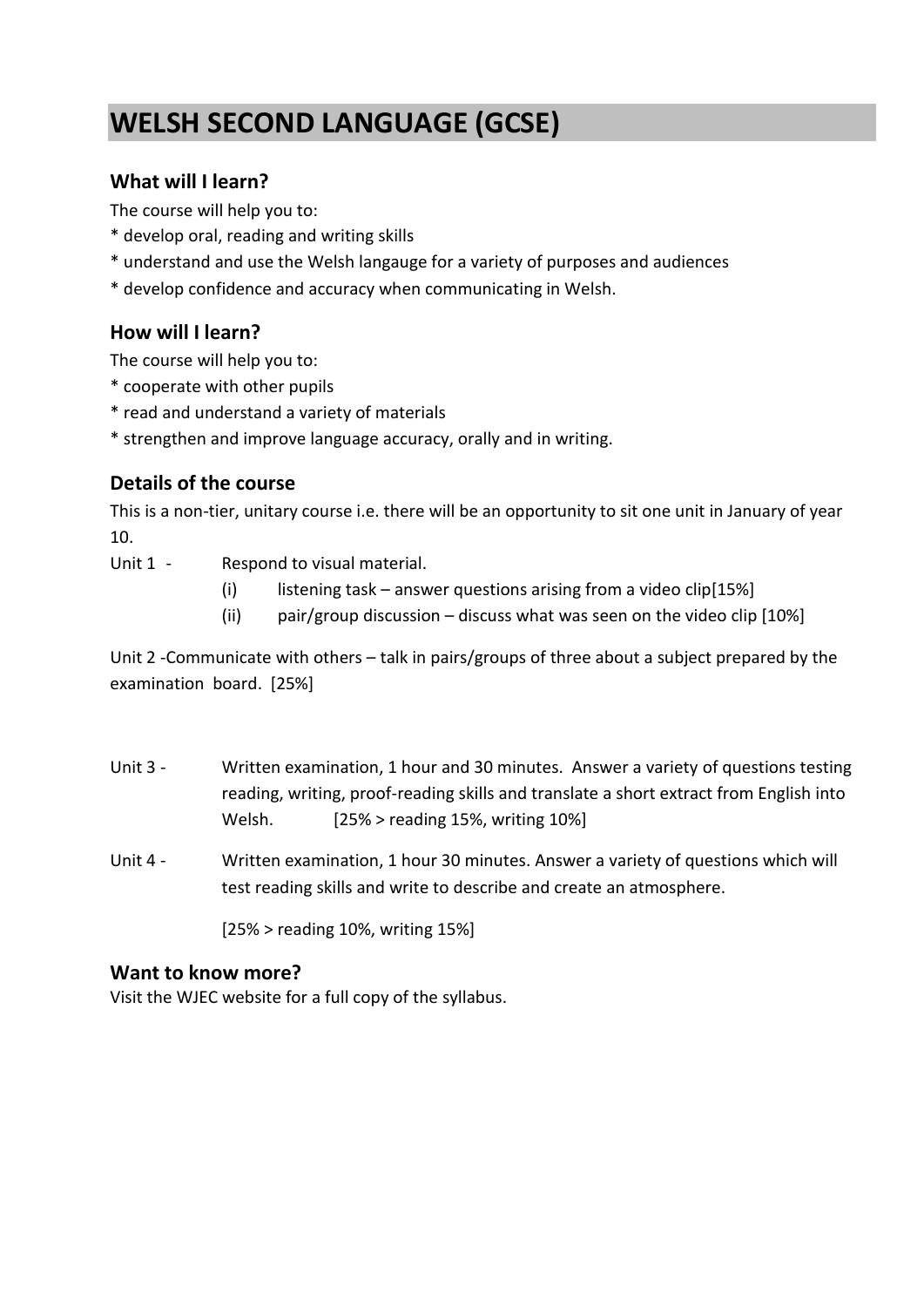# **ENGLISH AND ENGLISH LITERATURE (GCSE)**

# **What will I learn?**

The course will help you to learn about the following areas of study: Speaking and Listening, Reading and Writing.

# **How will I learn?**

There are 3 lessons a week in year 10 and 4 lessons a week in year 11. You will be provided with a range of opportunities to work independently, in pairs and in groups. Learning will take place both inside and outside the classroom. You should be prepared for:

Reading widely and using the School Library

Researching topics and using ICT facilities

Theatre visits / Drama workshops / Educational trips.

# **What will I need?**

Writing equipment and a file Dictionary and a Thesaurus (for home use)

# **How will I be assessed?**

### **GCSE English Language:**

Unit 1. Oracy (Non examination assessment) 20%: Task 1 (10%) – Individual Research Presentation (40 marks) and Task 2 (10%) – Responding and Interacting (40 marks)

Unit 2. Reading and Writing: Description, Narration and Exposition (40%) (2 hours)

Section A (20%) – Reading (40 marks)

Understanding of at least one description, one narration and one exposition text, including continuous and non-continuous texts, assessed through a range of structured questions. This section will also include an editing task.

Section B (20%) – Writing (40 marks)

One writing task to be selected from a choice of two that could be either description, narration or exposition. This section will also include one proofreading text.

Unit 3. Reading and Writing: Argumentation, Persuasion and Instructional (40%) (2 hours)

Section A (20%) – Reading (40 marks)

Understanding of at least one argumentation, one persuasion and one instructional text, including continuous and non-continuous texts, assessed through a range of structured questions. Section B (20%) – Writing (40 marks)

One compulsory argumentation writing task and one compulsory persuasion writing task. The Entry Level Certificate meets the needs of students whose abilities at the start of Year 10 appear to be below the standards required to gain a GCSE in English.

#### **GSCE English Literature:**

Unit 1. Different Cultures Prose and Contemporary Unseen Poetry – 2 hour exam 35%; Unit 2. Drama and Prose – 2 hour exam 40%; Unit 3. Controlled Assessment 25% Shakespeare and Anthology Poetry.

#### **What happens after the course?**

Following Year 11 you could go on to seek work or go on to further education where you could follow an AS level in English Literature. Your school's Careers Advisor can provide you with further ideas.

#### **Job Ideas!**

Journalism/Media PR/ Retail Teaching Any job which requires communication. To enter Higher Education you will need at least a 'C' grade and often a 'B' grade in English Language.

#### **Want to know more?**

To find out more about this course visit the following web page: http://www.wjec.co.uk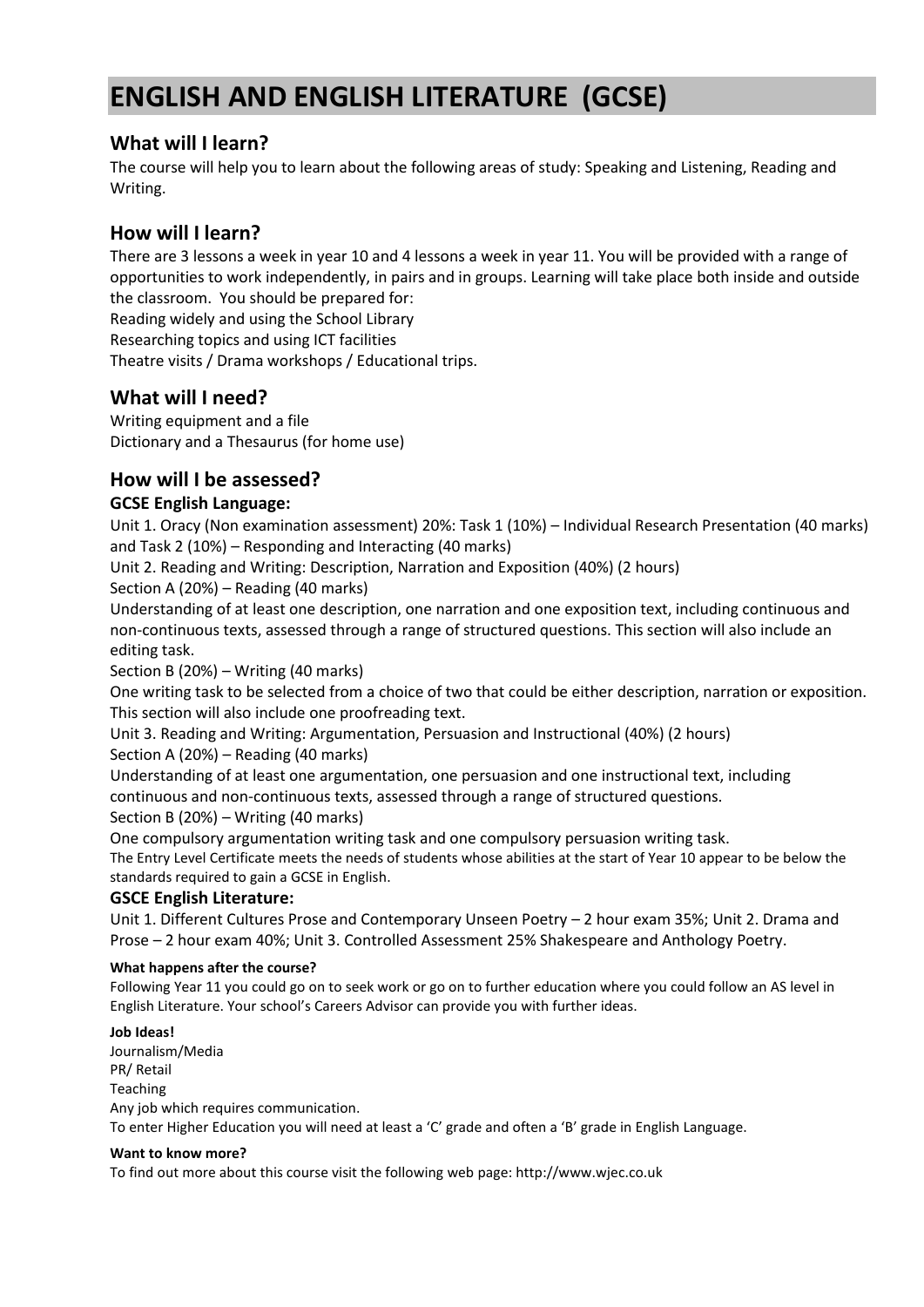# **GCSE MATHEMATICS and GCSE NUMERACY**

#### **What will I learn?**

This course will help you……

- Extend your mathematical knowledge in written and oral work in a manner which encourages confidence, enjoyment and perseverance.
- Know how to use mathematics efficiently in everyday situations.
- Develop your problem solving skills.
- Develop your application of number.

#### **GCSE Mathematics will…**

build on and progress from the levels of mathematics expected at the end of KS3 through the National Curriculum Programme of Study for Mathematics and extend to aspects of mathematics needed for progression to scientific, technical or further mathematical study.

#### **GCSE Mathematics – Numeracy will…**

build on and progress from the levels of numeracy expected at the end of Key Stage 3 through the Literacy and Numeracy Framework and will assess the mathematics that learners will need in their everyday lives, in the world of work, and in other general curriculum areas.

#### **How will I learn?**

There will be 7 lessons of Mathematics every fortnight in years 10 and 11.

#### **What will I need?**

It is essential that all students have a scientific calculator, compass, ruler and a protractor.

#### **How will I be assessed?**

The course will be assessed on the result of four examinations.

#### **GCSE Mathematics**

|                            | <b>Foundation</b> | Intermediate/Higher |               |
|----------------------------|-------------------|---------------------|---------------|
| Unit 1- Non calculator     | 1 hour 30 minutes | 1 hour 45 minutes   | Weighting 50% |
| Unit 2- Calculator allowed | 1 hour 30 minutes | 1 hour 45 minutes   | Weighting 50% |

#### **GCSE Mathematics - Numeracy**

|                            | <b>Foundation</b> | Intermediate/Higher |               |
|----------------------------|-------------------|---------------------|---------------|
| Unit 1- Non calculator     | 1 hour 30 minutes | 1 hour 45 minutes   | Weighting 50% |
| Unit 2- Calculator allowed | 1 hour 30 minutes | 1 hour 45 minutes   | Weighting 50% |

#### **Content**

| <b>GCSE</b> | <b>Mathematics - Numeracy</b> | <b>Mathematics</b>        |                     |
|-------------|-------------------------------|---------------------------|---------------------|
|             | Number, Measure and           | All the content of        | Additional Algebra, |
|             | Statistics plus some          | <b>GCSE Mathematics -</b> | Geometry and        |
|             | aspects of Algebra,           | Numeracy                  | Probability         |
|             | Geometry and                  |                           |                     |
|             | Probability                   |                           |                     |

#### **Structure**

• Three tiers (Higher, Intermediate and Foundation)

| Higher            | ^ * | ╌   |     |  |   |
|-------------------|-----|-----|-----|--|---|
| Intermediate      |     | . . | . . |  |   |
| <b>Foundation</b> |     |     |     |  | ◡ |

#### **What happens after this course?**

After completing the GCSE course it's possible to study the subject further at AS/A Level in Years 12 and 13. If you don't wish to study the subject further, you will have at least gained a solid mathematical foundation to go on and study other subjects which are mathematically related.

#### **Job Ideas!**

Accountant, Actuary, Air traffic control, Building Technician, Engineer, Economist,

Financial Advisor, Self-employed, Bank Manager, Joiner, only to name a few.

#### **Want to know more?**

Contact the Mathematics Department.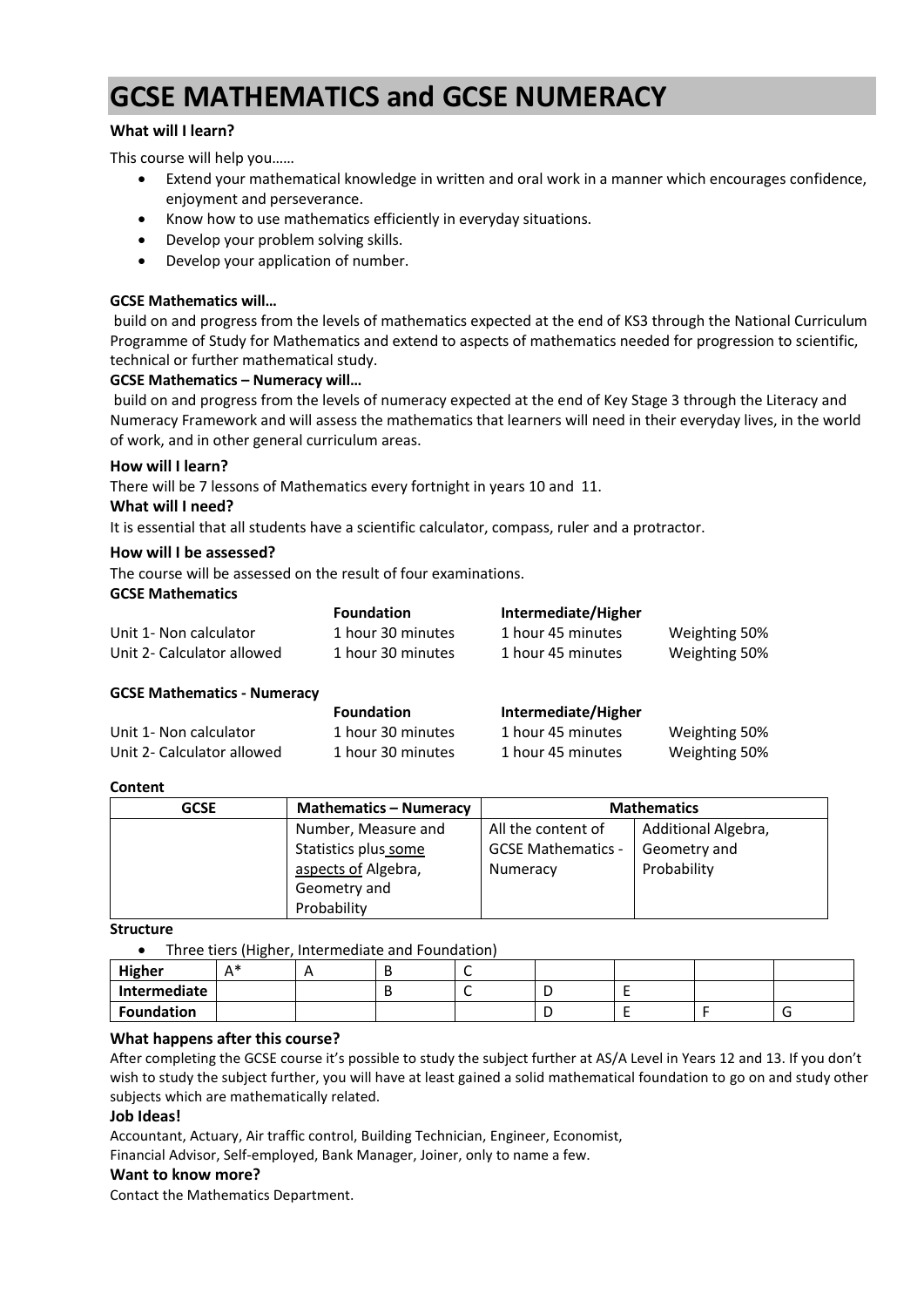# **SCIENCE (GCSE DOUBLE AWARD)**

#### **What will I need?**

Students are required to ensure they have general stationary resources such as pens, pencils, rulers, calculators in every timetabled Science lesson.

#### **How will I be assessed?**

There are two tiers of entry for this qualification: Higher Tier – Grades A\* - D; Foundation Tier – Grades C – G **Unit 1: (Double Award) BIOLOGY 1** Written Examination: 1 hour 15 minutes 15% of qualification 60 marks **Unit 2: (Double Award) CHEMISTRY 1** Written Examination: 1 hour 15 minutes 15% of qualification 60 marks **Unit 3: (Double Award) PHYSICS 1** Written Examination: 1 hour 15 minutes 15% of qualification 60 marks **Unit 4: (Double Award) BIOLOGY 2** Written Examination: 1 hour 15 minutes 15% of qualification 60 marks **Unit 5: (Double Award) CHEMISTRY 2**

Written Examination: 1 hour 15 minutes

15% of qualification 60 marks

#### **Unit 6: (Double Award) PHYSICS 2**

Written Examination: 1 hour 15 minutes

#### 15% of qualification 60 marks

A mix of short answer questions, structured questions, extended writing and data response questions with some set in a practical context. A tiered assessment.

#### **Unit 7: (Double Award) PRACTICAL ASSESSMENT**

10% of qualification 60 marks

Practical assessment that will be carried out in centres, but will be externally marked by WJEC. It will take place in the first half of the spring term (January – February). It is recommended that this should be in the final year of study. An untiered assessment.

#### **What happens after this course?**

Successful completion of the above course (GCSE Science Double Award) at Higher Tier is suitable preparation for progression to the separate AS Science subjects. The complete GCSE Science Double Award awards the students two grades at the end of Year 11; two valuable grades if at grades C and above to gain access to most AS courses and other courses in further education.

#### **Job Ideas!**

A GCSE Science Double Award supplies the student with not only a broad based knowledge of Biology, Chemistry and Physics, but with life skills e.g. practical skills, communication skills, problem solving skills etc. The careers advisor will advise you further as to your chosen career path, but there are some examples of science based related careers:

- Medicine; Nursing; Dentist; Pharmacist
- Laboratory Technician; Engineering; Chemical Engineering
- Veterinary Surgeon; Environmental Work; Forensic Science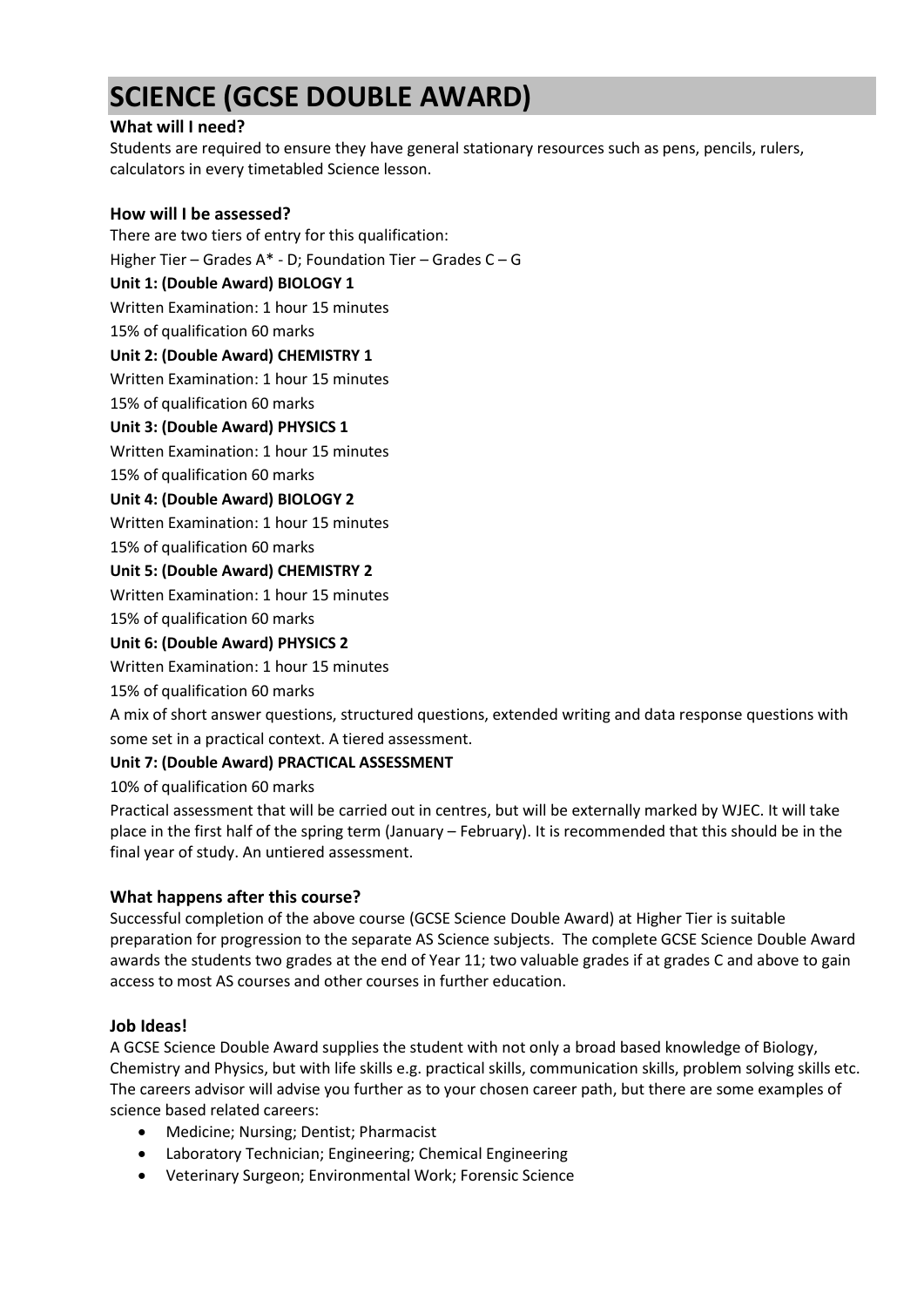# **WORK RELATED EDUCATION (WRE) (CERTIFICATE or EXTENDED CERTIFICATE)**

#### **What will I learn?**

Learners using these qualifications will benefit from developing their skills and understanding for identifying their career pathway and equipping them to manage their working life in a changing future.

#### **What are the qualification subjects?**

- Work experience
- Applying for work
- Learning in the workplace
- Entrepreneurship and enterprise
- Customer services
- Career planning
- Performance at work
- Working with others
- Health and safety at work
- ICT in the workplace

#### **How will I be assessed?**

There are no examinations, but continuous assessment to complete the units.

The certificate course equates to 1 GCSE (Grade B) and Extended Certificate equates to 2 GCSE's (Grade B x 2)

#### **Examination Board – Agored Cymru**

For more information, visit Agored Cymru website, [http://agored.cymru/Units-and-](http://agored.cymru/Units-and-Qualifications/Qualification/127723)[Qualifications/Qualification/127723](http://agored.cymru/Units-and-Qualifications/Qualification/127723) <http://agored.cymru/Units-and-Qualifications/Qualification/127724>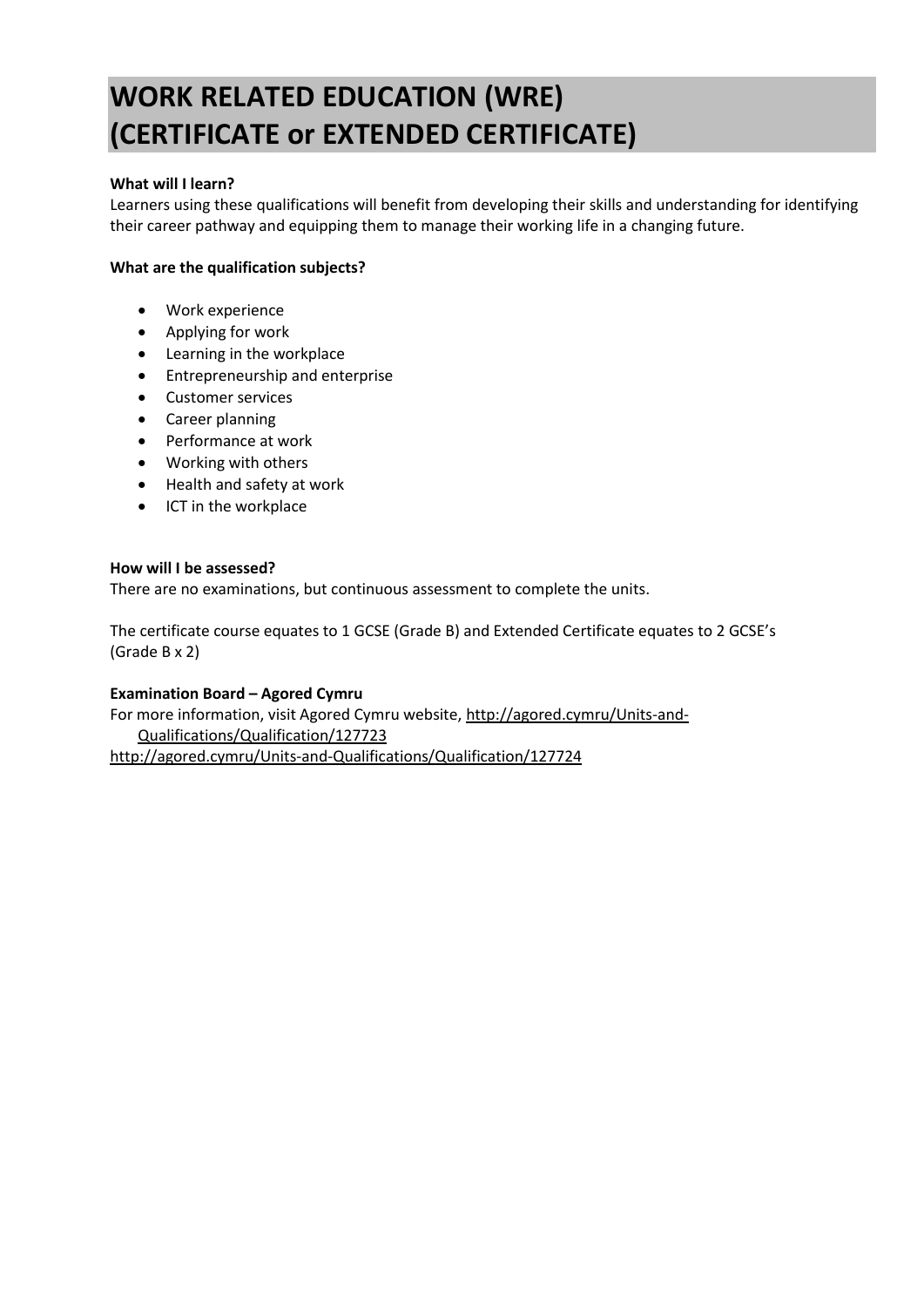

# **O**PTIONAL **S**UBJECTS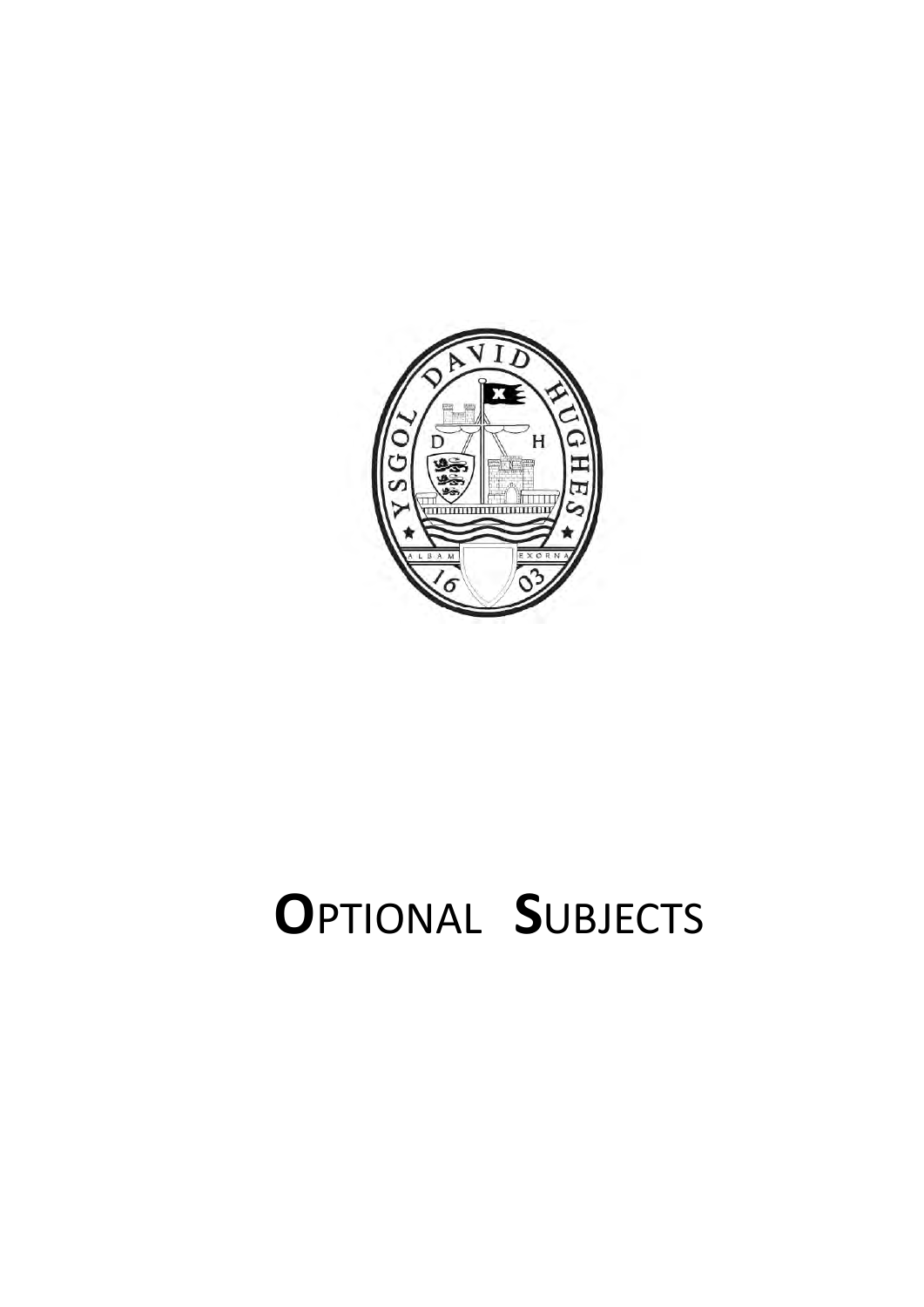# **PERSONAL AND SOCIAL EDUCATION (CERTIFICATE or EXTENDED CERTIFICATE)**

#### **What will I learn?**

Learners using these qualifications will be prepared for living their lives so that they can be healthy, confident, resilient and skilled individuals within their local and national community.

#### **What are the qualification subjects?**

- Skills development including resilience, assertiveness and critical thinking
- Equality and diversity
- Emotional health and wellbeing
- Substance misuse
- Sex and relationships
- Food and Nutrition
- Society and community
- The environment and sustainability
- Community safety
- Ethics and morality
- Financial management
- Physical activity

#### **How will I be assessed?**

There are no examinations, but continuous assessment to complete the units.

The certificate course equates to 1 GCSE (Grade B) and Extended Certificate equates to 2 GCSE's (Grade B x 2)

#### **Examination Board – Agored Cymru**

For more information, visit Agored Cymru website, [http://agored.cymru/Units-and-](http://agored.cymru/Units-and-Qualifications/Qualification/127711)[Qualifications/Qualification/127711](http://agored.cymru/Units-and-Qualifications/Qualification/127711) <http://agored.cymru/Units-and-Qualifications/Qualification/127712>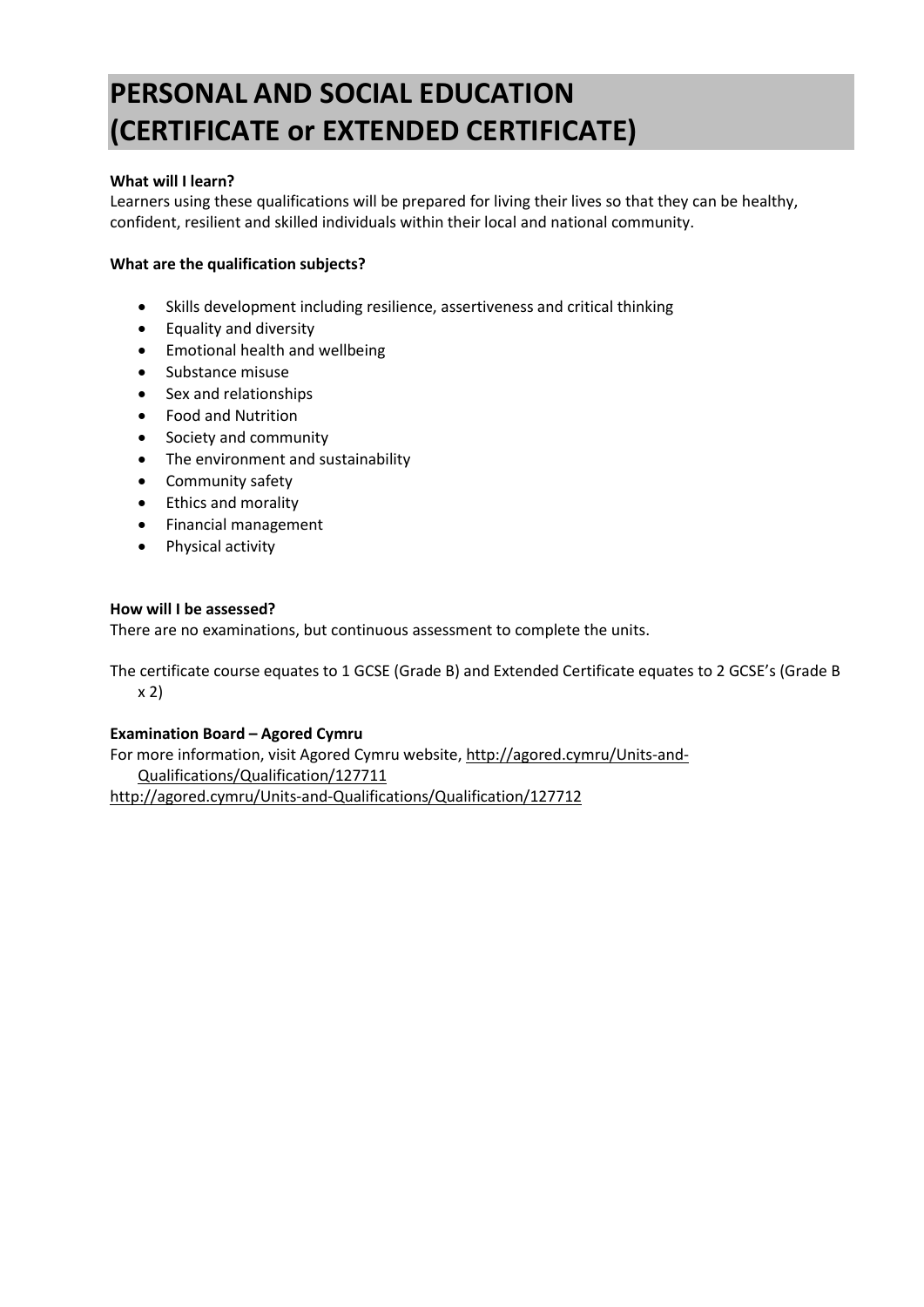# **PHYSICAL EDUCATION (GCSE)**

# **What will I learn?**

Through studying GCSE Physical Education learners will

- acquire the knowledge, understanding, skills and values to develop and maintain their performance in physical activities and understand the benefits to health, fitness and wellbeing.
- develop theoretical knowledge and understanding of the factors that underpin physical activity and sport and use this knowledge to improve performance
- understand how the physiological and psychological state affects performance in physical activity and sport
- perform effectively in different physical activities by developing skills and techniques and selecting and using tactics, strategies and/or compositional ideas
- develop their ability to analyse and evaluate to improve performance in physical activity and sport
- understand the contribution which physical activity and sport make to health, fitness and well-being
- understand key socio-cultural influences which can affect people's involvement in physical activity and sport in Wales and the wider world.

# **How will I learn?**

The course is a mix of theory and practical (indoor and outdoor) lessons.

# **What will I need?**

A good level of ability and enthusiasm for the subject. Students are required to bring appropriate clothing and footwear for **ALL** practical sessions. They are also required to have suitable writing material for all theory lessons.

# **How will I be assessed?**

# **Introduction to physical education (Theory)**

Written examination: 2 hours 50% of qualification 100 marks Learners will be assessed through a range of short and extended questions. The questions will be based on audio-visual stimuli and other sources.

# **The active participant in physical education (Practical)**

Non-exam assessment 50% of qualification 100 marks

Learners will be assessed in **three** different activities in the role of performer in **one** individual and **one**  team sport and **one** other from the approved lists of activities plus a personal fitness programme linked to the chosen **major** activity.

# **What happens after this course?**

The course specification builds on subject content which is typically taught at Key Stage 3 and provides a suitable foundation for the study of physical education at either AS / A level or a BTEC Level 3 national qualification. In addition, the specification provides a coherent, satisfying and worthwhile course of study for learners who do not progress to further study in this subject.

# **Job Ideas!**

- Working in the fitness/leisure industry.
- Police Force/Armed Forces
- Physical Education teacher.
- Sports development.
- Sports therapy.
- Physiotherapy.

The school's Careers Advisor can provide you with further ideas.

# **Want to know more?**

For further information, contact the Head of Department, Mr Tom Williams.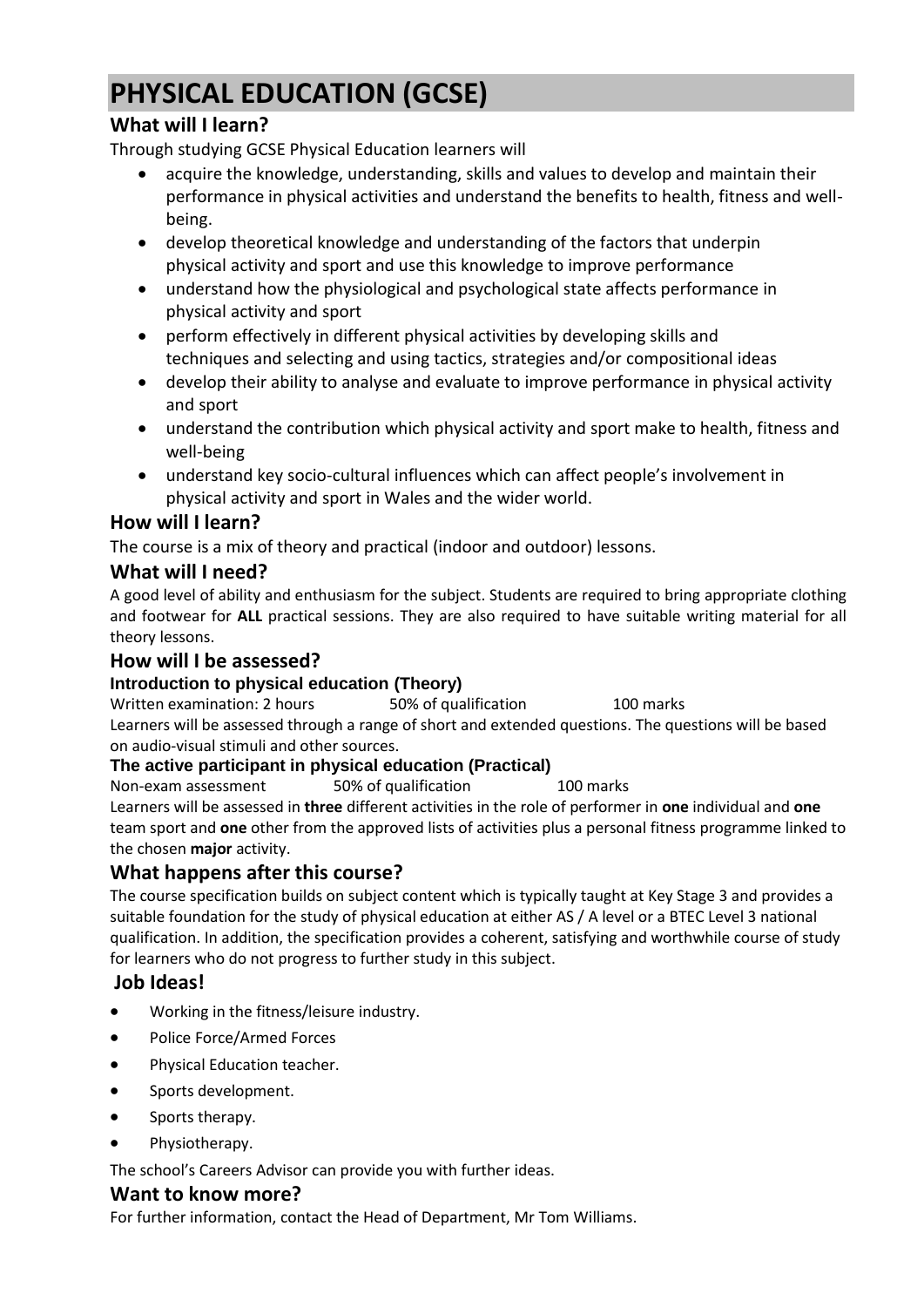# **RELIGIOUS EDUCATION (GCSE)**

# **What will I learn?**

You will learn the main characteristics of Christianity and Islam and look at moral themes such as:

- The creation religion or science?
- Life sanctity is abortion, euthanasia, organs transplants acceptable?
- Why are we suffering?
- Does God exist?
- Relationships co-habiting, marriage, adultery, divorce, methods of contraception
- Prejudice and differences on basis of race and gender
- Human Rights should a person follow their personal or state religion?
- Wealth and poverty

# **What will I need?**

• Writing equipment and file

# **How will I be assessed?**

# **Paper 1**

At the end of Year 10, you will sit one examination paper. (2 hours)

This will account for 50% of the final GCSE mark.

# **Paper 2**

At the end of Year 11, you will sit the second examination paper. (2 hours) This will account for 50% of the final GCSE mark.

There is **no** coursework.

# **Job Ideas!**

- Health service
- Police
- Journalism
- Politics
- Social services and religious groups
- Education

# **Want to know more?**

Visit[:www.cbac/co.uk](http://www.cbac/co.uk) [www.reonline.org.uk](http://www.reonline.org.uk/)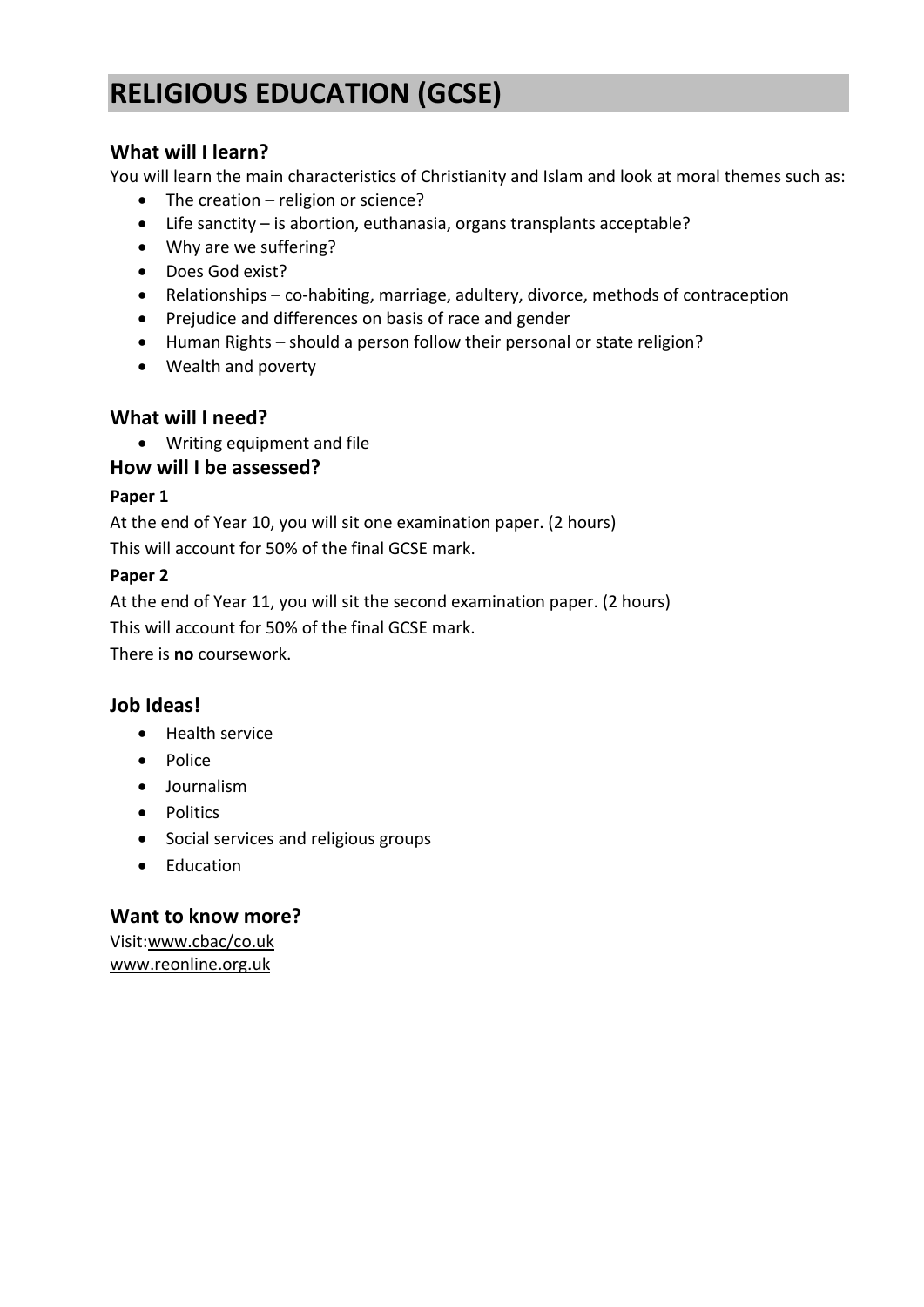# **ART AND DESIGN (GCSE)**

### **What will I learn?**

- You will have the opportunity to use a variety of art and design materials and learn a range of practical methods in art, craft and design.
- You will develop your skills in researching, investigating and making.
- Studying art and design is a way of developing your creative and imaginative abilities.
- You will learn more about other artists, craftworkers and designers from a range of cultures and times and use this knowledge to help develop your own work.

# **How will I learn?**

Like your other GCSE courses you will attend 3 lessons of art per week. There will be a range of research, practical and evaluative tasks and activities to do in class and as homework assignments. You will be encouraged to generate your own ideas in response to themes and tasks and keep your own sketch book. You will also reflect on and evaluate your ideas and work as it develops.

### **What will I need?**

You will need to have basic drawing materials – pencil, rubber, sharpener that you need to bring to every lesson. Coloured pencils are needed for homework tasks and you will be given a sketch book for your homework and a folder in school in which to keep your practical work.

# **How will I be assessed?**

#### **Coursework:**

You will produce a portfolio of coursework during Year 10 and up to the end of the Autumn term in Year 11. Your coursework is assessed continuously by your teacher and the art department staff and then moderated externally by the examination board. All coursework must be completed and submitted before Christmas (your teacher will give you the exact date.) It is your responsibility to look after your coursework folder and sketchbook and bring these to every lesson. Responsibility cannot be accepted for lost or mislaid work. Coursework is worth **60%** of your final GCSE mark.

#### **Examination:**

At the beginning of January you will receive your examination paper for the terminal examination (sometimes called the externally set test). You will work on preparation and planning work in class and on homework tasks towards the examination. The 10 hour examination takes place over 2 days, usually during March.

The examination (and preparation work) is assessed by the art department staff and it is then externally moderated by the examination board and are worth **40%** of your final GCSE.

After the examination any unfinished work needs to be completed normally by the end of April and a moderator visits the school to verify the examination and coursework marks.

# **What happens after this course?**

After Year 11 you might choose to stay on at school to study the AS/A Level Art course. Alternatively, Coleg Menai offers a range of courses in Art and Design.

# **Job Ideas!**

- 
- 
- ∙ Architect ∙ Film Animator ∙ Web Designer
- 
- ∙ Interior Designer ∙ Jewellery Designer ∙ Photographer
- ∙ Fashion Designer ∙ Illustrator ∙ Theatre Designer
- ∙ Product Designer ∙ Graphic Artist ∙ Costume Designer
- 
- 
- 
- 
- 
- 
- 
- **Want to know more?**

Contact any of the Art Department Staff or to your careers advisor or look for more information on the WJEC examination board websit[e www.](http://www.wjec.co.uk/)**wjec**.co.uk , the BBC bitesize website www.**bbc**.co.uk/**gcse**[bitesize/](http://www.bbc.co.uk/gcsebitesize/) or look on www.careerswales.com.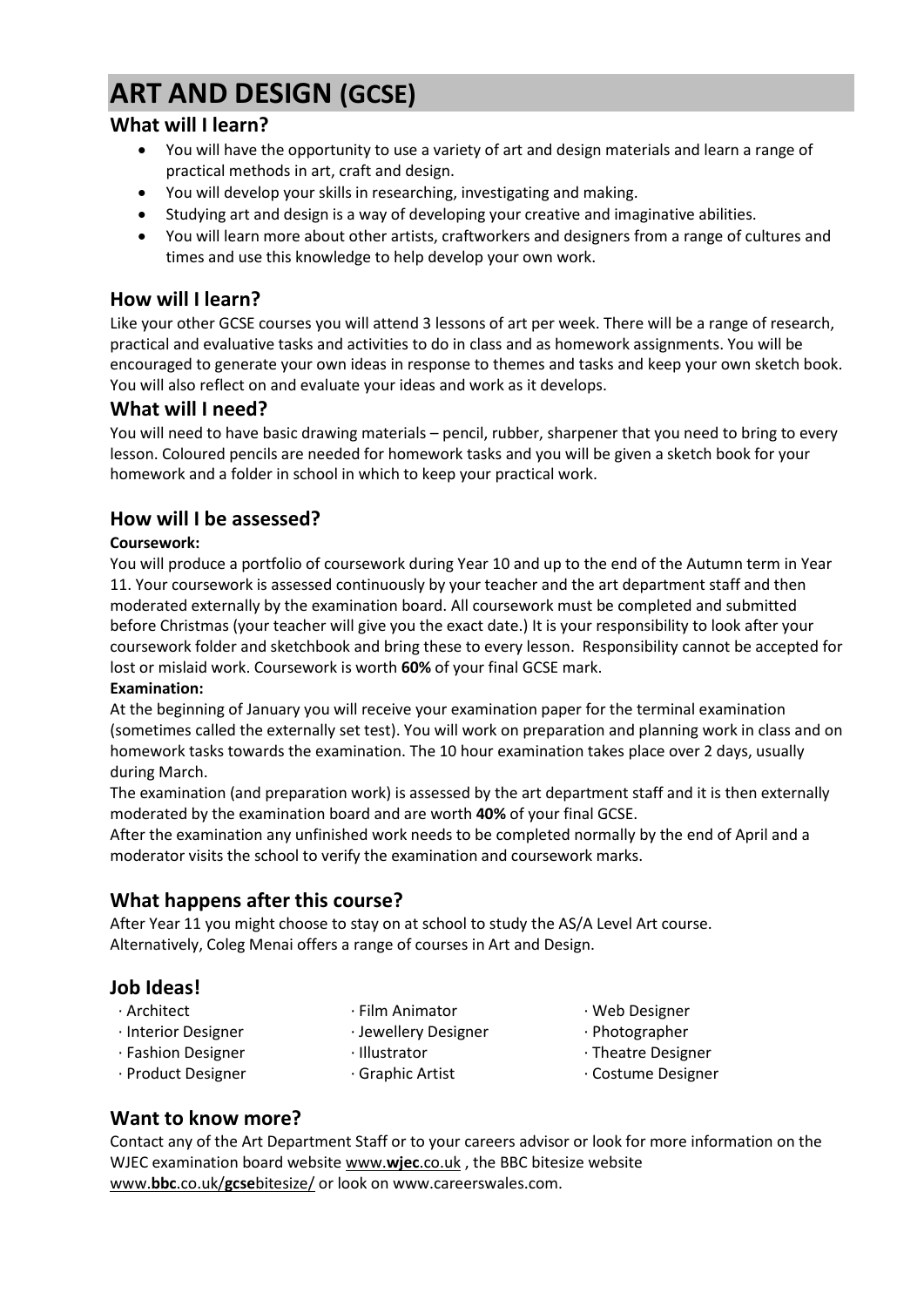# **MUSIC (GCSE)**

# **What will I learn?**

You will:

- Learn about music from different genres
- Develop skills in performing on an instrument or singing
- Use software to develop composition skills
- Learn to enjoy a broad range of music
- Learn to work and perform with others
- Develop creativity and self-confidence
- Develop listening and evaluation skills in music.

### **How will I learn?**

Through a series of 3 lessons per week, which will be a combination of performing, composing music, listening to music and evaluating music.

#### **What will I need?**

An instrument or singing voice, or you can play keyboards/instruments available in class.

### **How will I be assessed?**

3 elements will be assessed:

Performing

Composing

Appraising

The composing and performing elements will be assessed by your teacher and the examination board; the appraising element will be assessed by the examination board only.

### **What happens after the course?**

You can go on to study Music at AS or A Level, focusing on your expertise, e.g. vocals or playing an instrument.

#### **Job Ideas!**

- Primary school teacher advantage of being able to offer expertise in music.
- Work in a studio
- Media work
- Music Therapist
- Occupational Therapist
- Work in a theatre
- Sound Engineer
- Member of a group
- Instrumental Teacher

#### **Want to know more?**

For more information contact the Music Department.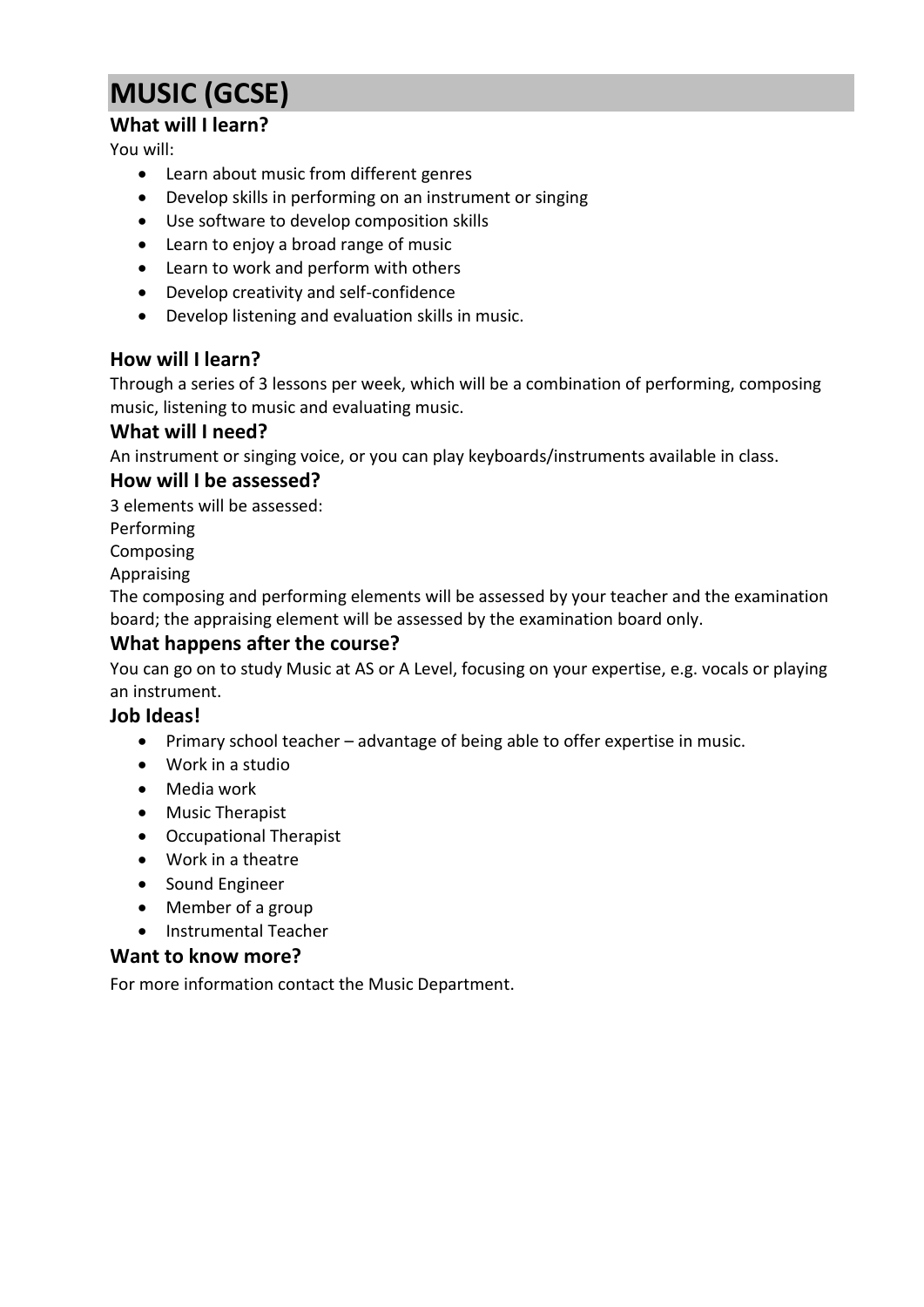# **COMPUTER SCIENCE (GCSE)**

#### **What will I learn?**

Computing is of enormous importance to the economy, and the role of Computer Science as a discipline itself, as an 'underpinning' subject across science and engineering, is growing rapidly. Young people need to develop skills that will enable them to pursue a career in Computer Science if they so choose, and which will also help them gain valuable skills for life - for example, in innovation, reasoning, logic, resourcefulness, precision, problem solving and clarity. These skills will enable them to become authors of computational tools rather than simply users.

A course in Computer Science offers candidates a unique opportunity to gain an understanding of how computers work and to create and troubleshoot computer programs for real-life purposes relating to their own personal interests. Computer Science develops valuable programming and computational thinking skills, which are increasingly relevant to a wide variety of jobs. Employers want workers with an understanding of rigorous principles that can be applied to changing technologies.

#### **How will I learn?**

- There will be 3 lessons per week
- You can choose to study the course through the medium of English or Welsh.

#### **What will I need?**

- An interest in Computing
- An investigative mind and motivation to work independently
- A commitment to meet coursework deadlines
- It is a good idea to have a USB memory stick to transfer work
- Although it is not essential, a computer at home would be advantageous
- Ideally you should have a level 7 in Mathematics

| Unit 1 | Understanding         | 50%          | This unit investigates hardware, logical operations,             |
|--------|-----------------------|--------------|------------------------------------------------------------------|
|        | Computer              | Written      | communication, data representation and data types, operating     |
|        | Science               | examination: | systems, principles of programming, software engineering,        |
|        |                       | 1 hour 45    | program construction, security and data management and the       |
|        | $(100 \text{ marks})$ | minutes      | impacts of digital technology on wider society.                  |
| Unit 2 | Computational         | 30%          | This unit investigates problem solving, algorithms and           |
|        | Thinking and          | On-screen    | programming constructs, programming languages, data              |
|        | Programming           | examination: | structures and data types and security and authentication.       |
|        |                       | 2 hours      |                                                                  |
|        | $(60$ marks)          |              |                                                                  |
| Unit 3 | Software              | 20%          | This unit requires learners to produce a programmed solution to  |
|        | Development           | Non-exam     | a problem. They must analyse the problem, design a solution to   |
|        |                       | Assessment:  | the problem, develop a final programmed solution, test the       |
|        | $(80$ marks)          | 20 hours     | solution and give suggestions for further development of the     |
|        |                       |              | solution. Throughout the production of the solution learners are |
|        |                       |              | required to produce a refinement log that evidences the          |
|        |                       |              | development of the solution.                                     |

#### **What happens after this course?**

• Currently we only offer AS / A level in ICT but could consider Computer Science if there's a demand

#### **Job ideas**

- Programmer
- Web Designer/Developer
- Computer Games Developer
- Software Developer
- Network Engineer
- Systems Analyst
- Network Manager
- Database Administrator
- IT Support Technician
- Media Researcher
- Data Recording Clerk
- Computing Teacher

#### **Want to know more?**

For more information please contact Miss Glenda Haf Jones, Head of the Department.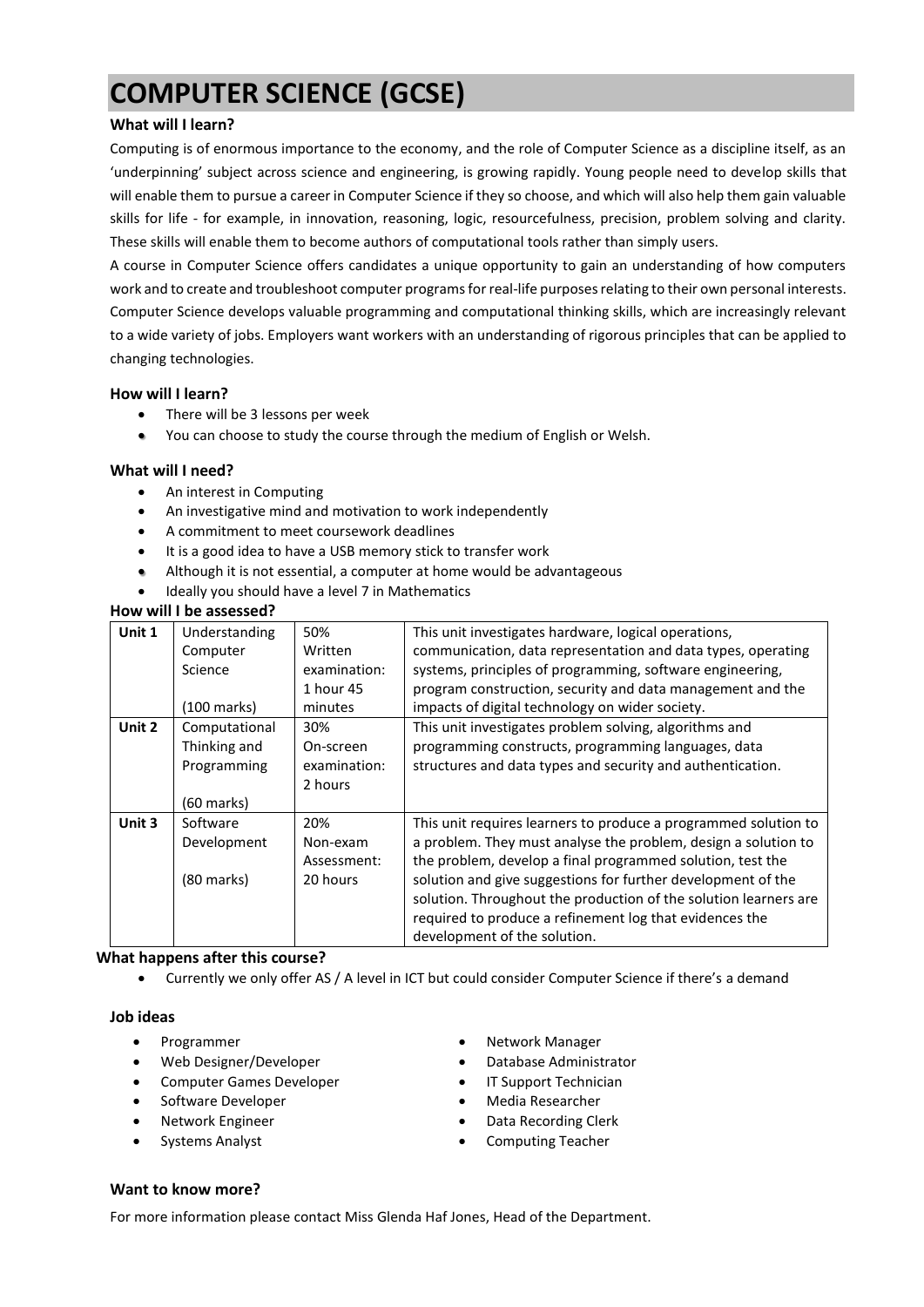# **GEOGRAPHY (GCSE)**

#### **What will I learn?**

During the course you will get the opportunity to learn about: Wales's physical and human features, rivers and coasts, floods, population and rural-urban links, tectonic dangers, weather and climate, global development and environmental challenges.

This course will help you learn about:

- Places, environments and issues of countries around the world.
- Expressing your opinion.
- Communicating and using ICT.
- Solving problems.
- Working independently.
- Field work.
- Your responsibility as a global citizen.

#### **How will I learn?**

You will have 6 lessons each fortnight in Year 10 and 5 lessons each fortnight in Year 11. There will be two fieldwork days during the course.

#### **How will I be assessed?**

There are two examination papers worth 40% each, one based on Year 10 work and one on Year 11 work. The coursework is worth 20% and will be based on the two days of fieldwork.

#### **WJEC Geography GCSE**

| Unit 1 (40%)                  | Unit 2 (40%)                      | Coursework (20%)             |
|-------------------------------|-----------------------------------|------------------------------|
| Landscapes and physical       | The weather and climate and       | A report discussing their    |
| processes                     | ecosystems.                       | experiences of the two days' |
| Urban-rural links             | Development issues.               | fieldwork in different       |
| Options (to be discussed with | Options (to be discussed with the | environments.                |
| the pupils):                  | pupils):                          | This must be completed in    |
| Tectonic dangers or Coastal   | Social development issues or      | school under examination     |
| dangers and their             | environmental challenges.         | conditions.                  |
| management.                   |                                   | The WJEC will provide the    |
|                               |                                   | themes.                      |

#### **What will happen after this course?**

Following Year 11 you could go on to study Geography at Advanced Level. Then you will be ready for the world of work or to go on to study for a degree in Geography or Environmental Studies.

#### **Ideas for jobs!**

- Pilot
- Conservation Officer or a National Parks Warden
- Planning Officer
- Trip Organiser

#### **Want to know more?**

Contact your Geography teacher or make enquiries using our Twitter account (@YDHDaear).

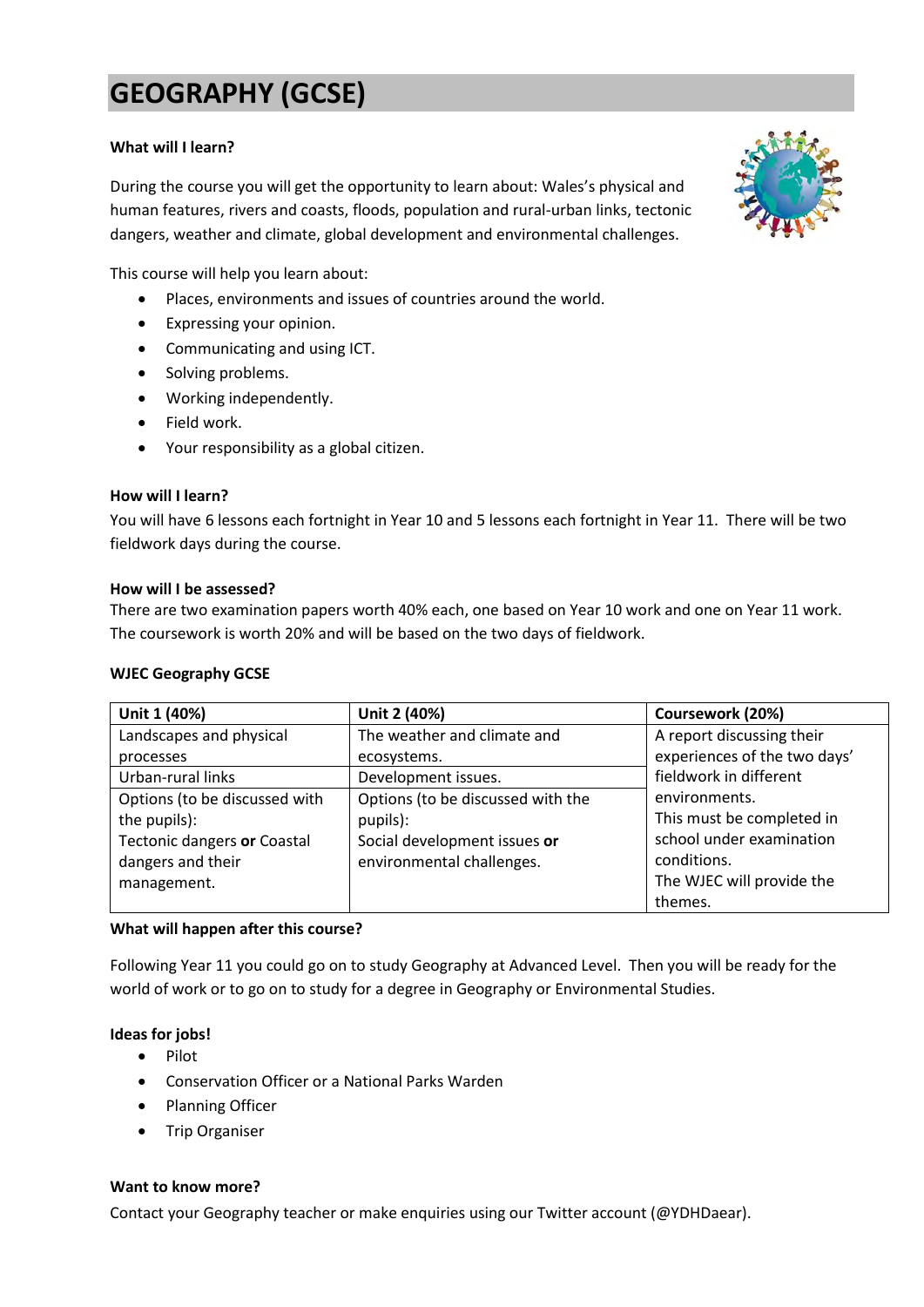# **DRAMA (GCSE)**

# **What will I learn?**

The course will help you learn:

- About your strengths and aspects which need to be developed when dealing with people
- To appreciate personal and group performances
- To gain an understanding of professional theatrical performances
- To develop self-confidence and the ability to work with others.

# **How will I learn?**

The course will be taught in the School Theatre and in the classroom. The lessons will be a combination of practical and theory and there will be many opportunities to visit professional theatres to see performances of a high standard and to learn about stage craft. The course is available through the medium of English or Welsh.

# **What will I need?**

An interest in Theatre, enthusiasm and the ability to work with others!

# **How will I be assessed?**

This is a full GCSE course which is split into modules. The emphasis will be on practical work and the related written work.

Unit 1 - Devised Performance -

Non-exam assessment: internally assessed, externally moderated. 60 marks (**40%**) Unit 2 - Performing Theatre -

Non-exam assessment: externally assessed by a visiting examiner. 60 marks (**20%**) Unit 3 – Interpreting Theatre – Written examination 1 hour 30 minutes:

Section A – Evaluate one set piece from the point of view of an actor, director and designer;

Section B - write a report on a live performance seen during the course. 60 marks (**40**%)

# **What happens after this course?**

After Year 11, you can follow Drama and Theatre Studies at AS Level in Year 12 and then A Level in Year 13.

# **Job ideas!**

- Any work that involves people!
- Actor
- Solicitor
- Drama Therapist
- Drama Teacher
- Television Presenter
- Researcher, etc.

# **Want to know more?**

Contact Mrs Bethan-Catrin Roberts in Room 107.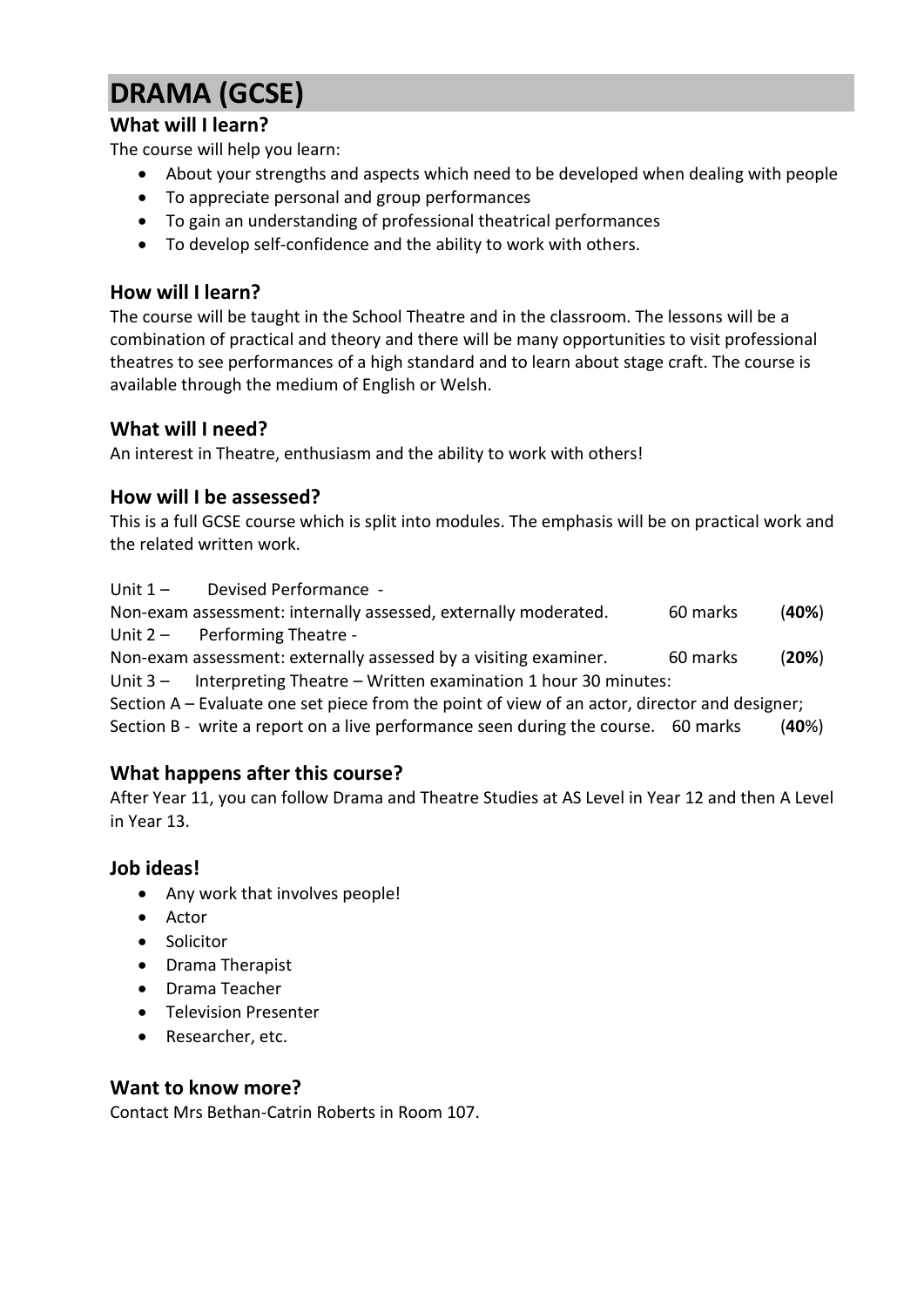# **TRIPLE SCIENCE (GCSE)**

# **GCSE BIOLOGY (Wales)**

### **SUMMARY OF ASSESSMENT**

There are two tiers of entry for this qualification:

Higher Tier – Grades A\* - D; Foundation Tier – Grades C – G

#### **Unit 1: CELLS, ORGAN SYSTEMS and ECOSYSTEMS**

Written Examination: 1 hour 45 minutes, 45% of qualification (80 marks)

#### **Unit 2: VARIATION, HOMEOSTASIS and MICRO-ORGANISMS**

Written Examination: 1 hour 45 minutes, 45% of qualification (80 marks)

A mix of short answer questions, structured questions, extended writing and data response questions with some set in a practical context. A tiered assessment.

#### **Unit 3: PRACTICAL ASSESSMENT**

10% of qualification (30 marks)

Practical assessment that will be carried out in centres, but will be externally marked by WJEC. It will take place in the first half of the spring term (January – February). It is recommended that this should be in the final year of study. An untiered assessment.

# **GCSE CHEMISTRY (Wales)**

### **SUMMARY OF ASSESSMENT**

There are two tiers of entry for this qualification:

Higher Tier – Grades A\* - D; Foundation Tier – Grades C – G

#### **Unit 1: CHEMICAL SUBSTANCES, REACTIONS and ESSENTIAL RESOURCES**

Written Examination: 1 hour 45 minutes, 45% of qualification (80 marks)

#### **Unit 2: CHEMICAL BONDING, APPLICATION OF CHEMICAL REACTIONS and ORGANIC CHEMISTRY**

Written Examination: 1 hour 45 minutes, 45% of qualification (80 marks)

A mix of short answer questions, structured questions, extended writing and data response questions with some set in a practical context. A tiered assessment.

#### **Unit 3: PRACTICAL ASSESSMENT**

#### 10% of qualification (30 marks)

Practical assessment that will be carried out in centres, but will be externally marked by WJEC. It will take place in the first half of the spring term (January – February). It is recommended that this should be in the final year of study. An untiered assessment.

# **GCSE PHYSICS (Wales)**

#### **SUMMARY OF ASSESSMENT**

There are two tiers of entry for this qualification:

Higher Tier – Grades A\* - D; Foundation Tier – Grades C – G

#### **Unit 1: ELECTRICITY, ENERGY and WAVES**

Written Examination: 1 hour 45 minutes, 45% of qualification (80 marks)

#### **Unit 2: FORCES, SPACE and RADIOACTIVITY**

Written Examination: 1 hour 45 minutes, 45% of qualification (80 marks)

A mix of short answer questions, structured questions, extended writing and data response questions

#### with some set in a practical context. A tiered assessment.

#### **Unit 3: PRACTICAL ASSESSMENT**

10% of qualification (30 marks)

Practical assessment that will be carried out in centres, but will be externally marked by WJEC. It will take place in the first half of the spring term (January – February). It is recommended that this should be in the final year of study. An untiered assessment.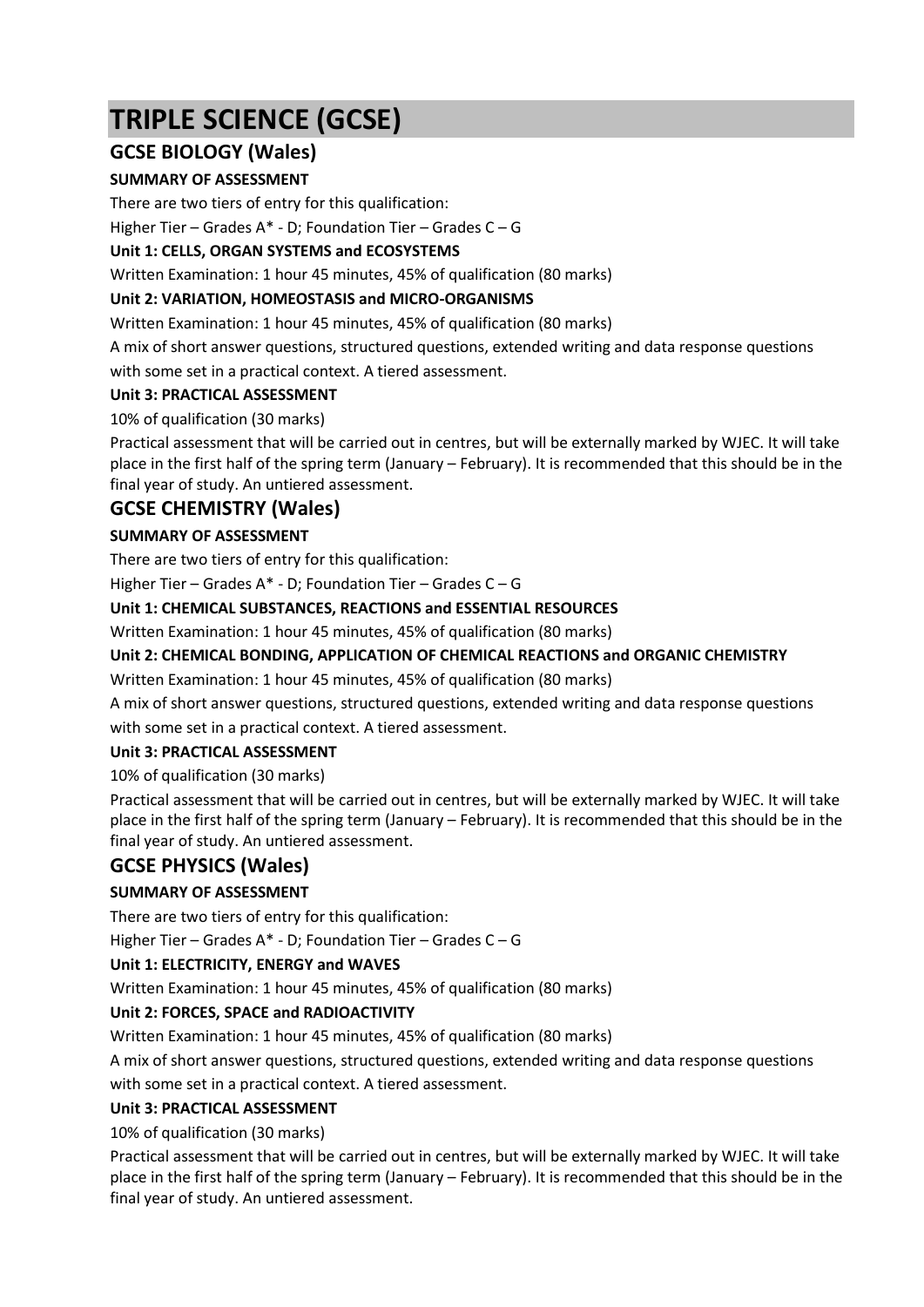# **HISTORY (GCSE)**

#### **Why study history?**

- You should study history if you wish to learn how and why the world and its peoples came to be as they are today.
- History students are rounded individuals who develop an understanding of both past and present.
- History trains your mind and teaches you how to think and process information.
- Because history gives us tools for analysing and explaining problems in the past, it is an essential tool for problem-solving in the present and future.
- *History provides you with the skills employers are looking for.*

#### **What skills will I learn?**

- How to express an opinion.
- Research and analytical skills.
- An awareness of how to study the past by studying sources and interpretations.
- The ability to ask relevant questions.
- How to work as a Historian by preparing and producing an Internal Assignment by analysing evidence about the past.
- Recognise that your History lessons will help you to understand the present.

#### **What courses will I be studying?**

- Unit 1 (25%) Depression, War and Recovery 1930-1951
- Unit 2 (25%) The USA: A Nation of Contrast, 1910-1929
- Unit 3 (30%) Changes in Crime and Punishment, c.1500 to the present day
- Unit 4 (20%) Controlled Assessment

#### **How will I learn?**

You will investigate the topics by reading textbooks, solving problems, investigating sources, researching, watching historical films and documentaries, working in groups and using I.C.T. You will have plenty of opportunity to expand your key skills, especially Communication, Literacy and Thinking Skills through the use of individual, pair and group work.

#### **How will I be assessed?**

Students will sit three separate examinations and complete a Controlled Assessment. There is only one tier in History and all candidates will sit the same paper and can achieve the grade range of A\* - G.

#### **What happens after the course?**

You can carry on studying history at AS Level or A Level.

#### **Job Ideas!**

Good historians make good lawyers, politicians, managers, journalists, archaeologists, costume designers, economic development officers, architects, museum designers, teachers and much more.

#### **Want to know more?**

*Contact the History Department - talk to your History teacher.*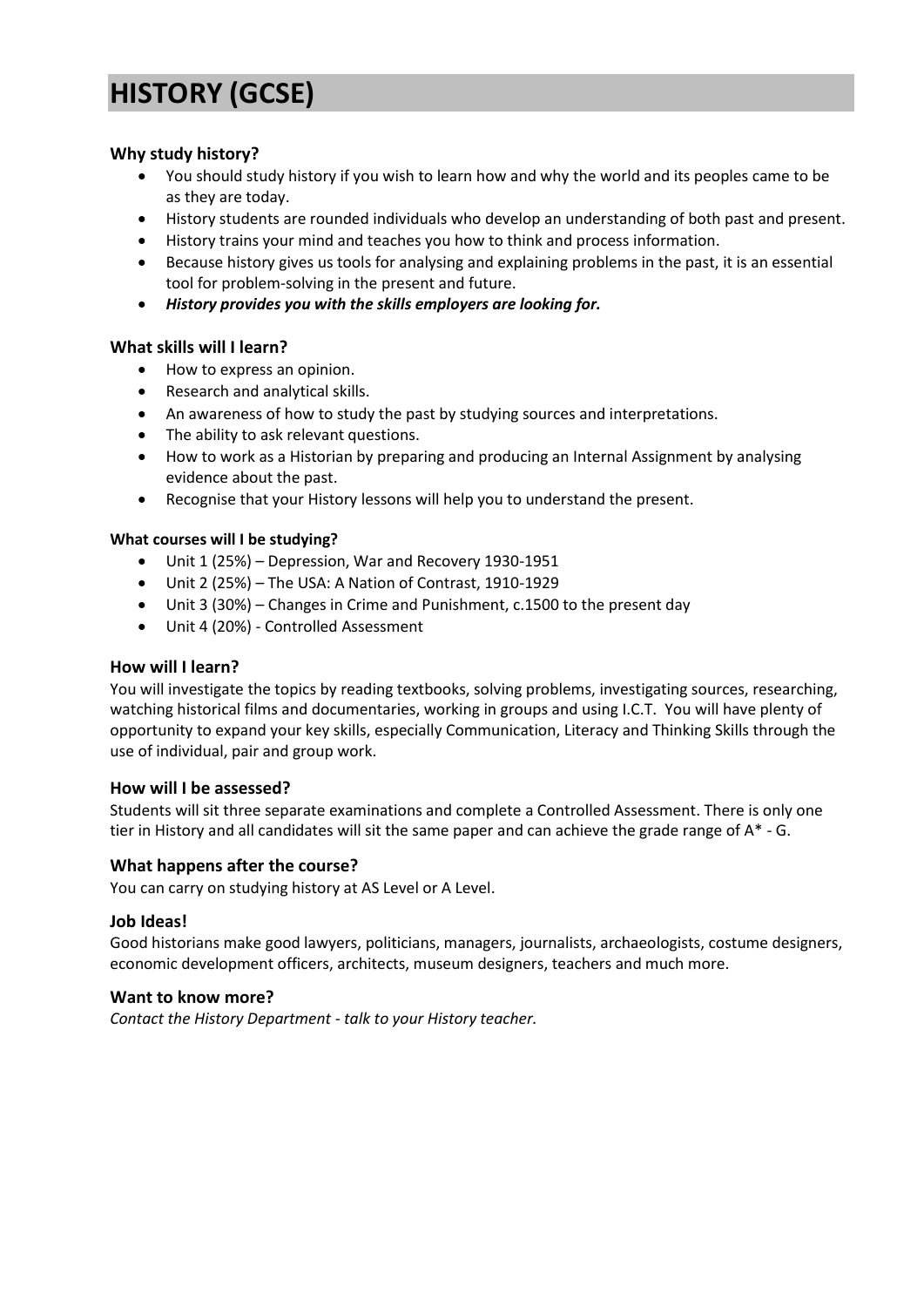# **MODERN LANGUAGES (GCSE) – FRENCH GCSE or/and GERMAN GCSE**

# **What skills will I learn?**

This course will help you to learn:

- To plan and analyse.
- To develop your communication skills.
- To develop your ICT skills by finding, creating and presenting information and ideas.
- To compare your own culture, language and community with those of the countries and communities of the target language.
- To develop awareness of the importance of languages in the global society of the twentyfirst century and the world of work.

# **How will I learn?**

You will learn to work in pairs or groups to complete tasks or to speak in the target language. You will take part in language games and solving puzzles as well as using ICT.

# **What will I need?**

You will need to be ready to take part and join in.

# **How will I be assessed?**

Students will sit four examinations at the end of Year 11. Each examination will be worth 25% of the final GCSE grade.

**UNIT 1 : LISTENING (25%)** Written examination: 35 minutes (Foundation tier) 45 minutes (Higher tier) **UNIT 2 : SPEAKING 25%)** Oral test: 7-9 minutes (Foundation tier) 10-12 minutes (Higher tier) **UNIT 3 : READING (25%)** Written examination: 1 hour (Foundation tier) 1 hour 15 minutes (Higher tier) **UNIT 4: WRITING (25%)** Written examination: 1 hour 15mins (Foundation tier) 1 hour 30 mins (Higher tier)

# **What happens after this course?**

After you have gained a GCSE in French and / or German and can go onto study at the higher level of AS and A Level. Many further courses offer the opportunity to spend time abroad if you have a GCSE in a foreign language.

# **Job Ideas!**

Learning a foreign language does not necessarily mean that you will work as a teacher or translator, there are many other possibilities: Engineering, business administration and finance, creative media and media, hospitality and catering, ICT, land-based and environmental, manufacturing, public services, retail, sport and leisure, travel and tourism, marine biology, forestry etc.

# **Want to know more?**

For further information, contact Mrs Saywood-Peyrasse, Head of Modern Languages.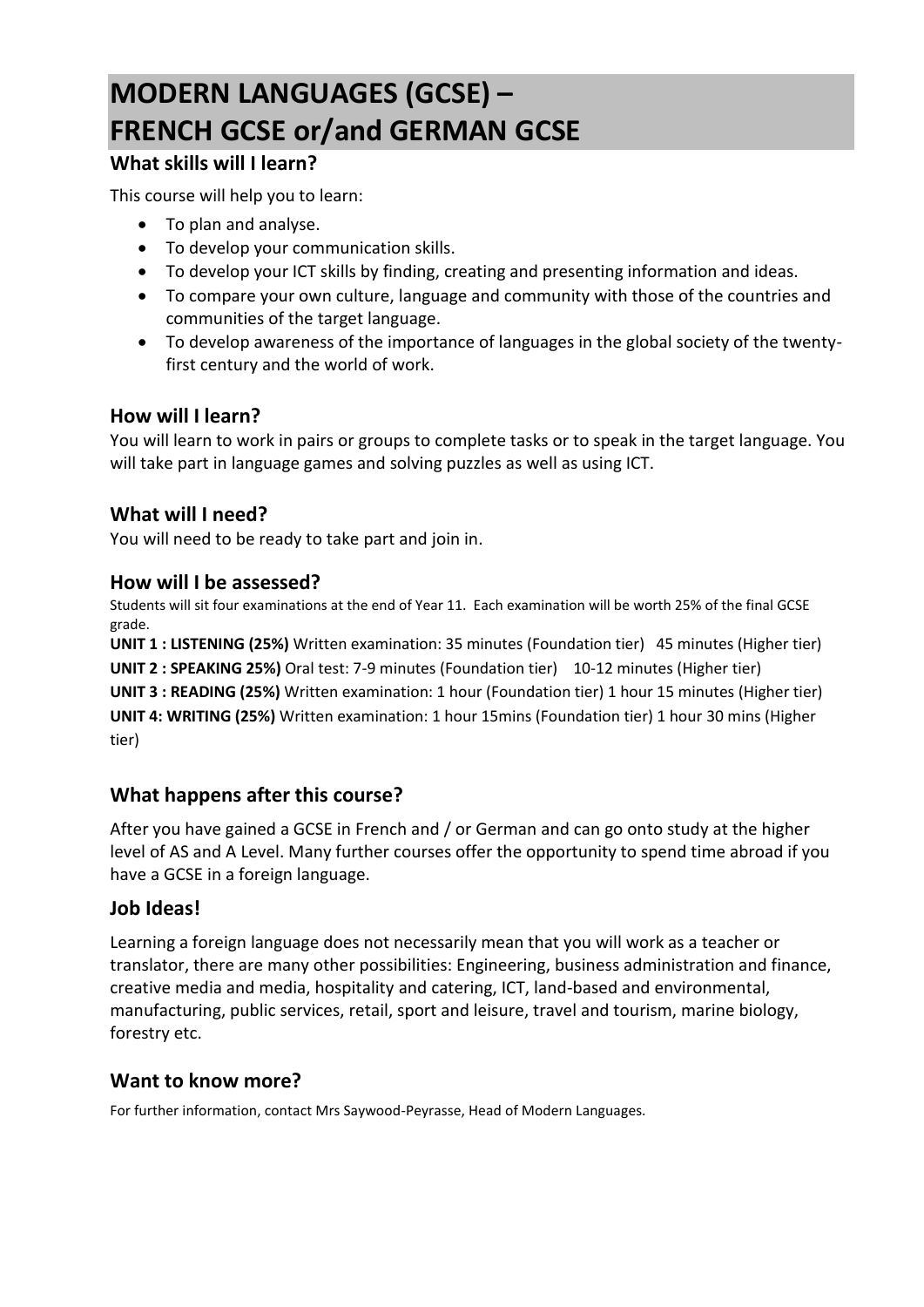# **DESIGN AND TECHNOLOGY – PRODUCT DESIGN (GCSE)**

# **What will I learn?**

- How to design in a variety of media
- How to make a product in many materials
- Use of CAD the latest 3D modelling software Solidworks 2016 (Industrial standard)
- Use of CAM Use of latest technology including 3D printing and laser cutting

# **How will I learn?**

- 3 lessons a week
- mainly practical activities (Year 10)
- develop knowledge and understanding for sitting the examination (year 10 and 11)
- coursework tasks in Year 10
- Non-exam Assessment (NEA) [major design and make project] in Year 11.

# **What will I need?**

- Enthusiasm and curiosity about designing and making!
- Willingness to persevere and cooperate in order to succeed.

# **How will I be assessed?**

Year 10 assessment will be mainly internal cumulative marks to track progression.

Year 11 similar to year 10 but the NEA task will be externally moderated and end of course exam assessed by WJEC examiners

**Unit 1: Design and Technology in the 21st Century – 2 hours**

• A written examination – 50% of the GCSE.

# **Unit 2: Design and make task – approximately 35 hours**

• A Non-exam Assessment Tasks – 50% of the GCSE.

# **What happens after the course?**

- The course is an ideal preparation for the D&T Product Design course offered at AS and A level in school.
- The skills you have learned will enable you to follow other courses in, for example,
- mechanical engineering or product design.

# **Job Ideas!**

- ∙ Product Designer ∙ Graphic Designer
- ∙ Engineer ∙ Theatre Designer
- 
- ∙ Jewellery Designer ∙ Furniture Designer/Maker
- 
- ∙ Architect ∙ Automotive Designer

# **Want to know more?**

- For more details about the courses and options, go to see Mr Dilwyn Jones, Miss Nia W Davies or Miss Lowri Edwards.
- Talk to your careers teacher.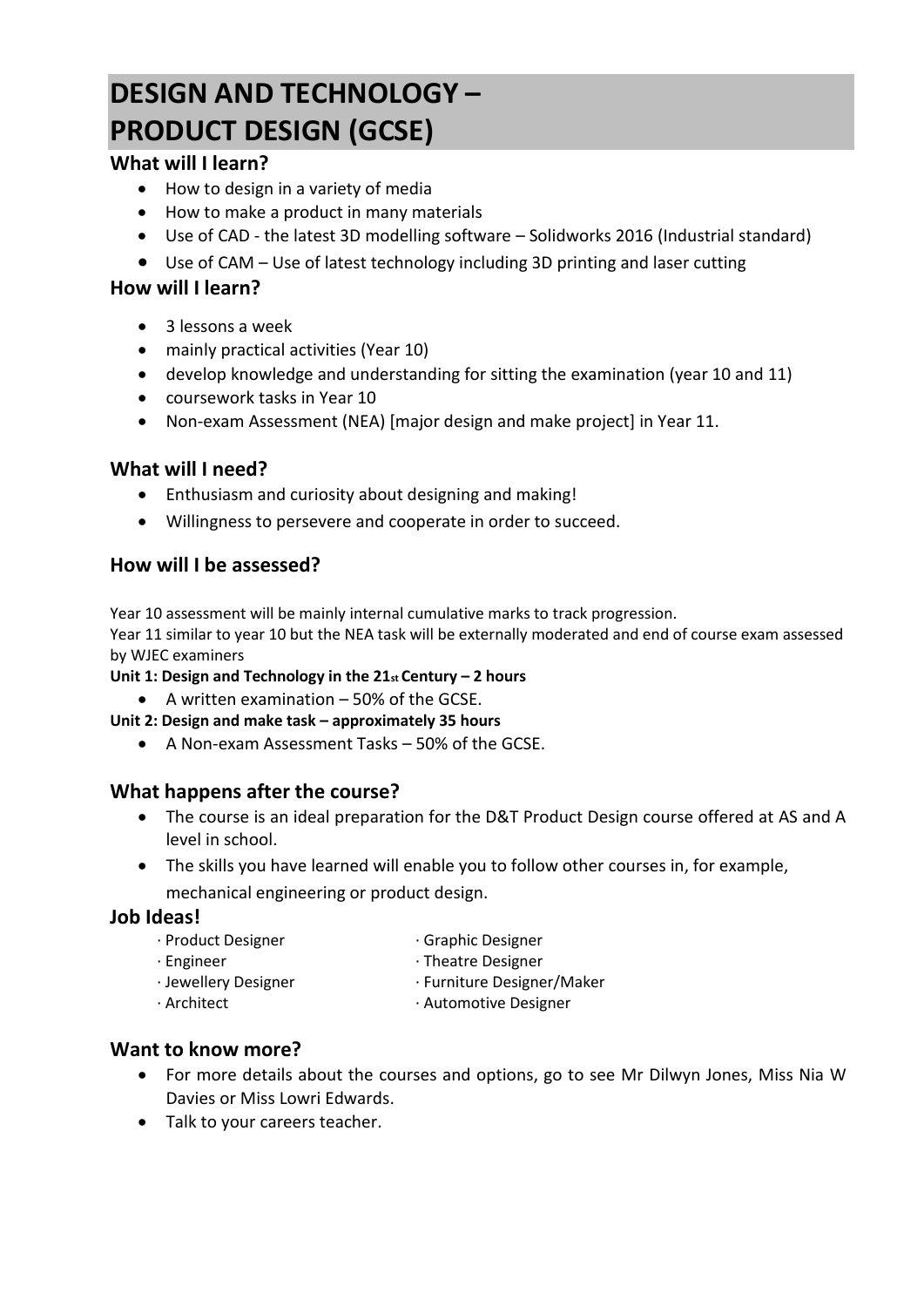# **FOOD AND NUTRITION (GCSE)**

# **What will I learn?**

The course will help you to gain an understanding of:

The need to work safely when planning, preparing and cooking a variety of food commodities using

different cooking techniques and equipment.

- The relationship between diet, nutrition and health, including the psychological effects of poor diet and health.
- The economic, environmental and ethical influences on food availability, diet and health choices.
- The functional and nutritional properties of food, to include food safety considerations when preparing, storing, cooking and serving food.
- A range of different ingredients and processes from different parts of the world (traditional Welsh, British and international) and to inspire new ideas or modify existing recipes.
- The functional properties and chemical characteristics of food as well as a sound knowledge of the nutritional value of food and drinks.

# **How will I learn?**

A large part of the course is set aside for practical work (food preparation and cooking) – **and pupils will be expected to provide ingredients on a regular basis for this type of work.** 

There is also theory work and teacher demonstrations. Some of the practical work will be experimental in nature and will involve planning and finding out the effects of modifying ingredients and recipes on the final outcome.

# **What will I need?**

# **As mentioned previously pupils will need to bring ingredients for practical work on a regular basis.**

Students will be required to wear protective clothing during practical work and school will provide pupils with clean aprons and hats.

# **How will I be assessed?**

Formal Assessment comprises two practical investigation tasks (set by the exam board and internally assessed) and a final exam.

**Assessment 1** = 20% of course - Year 10 – ( 10 supervised hours – 2,000-2,5000 words) **Assessment 2** = 40% of course - Year 11 –

(menu consisting of 3 dishes and accompaniments 15 supervised hours)

**Final exam** = 40% paper

# **What happens after this course?**

Students can continue studying Catering at Coleg Menai, or find employment within the food industry. There is also the option of returning to Ysgol David Hughes to follow A Level courses.

# **Job Ideas!**

- Dietician/Nutritionist
- Food Product Development
- Teacher
- Food Producer

# **Want to know more?**

See Miss Rhian Rowlands, Miss Lyn Davies or Miss Lowri Edwards.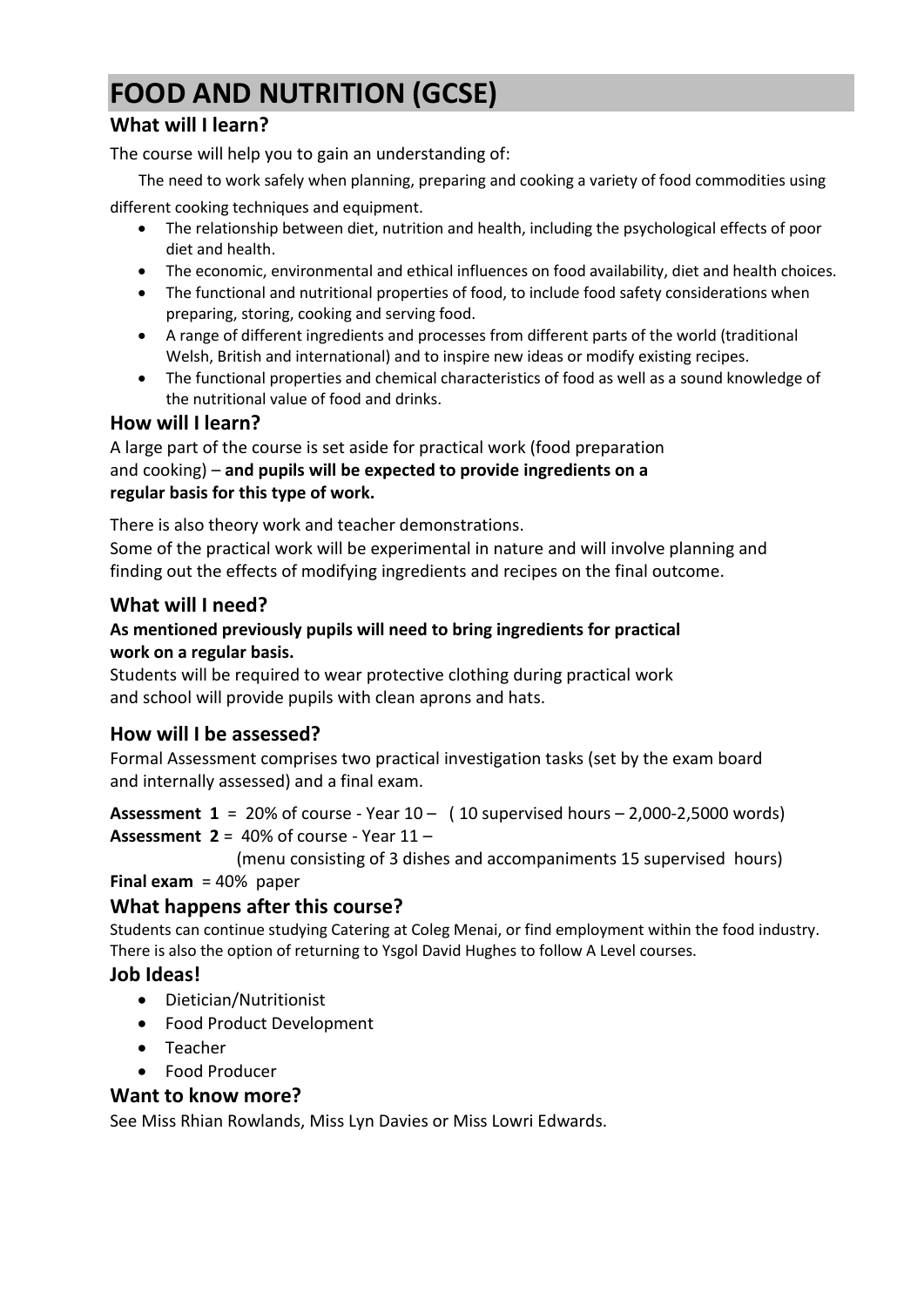# **FASHION AND TEXTILES (GCSE)**

# **What will I learn?**

- About the fashion and textiles industries and the process of designing and making textile garments and products.
- About different fabrics and materials and how they are made, what their properties are and what products can be made from them.
- About the different methods of applying colour to fabrics tie dye, printing, silk painting etc
- About decorating fabrics using a wide range of techniques appliqué, embroidery etc.
- How different textile products are constructed

# **How will I learn?**

- 3 lessons a week
- mainly practical activities (Year 10)
- develop knowledge and understanding for sitting the examination (year 10 and 11)
- coursework tasks in Year 10
- Non-exam Assessment (NEA) [major design and make project] in Year 11.

# **What will I need?**

There are no special requirements – but an interest in fashion, a creative mind and the ability to draw will help.

# **How will I be assessed?**

Year 10 assessment will be mainly internal cumulative marks to track progression.

Year 11 similar to year 10 but the NEA task will be externally moderated and end of course exam assessed by WJEC examiners

**Unit 1: Design and Technology in the 21st Century – 2 hours**

• A written examination – 50% of the GCSE.

# **Unit 2: Design and make task – approximately 35 hours**

• A Non-exam Assessment Tasks – 50% of the GCSE.

# **What happens after the course?**

- The course is an ideal preparation for the D&T Product Design course offered at AS and A level in school.
	- **Job Ideas**
	- Fashion Designer
	- Retail
	- Product Design
	- Theatre Design
	- Teaching
	- Textile Designer

# **Want to know more?**

See Miss Rhian Rowlands, Miss Lyn Davies or Miss Lowri Edwards in block A.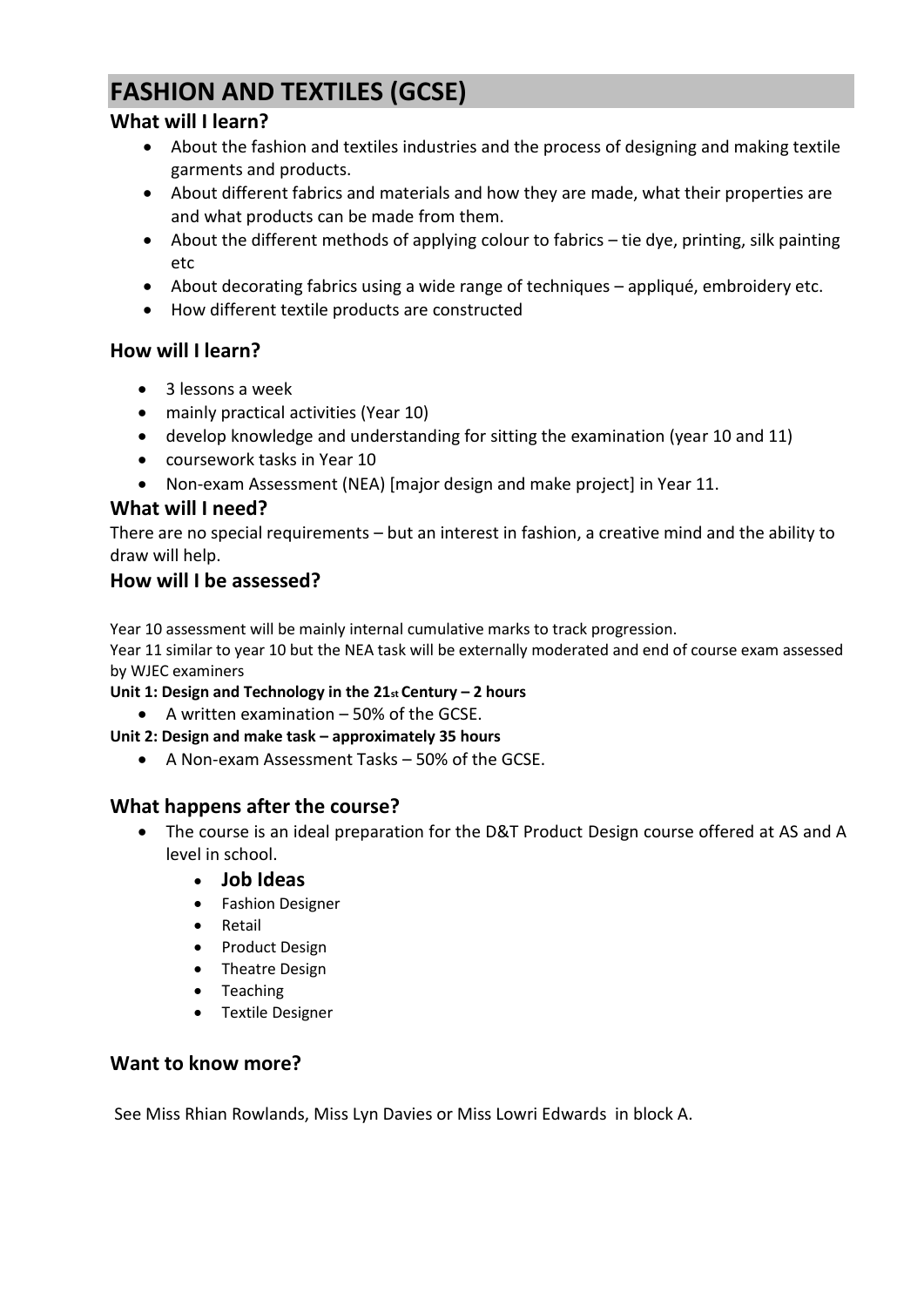# **DIGITAL TECHNOLOGY (GCSE)**

#### **What will I learn?**

WJEC GCSE Specification in Digital Technology will enable learners to:

- become independent, confident and knowledgeable users of existing, new and emerging digital technologies
- develop knowledge of different digital technology systems user across a range of occupational sectors
- understand the impact digital technologies can have on individuals and wider society and the ways in which they can bring about change
- develop skills in organising and analysing data to identify trends and audiences
- become creators of digital products, in a variety of formats and for a variety of purposes, that meet specified, authentic needs
- develop transferable skills in using a range of hardware and software
- develop their understanding of the systems development life cycle and of how ideas can become products.

#### **How will I learn?**

- There will be 3 lessons per week
- You can choose to study the course through the medium of English or Welsh.

#### **What will I need?**

- An interest in Digital Technology
- An investigative mind and motivation to work independently
- A commitment to meet coursework deadlines
- Although it is not essential, a computer or laptop at home would be advantageous

| How will I be assessed?                          |                                                   |     |                                                                                                                                                                                                                                                                                                 |  |  |  |  |
|--------------------------------------------------|---------------------------------------------------|-----|-------------------------------------------------------------------------------------------------------------------------------------------------------------------------------------------------------------------------------------------------------------------------------------------------|--|--|--|--|
| Unit 1: The digital<br>world                     | On-screen<br>examination:<br>1 hour 30<br>minutes | 40% | An assessment (taken on-screen), comprising of a range of question<br>types to assess specification content related to digital technology<br>systems, the value of digital technology and perspectives on digital<br>technology.                                                                |  |  |  |  |
| Unit 2: Digital<br>practices                     | Non-exam<br>assessment<br>(NEA): 45 hours         | 40% | A non-examined assessment comprising of two sections. In Section A<br>candidates will interrogate a supplied data set imported into a<br>spreadsheet in order to inform Section B, where they will create a<br>website incorporating either an animation or a game related to a set<br>context. |  |  |  |  |
| Unit 3:<br>Communicating in the<br>digital world | Non-exam<br>assessment<br>(NEA): 15 hours         | 20% | A non-examined assessment focusing on marketing digital assets<br>using social media. Candidates will create digital assets related to a<br>set context and then formulate an online digital communications<br>campaign around them.                                                            |  |  |  |  |

#### **What happens after this course?**

- You could study an AS Information and Communication Technology course.
- An A Level course in Information and Communication Technology is also available.

#### **Job ideas –** *Digital Technology skills are required for most jobs*

- Web Designer/Developer / Webmaster
- Computer Games Developer
- Software Developer
- Network Engineer
- Systems Analyst
- Network Manager
- Drone Pilot
- Social Media Manager
- Database Administrator
- IT Support Technician
- Help Desk Operator
- Journalist
- Media Researcher
- Data Recording Clerk
- IT Instructor
- **Teacher**

#### **Want to know more?**

For more information, contact Miss Glenda Haf Jones, Head of the Department.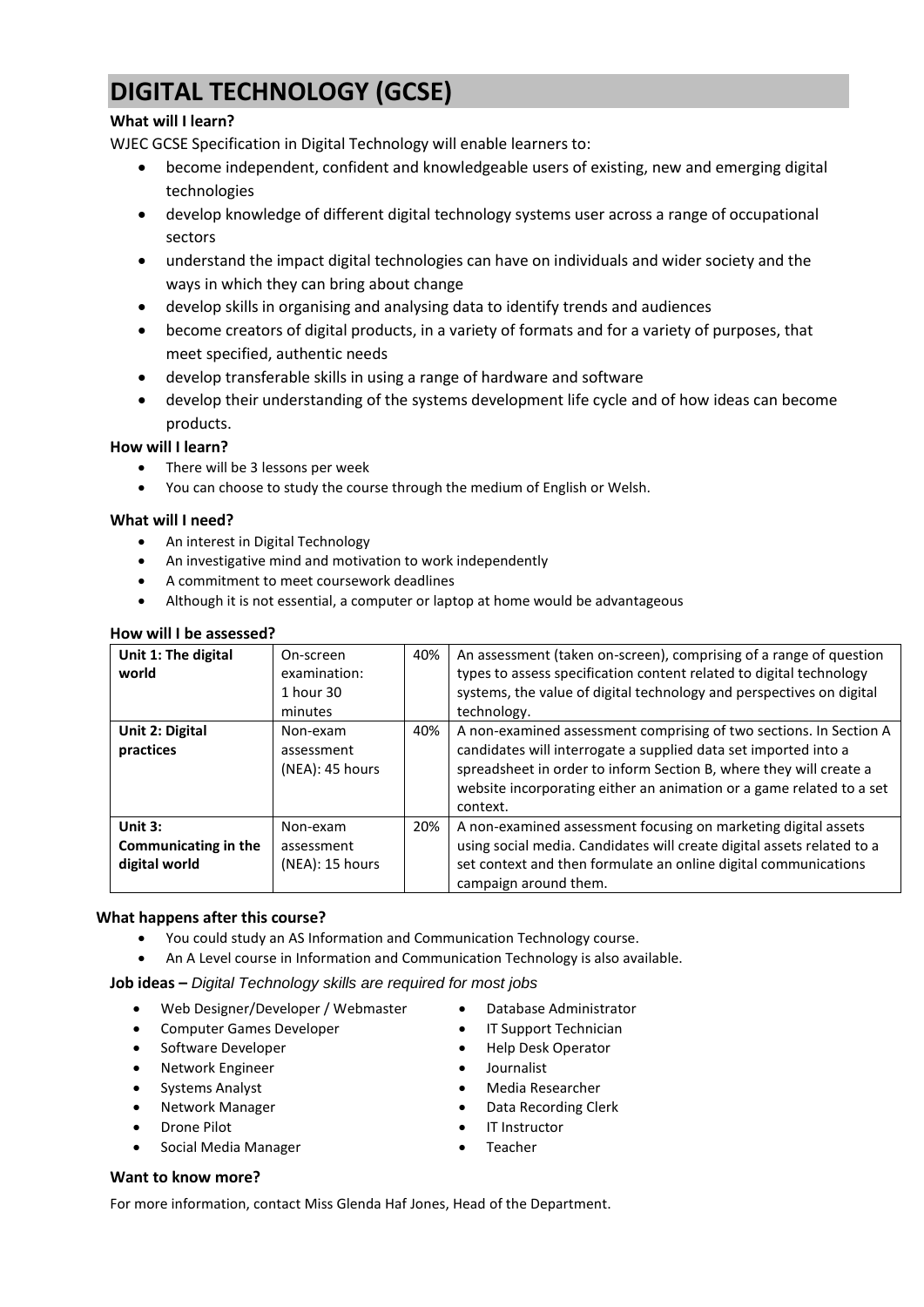# **HEALTH AND SOCIAL CARE, AND CHILDCARE (GCSE)**

# **What will I learn?**

### **Unit 1: Human growth, development and well-being**

In this unit learners will gain knowledge and understanding of human development across the life cycle and the ways in which this may be affected; how individuals can take control of their care and health and wellbeing; and how early intervention and prevention can support growth and development of individuals.

- Human development across the life cycle
- Physical, social, emotional and intellectual health
- The importance of active participation on development and well-being
- Early intervention and prevention to promote and support growth, development and well-being for a range of conditions and circumstances

### **Unit 2: Promoting and maintaining health and well-being**

In this unit learners will gain knowledge and understanding of the range of health and social care, and childcare services provided in Wales and how these services promote and maintain the health and wellbeing of the nation.

- Health and social care, and childcare provision in Wales to promote and support health and well-being
- Public health and health promotion across the life cycle
- Factors affecting health and well-being across the life cycle

# **How will I be assessed?**

The course consists of 2 units.

**Unit 1: Human growth, development and well-being** – Written examination: 1 hour and 30 minutes 80 marks, 40% of the qualification

**Unit 2: Promoting and maintaining health and well-being – Non-exam assessment: approx. 25 hours** 120 marks, 60% of the qualification

# **What happens after this course?**

After year 11 you could return to school and study Health and Social Care at A level. You could also study college courses related to health or vocational training such as cadet nursing or NVQs in child care.

# **Job Ideas!**

- Nursing
- Social work
- Paramedic
- Working with children e.g. nursery nurse
- Physiotherapy
- Care work

# **Want to know more?**

Contact Miss Bracegirdle in room 115 for more details.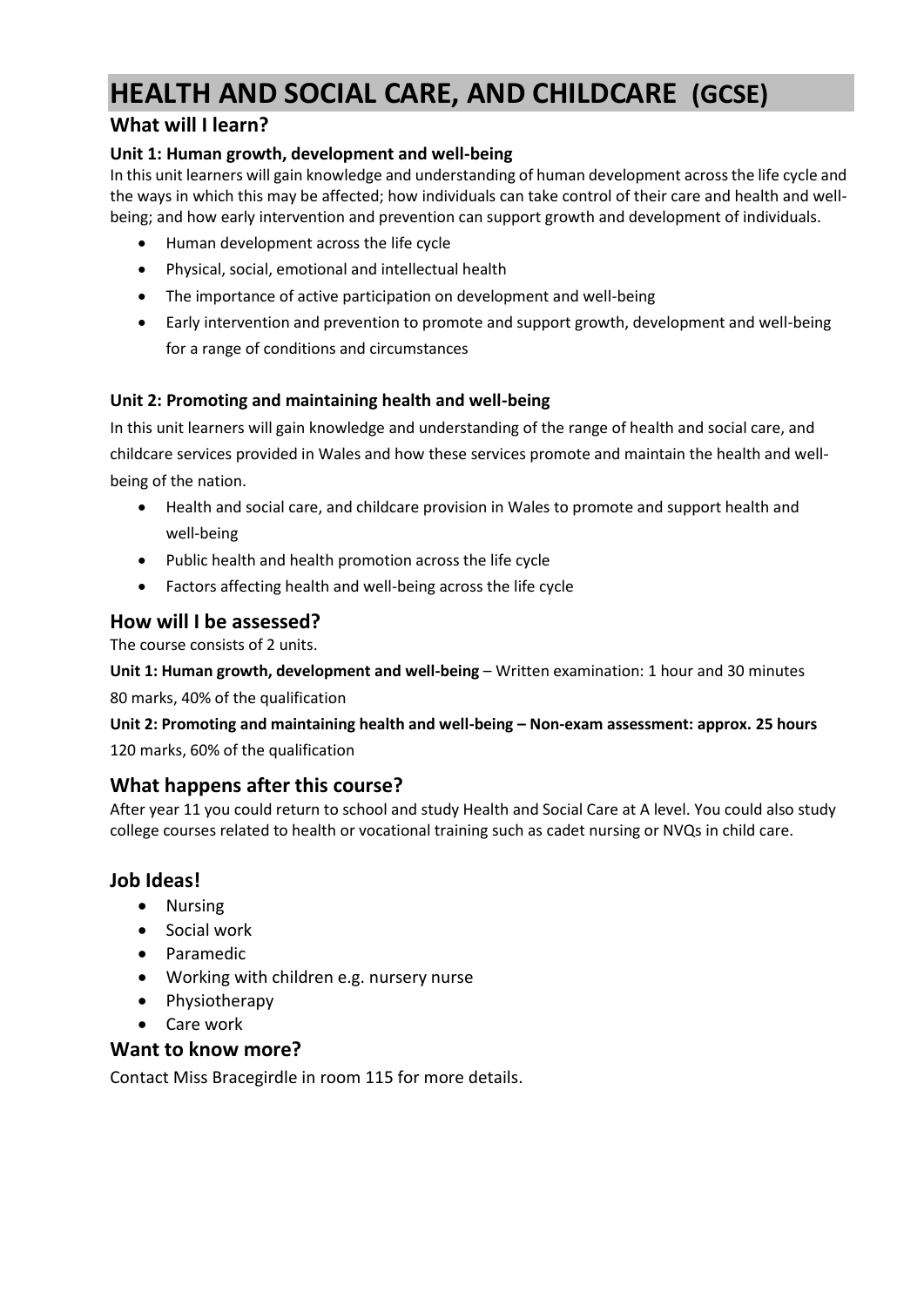



# **BUILT ENVIRONMENT (GCSE) – YSGOL SYR THOMAS JONES, AMLWCH**

#### **Why choose GCSE in Built Environment?**

The WJEC GCSE in Built Environment offers a learning experience for 14 – 16 year olds which focuses on gaining and applying knowledge, skills and understanding through contextualised tasks and study. It provides an ideal introduction to the built environment.

#### **What will I study?**

#### **Unit 1: Introduction to the Built Environment**

In this examined unit you will develop knowledge, skills and understanding in the ideas and concepts related to the built environment. This will include the built environment life cycle, structures, materials, sustainability, careers and health & safety.

#### **Unit 2: Creating the Built Environment**

In this non-examined assessment unit (NEA) you have a choice of two pathways: Designing the Built Environment focus is on 2D and 3D drawing skills; Constructing the Built Environment – focus is on the development of 2 practical skills. You are required to select just one pathway. The task in each pathway assesses your knowledge, understanding and skills in relation to identifying, interpreting and calculating information; writing success criteria; carrying out a range of techniques appropriate to the pathway and evaluating tasks.

#### **Unit 3: Exploring the Built Environment**

In this non-examined assessment unit (NEA) you will develop knowledge, skills and understanding in relation to the stages of the building life cycle; the stages and processes involved in the design, construction and value & use of the built environment.

| Unit | <b>Built Environment</b>               | Assessment                     | <b>Duration</b> | Equals to |
|------|----------------------------------------|--------------------------------|-----------------|-----------|
|      | Introduction to the Built Environment  | On-screen                      | 1 hour 30       | 35%       |
|      |                                        | examination                    | minutes         |           |
|      | Creating the Built Environment         | Non-examination<br>assessment* | 25 hours        | 40%       |
|      | <b>Exploring the Built Environment</b> | Non-examination<br>assessment* | 15 hours        | 25%       |

#### The course consists of 3 units:

\*non-examination assessment: marked by the teacher and externally moderated by WJEC.

#### **How shall I be assessed?**

WJEC GCSE Built Environment is graded **GCSE A\* - G.** 

Majority of the work is coursework in the form of controlled assessments with 1 online exam worth 35% of the overall grade.

#### **What is the follow-on to this course?**

You could continue their studies at school and Coleg Menai (level 3, higher) adding to their qualifications and specialising in a chosen field, then progress to work in the Construction industry or continue education in university.

#### **Career Ideas.**

Examples of careers would include:

Architect, Architectural Technician, Buyer, Computer Aided Designer Technician, Estimator, Site Inspector Plant Technical Support, Roofing Technician, Sales in construction, Site Engineer, Structural engineer, Quantity surveyor, Site manager, Electrical engineer, Mechanical engineer and many more.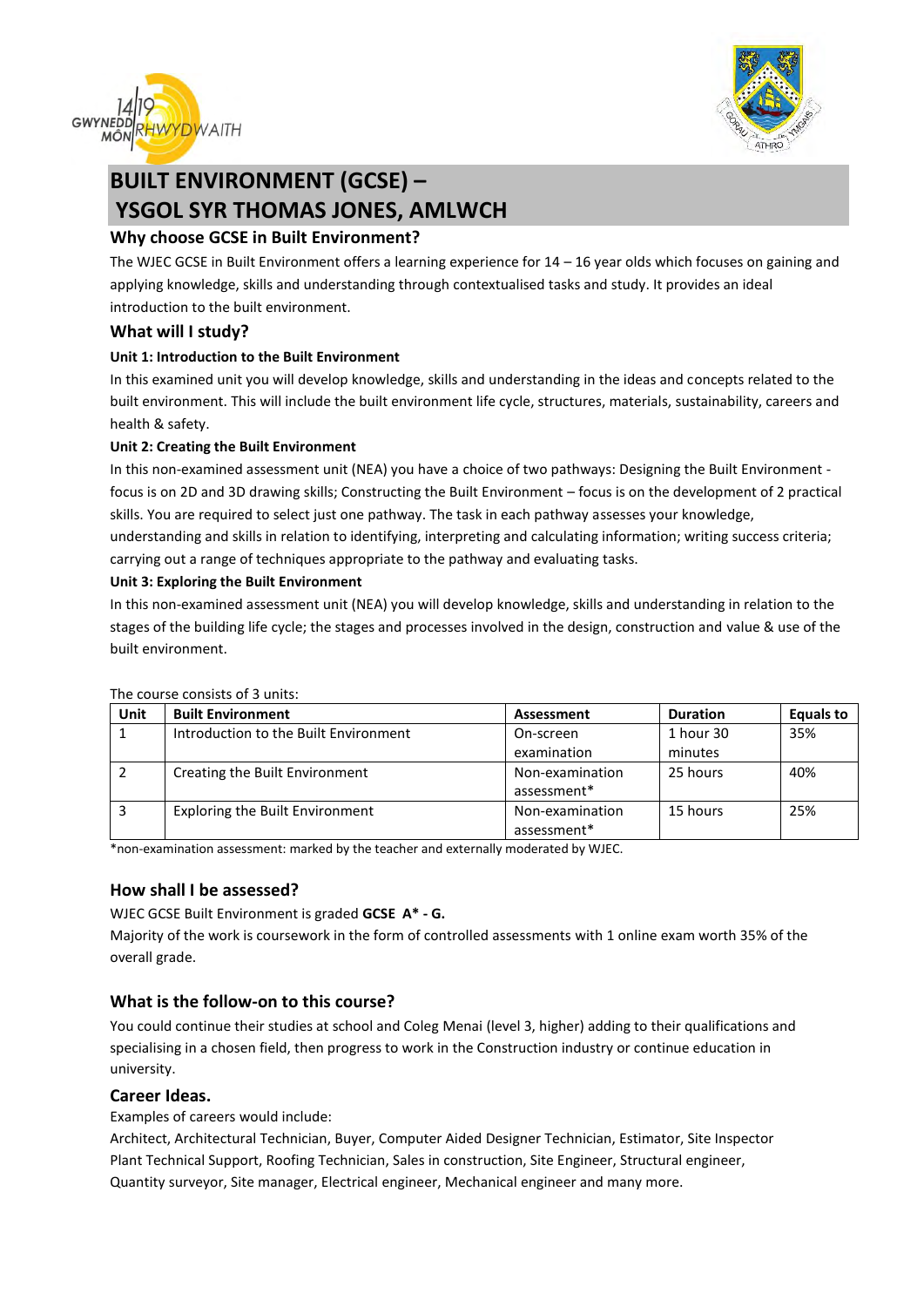



# **CREATIVE HAIR AND BEAUTY (CITY & GUILDS LEVEL 2 CERTIFICATE IN CREATIVE HAIR & BEAUTY STUDIES - YSGOL UWCHRADD BODEDERN)**

### **What will I learn?**

This course will help you learn:

- About the types of jobs and salons you could be working in and what it would be like to work in the hair and beauty industry;
- How to colour, perm and style hair, provide basic manicure and pedicure, hand care and how to keep a work area clean tidy.
- About basic salon reception duties, how to treat customers, your personal presentation and your attitude to work and money.

# **How will I learn?**

The course will be taught in the salon at Ysgol Uwchradd Bodedern on a Wednesday afternoon for Year 10 and on a Monday afternoon for Year 11. The course is a combination of folio tasks, online assignments and practical. You will have an opportunity to practice your skills before you are assessed so that you know exactly what to do. You will also have the opportunity to visit national exhibitions,annual shows,college and local hair and beauty salons.

# **What will I need?**

Students will be required to provide suitable salon clothing and shoes: - appropriate shoes, black skirt or trousers and plain white or black top; no jewellery and if you have long hair it should be tied back.

# **How will I be assessed?**

Through a combination of practical assessments, observation, coursework, written and oral tests.

# **What happens after this course?**

After this, you will be well prepared for work and/or to start an apprenticeship in the hair and beauty industry.

# **Job Ideas!**

• Hairdresser, Beauty Therapist/Alternative Therapist

# **Want to know more?**

To find out more about this course, visit the following web page:

[https://www.cityandguilds.com/qualifications-and-apprenticeships/beauty-and-complementary-](https://www.cityandguilds.com/qualifications-and-apprenticeships/beauty-and-complementary-therapies/beauty/3004-creative-hair-and-beauty-studies#tab=information&acc=level2)

[therapies/beauty/3004-creative-hair-and-beauty-studies#tab=information&acc=level2](https://www.cityandguilds.com/qualifications-and-apprenticeships/beauty-and-complementary-therapies/beauty/3004-creative-hair-and-beauty-studies#tab=information&acc=level2)

Or contact[: www.careerswales.com](http://www.careerswales.com/)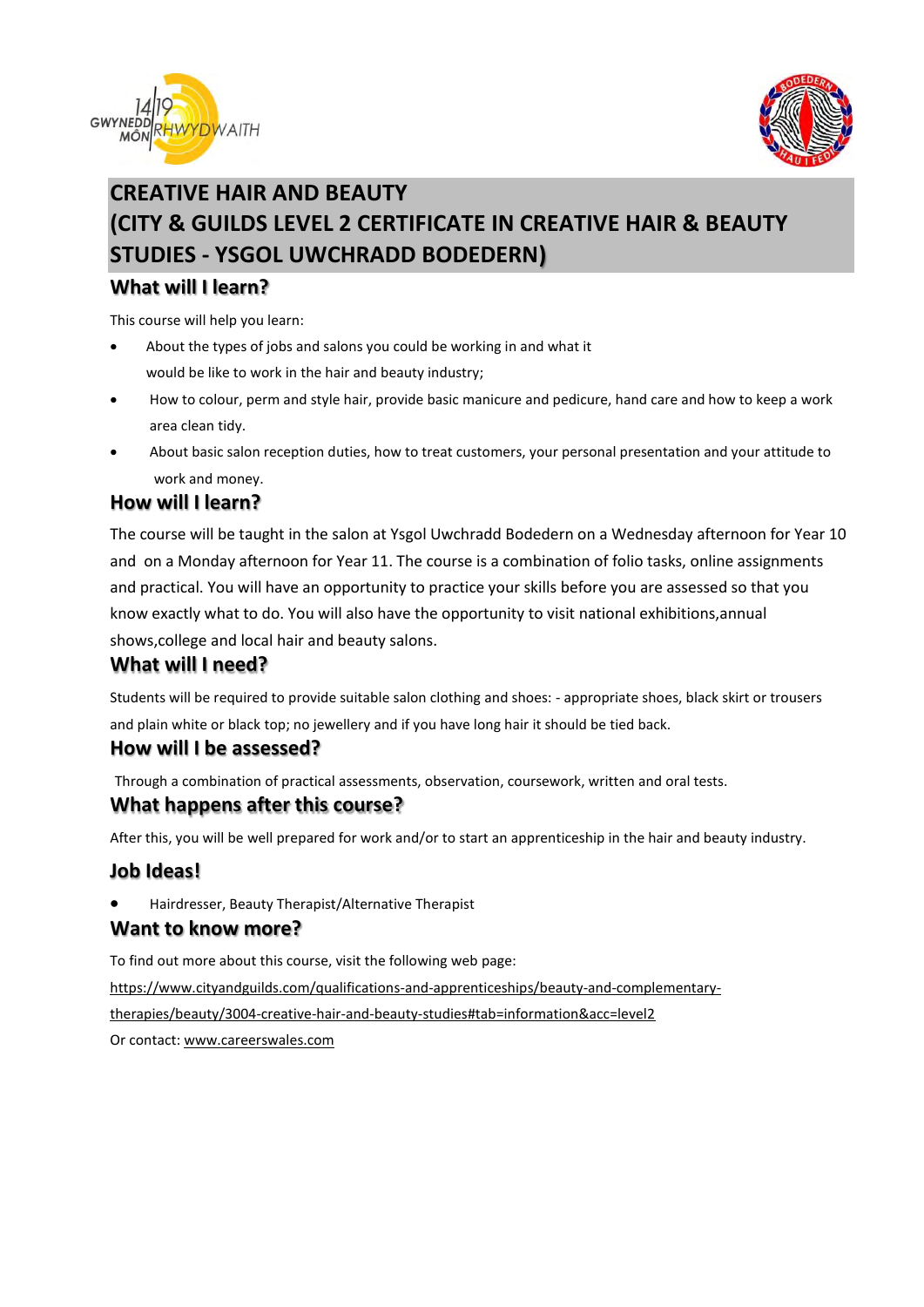



# **TOURISM (BTEC LEVEL 2 AWARD IN TOURISM - YSGOL UWCHRADD BODEDERN)**

# **What will I learn?**

The course will help you to:

- investigate the quality of the customer experience in tourism organisations.
- review options for business solutions for a range of issues faced by tourism organisations.
- meet customer needs and the business environment in which tourism organisations operate to recommend how destinations could be enhanced to add to their appeal and popularity.

# **How will I learn?**

- Educate learners to appreciate the range of employment opportunities available in the tourism industry.
- Provide learners with the underpinning knowledge, understanding and skills associated with tourism organisations and activities.

# **What will I need?**

An obvious interest in the field of tourism. Skills in Numeracy / Mathematics, Literacy / English and Information Communication Technology will be relevant.

#### **How will I be assessed?**

Learners will be awarded their qualification for completing all units to the required standard.

#### **INTERNALLY ASSESSED UNITS**:

- UNIT 1 "Customer Experience" 10 Hour project
- UNIT 3 "Developing UK Tourist Destinations" 20 Hour project

#### **EXTERNALLY ASSESSED UNITS**:

• UNIT 2 – "The Buisness of Tourism" – 75 minute exam.

#### **What happens after this course?**

The successful completion of this qualification, together with other equivalent qualifications, could provide the learner with opportunities to access a range of Level 3 qualifications including GCE, apprenticeships and vocationally related qualifications. These include:

- GCE in Travel and Tourism;
- Level 3 Vocational qualifications in travel/tourism;
- Apprenticeships in travel services, cabin crew or aviation operations on the ground.

# **Job Ideas!**

Tourism; Hospitality; Travel Agents; Tour Operator; Hotel Management; Tour Guide; Event Management; Holiday Representative.

#### **Want to know more?**

To find out more about this course visit the WJEC website or contact: [www.careerswales.com](http://www.careerswales.com/)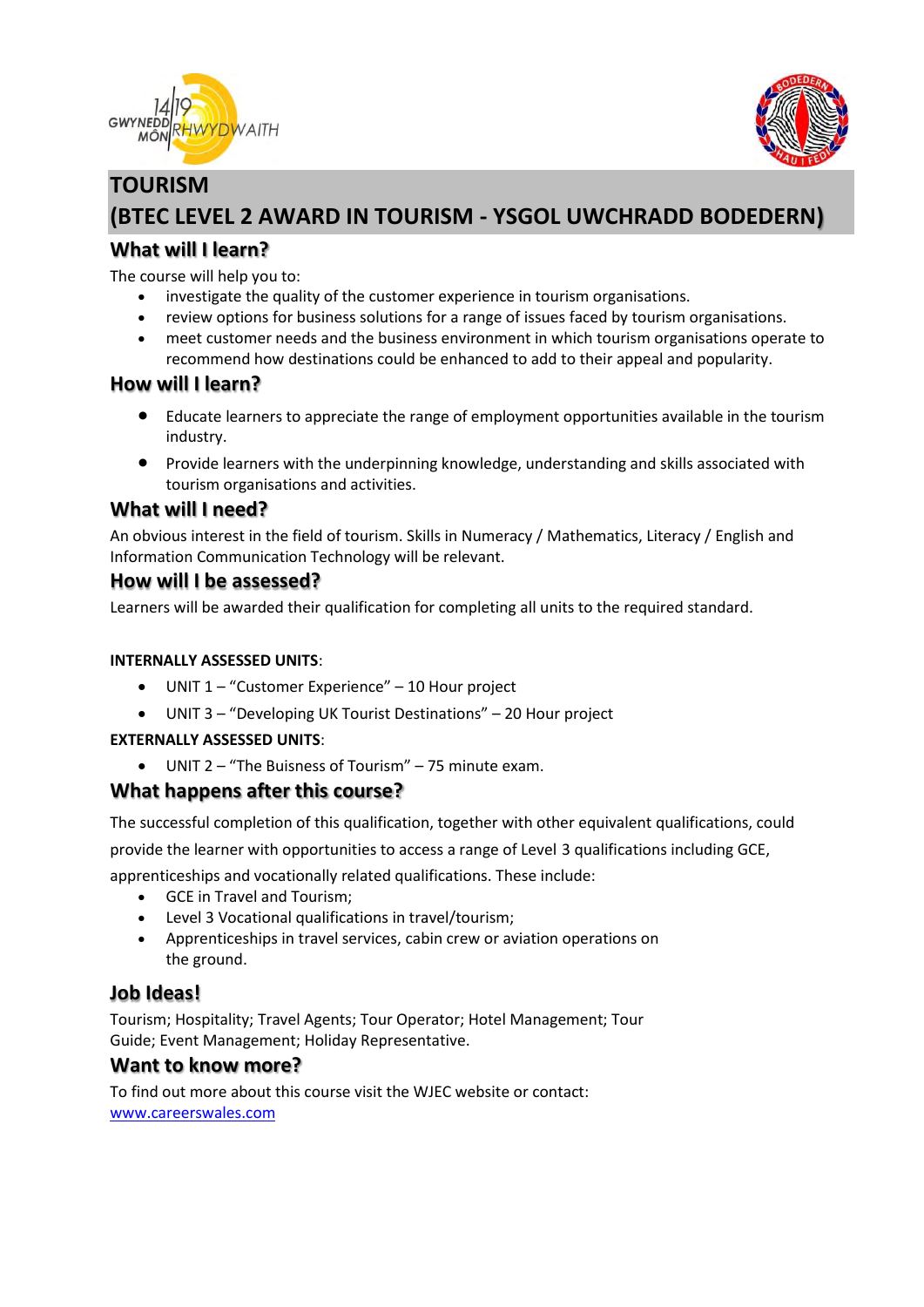# **BUSINESS (EDEXCEL BTEC LEVEL 1/2 FIRST AWARD)**

# **What will I learn?**

This BTEC Business course will enable you to:

- Discover and learn about the world of Business.
- Offer education and training in business situations.
- Achieve a nationally recognised Level 2 vocationally specific qualification which will give the opportunity to enter employment in the Business sector.
- Improve your communication, ICT, numeric, problem solving skills and other interpersonal skills.

# **How will I learn?**

The course will be undertaken through personal investigation, classroom discussion, activities and tasks, **and an external assessment**.

# **What will I need?**

- An interest in business
- An investigative mind and motivation to work independently
- An ability to express yourself in writing
- A commitment to meet deadlines.

# **How will I be assessed?**

**There are four units, two core units and two option units that need to be studied, all of which carry 25% each of the award. The core unit, Enterprise in the Business World along with two option units are assessed internally. The other core unit, Finance for Business is externally assessed. (Online test 1 hour)**

The Edexcel BTEC Level 1/Level 2 First Award: is a level 2 qualification; however, it is graded at Level 2 Pass, Level 2 Merit, Level 2 Distinction, Level 2 Distinction\*, Level 1 and Unclassified

# **What happens after this course?**

After gaining your BTEC Level 2 in Business, you can further your studies at A level Applied Business or use this as a foundation for other business related qualifications such as Economics, Finance, Administration and BTEC Level 3 Business The course also gives you many skills, both transferable and specific, that are applicable to the world of work.

# **Job Ideas!**

- Marketing
- Accountancy
- Self employment
- Banking and insurance
- Administration and Human Resources

# **Want to know more?**

For further information, please contact Mr Edward Jones.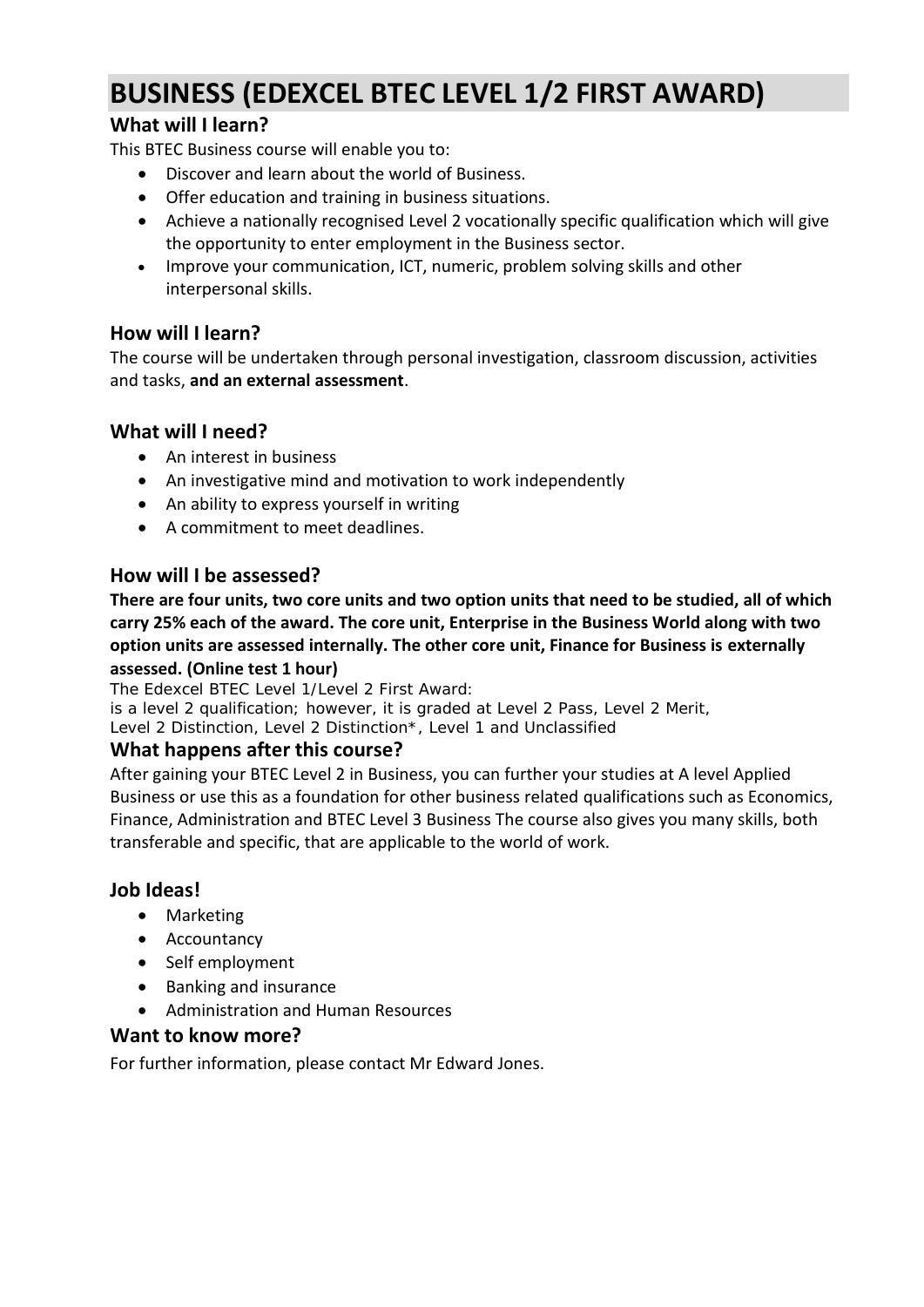



# PUBLIC SERVICES **(EDEXCEL BTEC FIRST AWARD LEVEL 2)**

# **What will I learn?**

This course will help you to learn:

- About the types of jobs you could work in and what it would be like to work in the uniformed Public Services Industry;
- Knowledge of public service, and how to help different types of members of the public in a range of different situations.
- Improving health and fitness for entry into the uniformed public services, eg Police, Fire Service, Paramedics, Coast Guards, Armed Forces.

# **How will I learn?**

You will spend a full afternoon at Coleg Menai, Bangor site. The course is a mix of classroom and compulsory practical based tasks, which could include team building activities and fitness. You will get a chance to prepare and practise your skills before you are assessed so that you know and understand what you will have to do.

# **How will I be assessed?**

A written exam of one hour and coursework which is assessed by your course tutor and the awarding body. There will also be a series of practical tasks so that you can demonstrate your knowledge of public service skills.

### **What happens after this course?**

At the end of this course, some of the pathways available:-

- Follow a mix of vocational and academic courses as part of a school / Coleg Menai partnership, eg Level 3 BTEC Certificate / Subsidiary Diploma / AS / A Level.
- Follow a Public Service qualification at level 2 or 3 at Coleg Menai, eg BTEC Level 2 Diploma, BTEC Level 3 90 Credit Diploma or Extended Diploma
- Follow an NVQ qualification in a related sector at level 2 or level 3 at Coleg Menai. Ultimately, degrees and professional qualifications can be achieved by following any of these pathways.

#### **Job Ideas! Entry to training as:**

- Police Officer / PCSO
- Paramedic
- Armed Forces
- Fire and Rescue Service

#### **Want to know more?**

To find out more about this course visit the following web page:

#### **<http://qualifications.pearson.com/en/qualifications/btec-firsts.html>**

Or contact: [www.careerswales.com](http://www.careerswales.com/)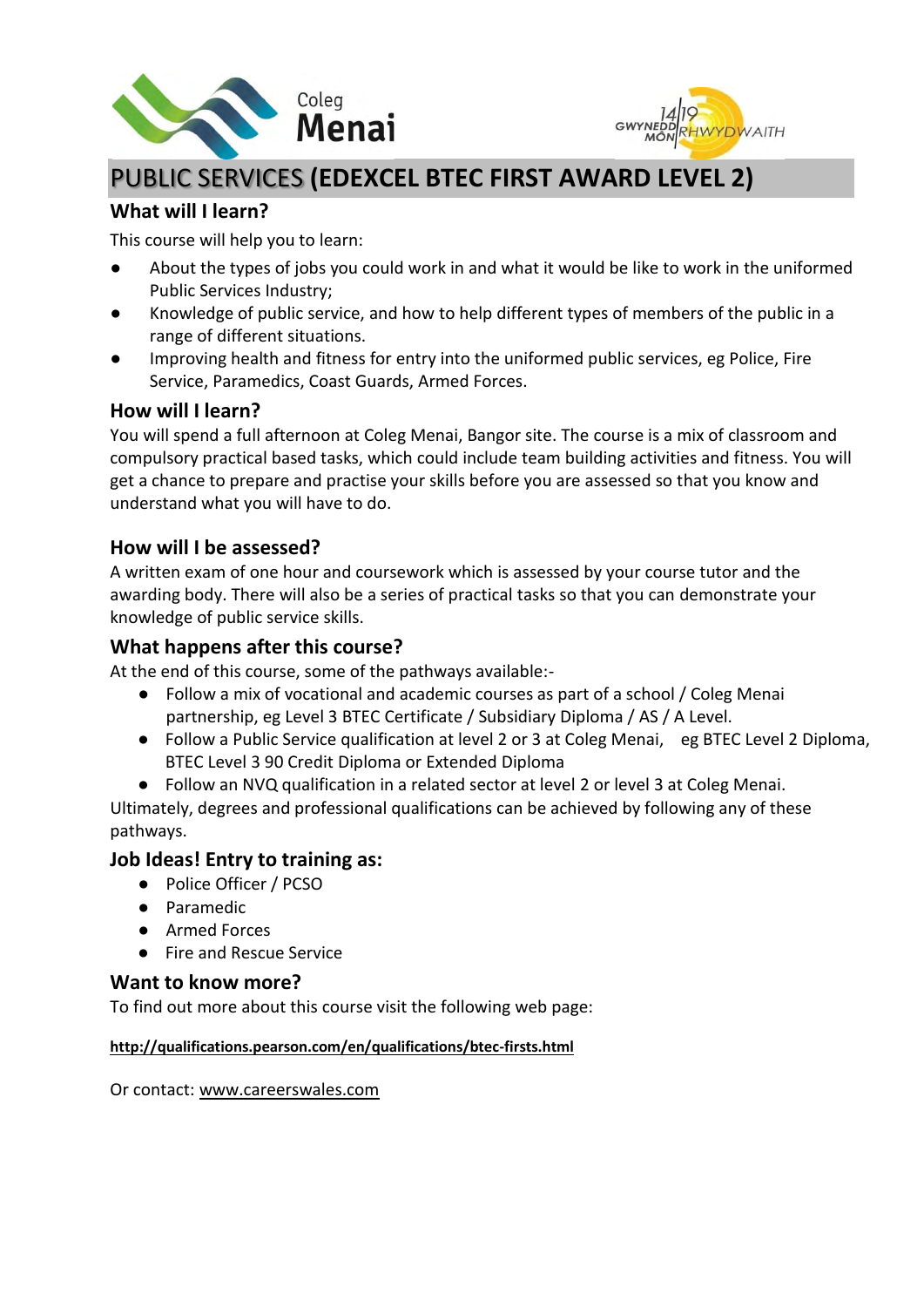



# PERFORMING ARTS **(EDEXCEL BTEC FIRST AWARD LEVEL 2)**

# **What will I learn?**

This course will help you to learn:

- About the types of jobs and companies you could work in and what it would be like to work in the performing arts sector.
- How to develop your performing art skill through dance, drama and musical theatre.
- About what is needed to successfully present a performance.
- About your attitude to work and the right way to progress in the performing arts sector.

# **How will I learn?**

The course is based on the Bangor Coleg Menai site for 3 hours a week in Year 10 and 11 and transport will be provided from and back to your school. This course is a mix of classroom and practical tasks and you will get a chance to prepare and practise your skills before you are assessed, so that you know and understand what you will have to do.

### **What will I need?**

You will need some experience of dancing and singing and suitable dance shoes.

### **How will I be assessed?**

By the performance of a final project which is assessed mainly by your course tutor. There will also be some written assignments and a portfolio of work, as well as an external examination for the core unit.

# **What happens after this course?**

After Year 11, you could go on to the Level 2 BTEC Diploma or the Level 3 BTEC Diploma. But, if you don't fancy carrying on with Performing Arts, you could choose other suitable qualifications depending on what you want to look at next. Your careers adviser will be able to help you with your choices when you leave school.

# **Job Ideas!**

- Working in a Theatre
- Working in TV/Radio

# **Want to know more?**

To find out more about this course, visit the following web page:

https://qualifications.pearson.com/en/qualifications/btec-firsts/performing-arts-2012-nqf.html Or contact: www.careerswales.com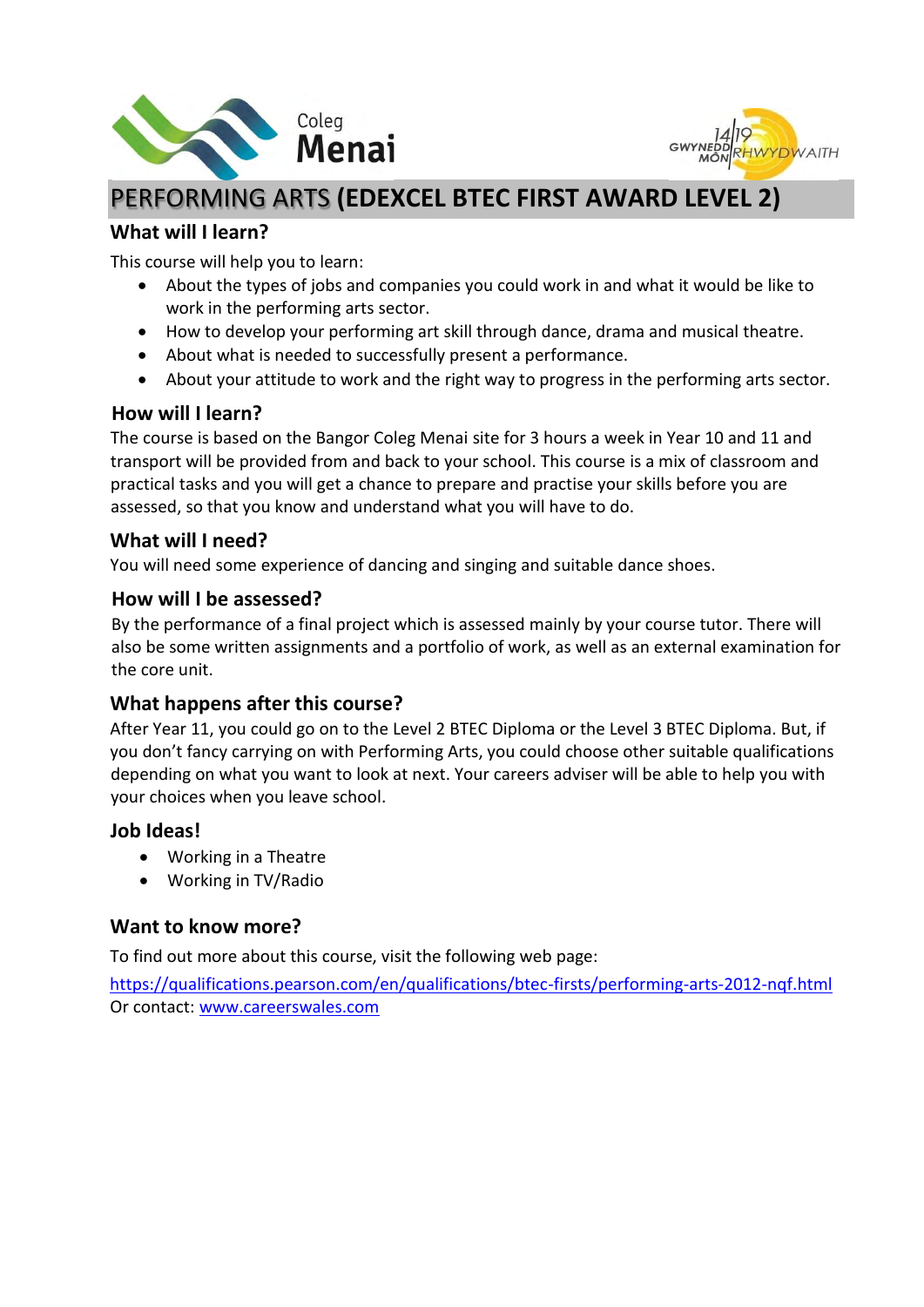



# **ENGINEERING (EDEXCEL BTEC LEVEL 2 FIRST AWARD IN ENGINEERING)**

#### **What will I learn?**

This course will help you to learn:

- The range of job opportunities and types of companies you could work for locally and nationally.
- What it would be like to work in engineering.
- The engineered world.
- Investigating engineered products.
- How to create 3D models and 2D drawings and specifications to manufacture components using computer controlled machines.
- How to design and create electronic circuits using industrial standards.
- How to fault find in electronic circuits to determine causes of faults.
- About Health and Safety Law and environmental issues in the workplace.

#### **How will I learn?**

The course is a partnership between Arfon and Môn secondary schools and Coleg Menai, is the equivalent of 1 GCSEs. Your school will arrange free transport to and from Coleg Menai and you will spend 3 hours a week in Year 10 and 11 at the Llangefni site. Site visits and experience with major local employers will also be organised. This course is a mix of practical and classroom tasks and you will get a chance to prepare and practise your skills before you are assessed so that you know and understand what you will have to do. **Mathematics is an integral and essential part of this course.**

### **What will I need?**

Students will be required to wear suitable Personal Protective Equipment (PPE) whilst in the workshops, (eg safety glasses and overalls) which will be provided by Coleg Menai.

#### **How will I be assessed?**

You will produce work which is assessed by your course tutor and the examination board and there will be one external examination.

#### **What happens after this course?**

At the end of this course here are some of the pathways available:-

- Follow a mix of vocational and academic courses as part of a school / Coleg Menai partnership. eg BTEC Level 3 Certificate / Subsidiary Diploma / AS / A level.
- Follow an Engineering qualification at level 2 or level 3 at Coleg Menai. eg. BTEC Level 2 Diploma, BTEC Level 3 Subsidiary Diploma, Diploma or Extended Diploma.
- Follow an NVQ qualification in a related sector at level 2 or level 3 at Coleg Menai. eg. NVQ Performing Engineering Operations.
- Follow a modern apprenticeship scheme.

Ultimately degrees and professional qualifications can be achieved by following any of these pathways. **Job Ideas!**

- Professional Engineer
- Engineering Team Leader
- Design Engineer

#### **Want to know more?**

To find out more about this course, visit the following web page: <http://qualifications.pearson.com/en/qualifications/btec-firsts/engineering-2012-nqf.html> Or contact[: www.careerswales.com](http://www.careerswales.com/)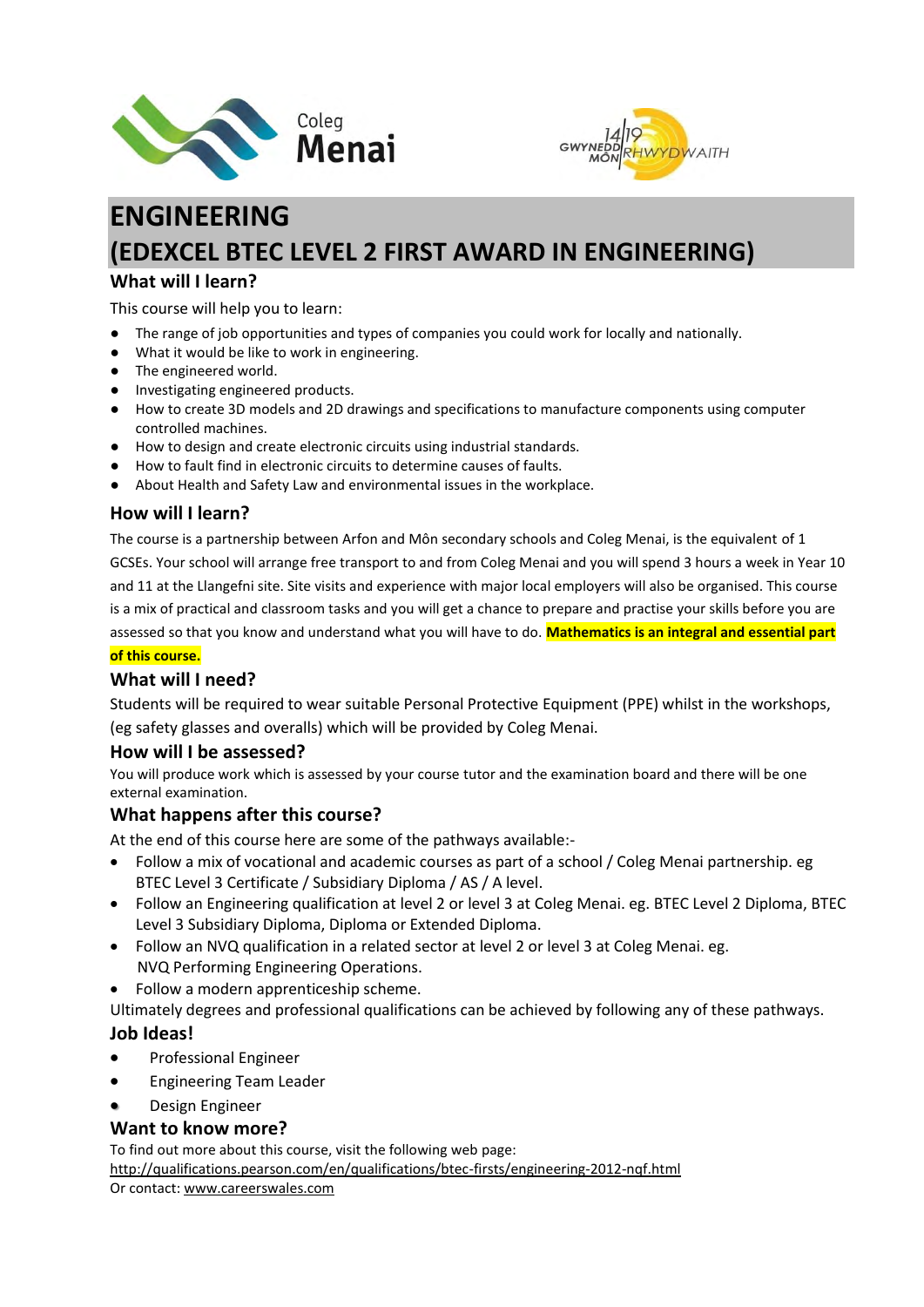





# **VEHICLE TECHNOLOGY L2 (EDEXCEL BTEC LEVEL 2 EXTENDED CERTIFICATE IN VEHICLE TECHNOLOGY)**

#### **What will I learn?**

This course will help you to learn about all aspects of the motor vehicle.

- The fundamental basics of -
- Engines and associated systems
- Powertrains
- Steering, brakes and suspension systems
- Wheels and tyres
- Maintenance

#### **How will I learn?**

You will learn through taught theory sessions in the classroom and practical sessions in our purpose built workshops in Llangefni.

#### **What will I need?**

Enthusiasm, work ethic and a real interest in automotive engineering.

#### **How will I be assessed?**

Assessments will be through written assignments and practical assessments.

#### **What happens after this course?**

You will finish the course at the end of Year 11.You will then open then have the opportunity to study full time at Llangefni up to L3 on our new and exciting Motorsport course. GCSE resits are available and be able to complete an A level in conjunction.

#### **Career Ideas!**

- Mechanic/Fitter
- Technician/Master Technician
- Design Engineer
- Motorsport development

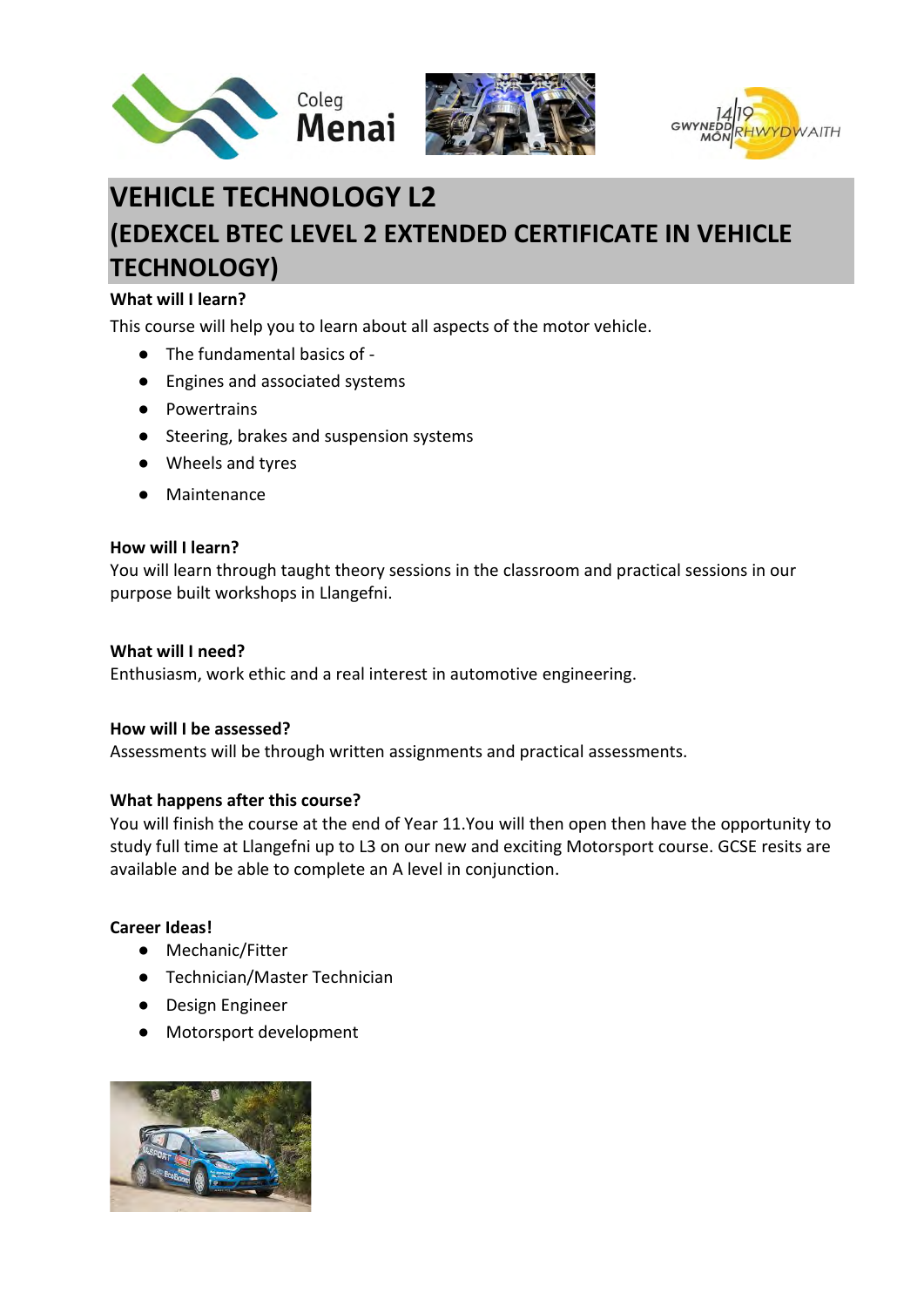



# **HAIR AND BEAUTY**

# **(**VTCT LEVEL 1 EXTENDED AWARD IN HAIR & BEAUTY SKILLS**)**

# **What will I learn?**

This course will help you to learn:

- About the types of jobs and salons you could work in and what it would be like to work in the hair and beauty industry.
- Basic practical Hair technique skills
- Basic practical Beauty skills
- You will be able to produce a total Hair and Beauty look using the skills you have developed
- You will choose from a range of practical options
- Basic anatomy and physiology of the hair and skin

# **How will I learn?**

The course is based on the Bangor Coleg Menai site for 3 hours a week in Years 10 and 11 and transport will be provided from and back to your school. This course is a mix of classroom and practical tasks and you will get a chance to prepare and practise your skills before you are assessed so that you know and understand what you will have to do.

# **What will I need?**

Learners will be given a tabard to wear in practical sessions. You will need a file, dividers and plastic wallets.

For the practical aspects if you want to bring your own make-up or nail art products that will be acceptable.

# **How will I be assessed?**

You will produce coursework which is assessed mainly by your course tutor. At the end of the course, you will carry out practical assessments to determine your final grade-Pass Merit or Distinction.

# **What happens after this course?**

After Year 11, you could go on to the NVQ Diploma Level 1 in Hairdressing or Beauty Therapy or a Foundation Modern Apprenticeship Level 2. After all this, you will be well prepared for work and/or to start an apprenticeship in the hair and beauty industry. But, if you don't fancy carrying on with hair and beauty, you could choose other suitable qualifications depending on what you want to look at next. Your careers adviser will be able to help you with your choices when you leave school.

# **Job Ideas!**

- Hairdresser
- Beauty Therapist / Alternative Therapist

# **Want to know more?**

To find out more about this course visit the following web page: [https://www.vtct.org.uk/find-a](https://www.vtct.org.uk/find-a-qualification/)[qualification/](https://www.vtct.org.uk/find-a-qualification/)

Or contact: [www.careerswales.com](http://www.careerswales.com/)

**THE COURSE IS NOT SUITABLE FOR LEARNERS WITH NUT ALLERGIES**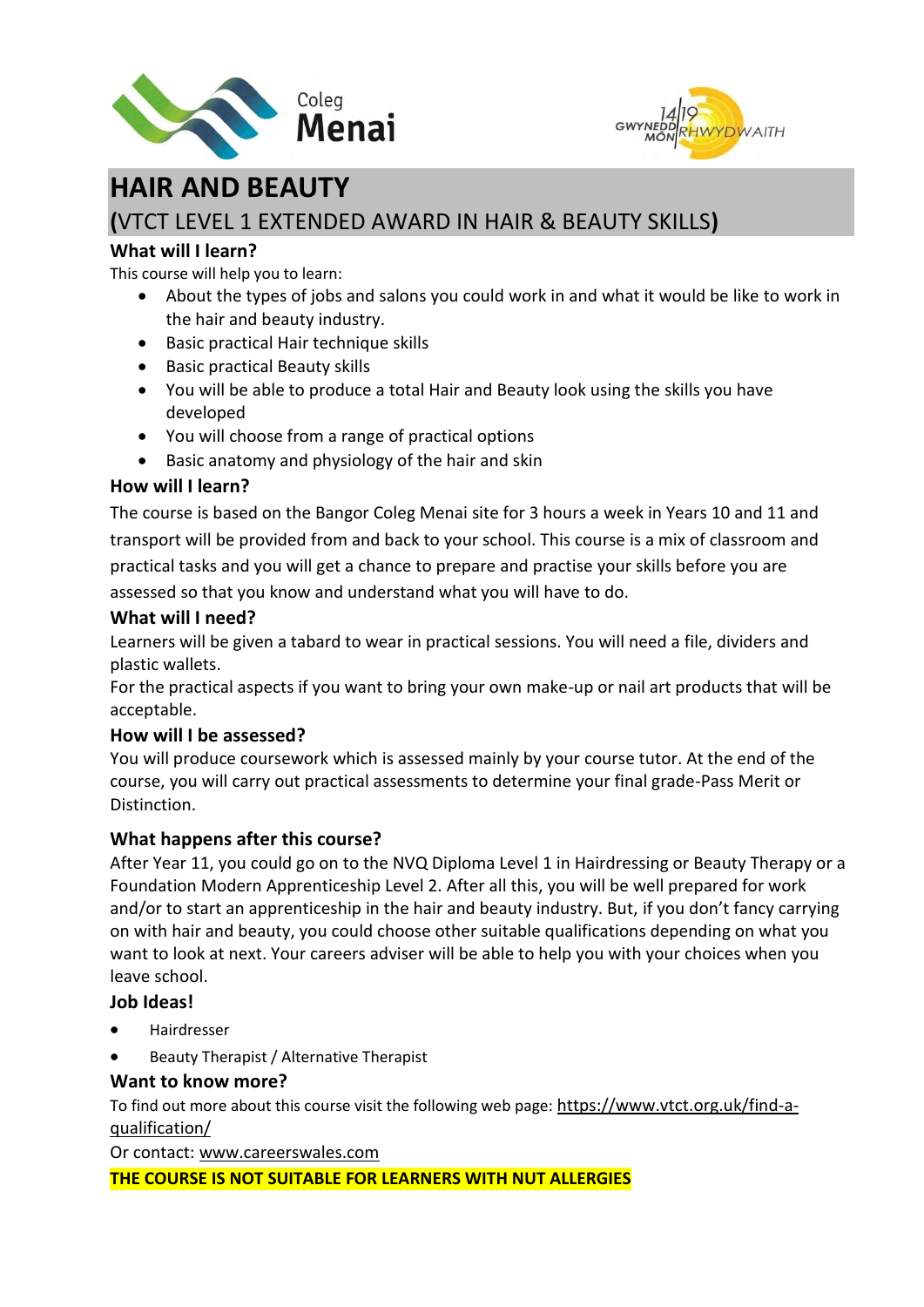



# **CONSTRUCTION (**CITY & GUILDS LEVEL 1 CERTIFICATE IN CONSTRUCTION SKILLS**)**

# **What will I learn?**

This course will help you to learn:

- About the types of jobs and building sites you could work in and what it would be like to work in the construction industry;
- How to do basic Brickwork, Plastering, Joinery, Painting and Decorating, how to keep a work area clean tidy and how to work safely in the construction industry;
- About environmental issues, health and safety and law in the workplace.

**How will I learn?** The course is based on the Llangefni Coleg Menai site for 3 hours a week in

Year 10 and 11 and transport will be provided from and back to your school. This course is a mix of classroom and practical tasks and you will get a chance to prepare and practise your skills before you are assessed so that you know and understand what you will have to do.

What will I need? Students will be required to wear suitable personal protection clothing

(safety boots and overalls) which will be available from the College.

**How will I be assessed?** You will produce coursework which is assessed mainly by your

course tutor. At the end of each course unit, you will complete a practical task assessmant that will test your knowledge.

**What happens after this course?** After Year 11, you could go on to the City and Guilds Diploma level 1 / 2 full time or as an apprentice in Brickwork Plastering and Joinery on a day release basis leading to a Diploma / NVQ level 2 or a day release ICA/NVQ level 2 construction course. After all this, you will be well prepared for work and/or to start further training in the construction industry.

But, if you don't fancy carrying on with construction, you could choose other suitable qualifications depending on what you want to look at next. Your careers adviser will be able to help you with your choices when you leave school.

# **Job Ideas!**

- Bricklayer Painter and Decorator
	-
	- Plasterer Joinery

# **Want to know more?**

To find out more about this course, visit the following web page:

http://www.cityandguilds.com/qualifications-and-apprenticeships/construction/construction/6219 construction-skills#tab=information&acc=level1

Or contact: [www.careerswales.com](http://www.careerswales.com/)

**COURSE NOT SUITABLE FOR LEARNERS WITH ECZEMA**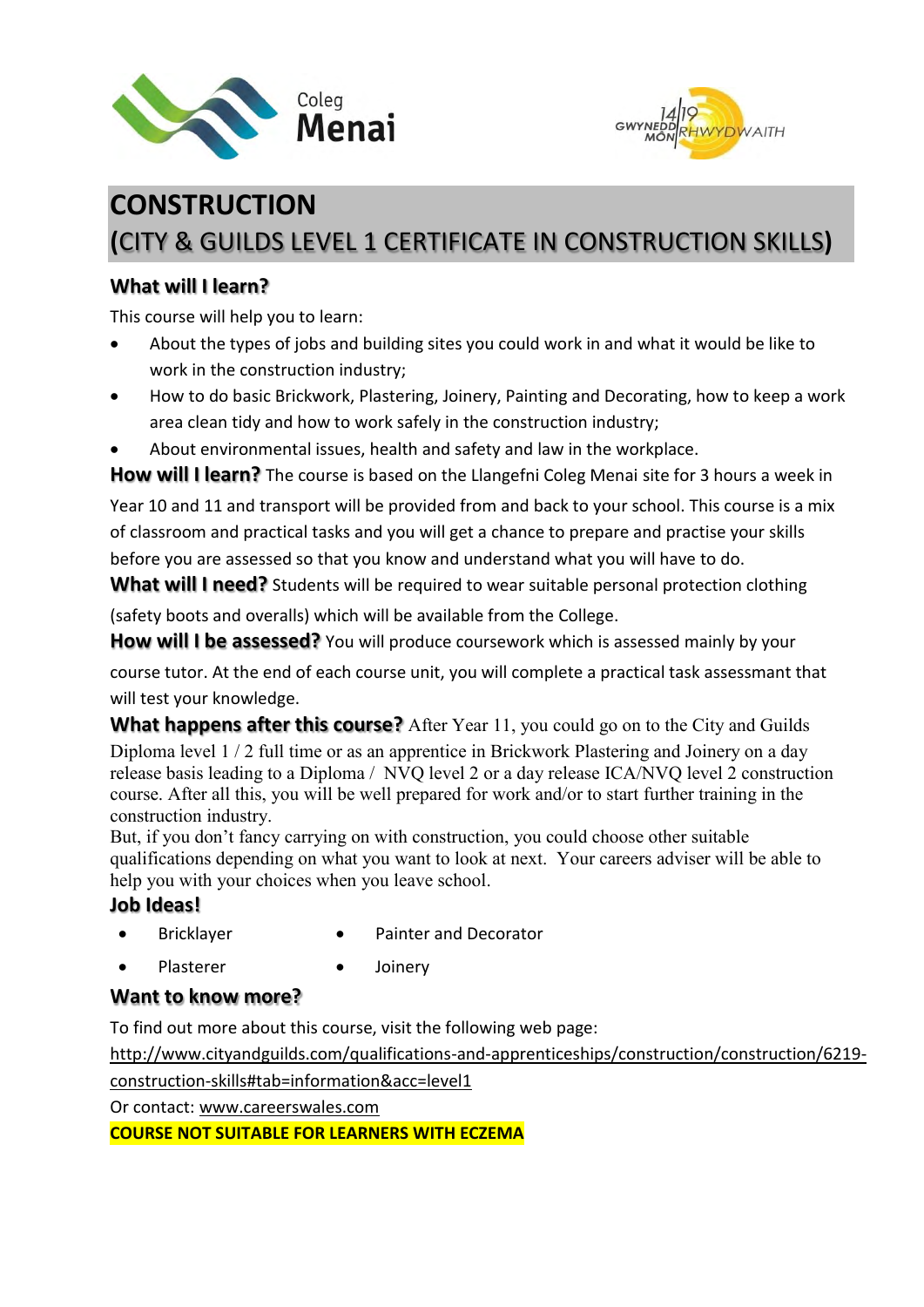



# **AUTOMOTIVE ENGINEERING (**CITY & GUILDS NVQ LEVEL 1 IN PERFORMING ENGINEERING OPERATIONS**)**

# **What will I learn?**

This course will help you to learn:

- About the types of jobs and places you could work in and what it would be like to work in the automotive industry
- How to do basic mechanical equipment servicing and scheduled maintenance jobs, sheet metal working, cutting and welding, how to keep a work area clean and tidy and how to work safely in the automotive industry
- About environmental issues, health and safety and law in the workplace.

# **How will I learn?**

The course is based at the Llangefni Coleg Menai site for 3 hours per week in Year 10 and 11 and transport will be provided from and back to your school. The course is a mix of classroom and practical tasks and you will get a chance to prepare and practise your skills before you are assessed, so that you know and understand what you will have to do.

# **What will I need?**

Students will be required to wear suitable personal protective clothing (safety boots and overalls) which will be available from the College.

# **How will I be assessed?**

You will produce a log book and portfolio which is assessed mainly by your course tutor.

# **What happens after this course?**

After Year 11, you could go on to the City and Guilds Auto Maintenance and Repair or a day release City and Guilds Auto Maintenance course. You could also study a full-time City & Guilds Welding course / City & Guilds Welding apprenticeship or a full time City & Guilds Performing Engineering Operations Level 2 course at the college. After all this, you will be well prepared for work and/or to start further training in the automotive industry. But, if you don't fancy carrying on with automotive engineering, you could choose other suitable qualifications depending on what you want to look at next. Your careers adviser will be able to help you with your choices when you leave school.

# **Job Ideas!**

- Car Mechanic
- Heavy Vehicle Mechanic
- Engineer / Technician
- Welder/Fabricator

# **Want to know more?**

To find out more about this course visit the following web page:

http://www.cityandguilds.com/qualifications-and-apprenticeships/engineering/mechanical/7682-performingengineering-operations#tab=information&acc=level1Or contact[: www.careerswales.com](http://www.careerswales.com/)